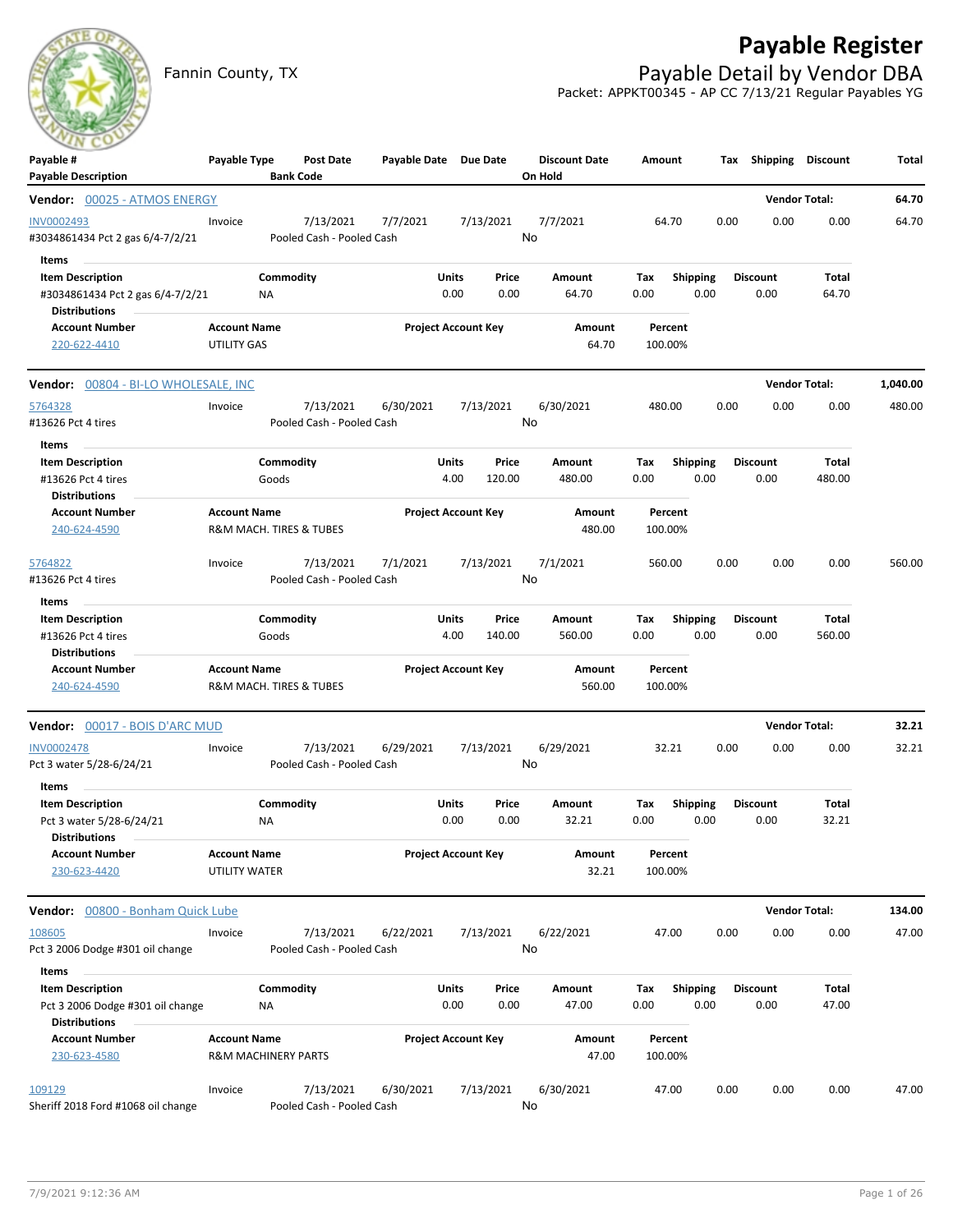| <b>Payable Register</b>                                           |                                        |                                        |                       |                            |                                 | Packet: APPKT00345 - AP CC 7/13/21 Regular Payables YG |                         |                        |          |
|-------------------------------------------------------------------|----------------------------------------|----------------------------------------|-----------------------|----------------------------|---------------------------------|--------------------------------------------------------|-------------------------|------------------------|----------|
| Payable #<br><b>Payable Description</b>                           | Payable Type                           | <b>Post Date</b><br><b>Bank Code</b>   | Payable Date Due Date |                            | <b>Discount Date</b><br>On Hold | Amount                                                 | Tax Shipping Discount   |                        | Total    |
| Items<br><b>Item Description</b>                                  |                                        | Commodity                              | Units                 | Price                      | Amount                          | <b>Shipping</b><br>Tax                                 | <b>Discount</b>         | Total                  |          |
| Sheriff 2018 Ford #1068 oil change<br><b>Distributions</b>        |                                        | ΝA                                     |                       | 0.00<br>0.00               | 47.00                           | 0.00<br>0.00                                           | 0.00                    | 47.00                  |          |
| <b>Account Number</b>                                             | <b>Account Name</b>                    |                                        |                       | <b>Project Account Key</b> | Amount                          | Percent                                                |                         |                        |          |
| 100-560-4540                                                      |                                        | R & M AUTOMOBILES                      |                       |                            | 47.00                           | 100.00%                                                |                         |                        |          |
| 109189                                                            | Invoice                                | 7/13/2021                              | 7/1/2021              | 7/13/2021                  | 7/1/2021                        | 40.00                                                  | 0.00<br>0.00            | 0.00                   | 40.00    |
| Pct 3 2006 Dodge #301 mount 4 tires                               |                                        | Pooled Cash - Pooled Cash              |                       |                            | No                              |                                                        |                         |                        |          |
| Items                                                             |                                        |                                        |                       |                            |                                 |                                                        |                         |                        |          |
| <b>Item Description</b>                                           |                                        | Commodity                              | Units                 | Price                      | Amount                          | <b>Shipping</b><br>Tax                                 | <b>Discount</b>         | Total                  |          |
| Pct 3 2006 Dodge #301 mount 4 tires<br><b>Distributions</b>       |                                        | ΝA                                     |                       | 0.00<br>0.00               | 40.00                           | 0.00<br>0.00                                           | 0.00                    | 40.00                  |          |
| <b>Account Number</b><br>230-623-4580                             | <b>Account Name</b>                    | <b>R&amp;M MACHINERY PARTS</b>         |                       | <b>Project Account Key</b> | Amount<br>40.00                 | Percent<br>100.00%                                     |                         |                        |          |
| Vendor: 00046 - BONHAM, CITY OF                                   |                                        |                                        |                       |                            |                                 |                                                        |                         | <b>Vendor Total:</b>   | 1,561.76 |
| <b>INV0002479</b><br>#214-0043011-001 Sheriff 5/27-6/24/21        | Invoice                                | 7/13/2021<br>Pooled Cash - Pooled Cash | 6/28/2021             | 7/13/2021                  | 6/28/2021<br>No                 | 423.01                                                 | 0.00<br>0.00            | 0.00                   | 423.01   |
| Items                                                             |                                        |                                        |                       |                            |                                 |                                                        |                         |                        |          |
| <b>Item Description</b><br>#214-0043011-001 Sheriff 5/27-6/24/21  |                                        | Commodity<br>ΝA                        | Units                 | Price<br>0.00<br>0.00      | Amount<br>423.01                | <b>Shipping</b><br>Tax<br>0.00<br>0.00                 | <b>Discount</b><br>0.00 | <b>Total</b><br>423.01 |          |
| Distributions                                                     |                                        |                                        |                       |                            |                                 |                                                        |                         |                        |          |
| <b>Account Number</b>                                             | <b>Account Name</b>                    |                                        |                       | <b>Project Account Key</b> | Amount                          | Percent                                                |                         |                        |          |
| 100-560-4420                                                      | UTILITIES WATER                        |                                        |                       |                            | 302.17                          | 71.43%                                                 |                         |                        |          |
| 100-560-4430                                                      |                                        | <b>SHERIFF TRASH PICKUP</b>            |                       |                            | 120.84                          | 28.57%                                                 |                         |                        |          |
| INV0002480<br>#208-0082528-001 Agrilife 5/27-6/24/21              | Invoice                                | 7/13/2021<br>Pooled Cash - Pooled Cash | 6/28/2021             | 7/13/2021                  | 6/28/2021<br>No                 | 57.58                                                  | 0.00<br>0.00            | 0.00                   | 57.58    |
|                                                                   |                                        |                                        |                       |                            |                                 |                                                        |                         |                        |          |
| Items                                                             |                                        |                                        |                       |                            |                                 |                                                        |                         |                        |          |
| <b>Item Description</b><br>#208-0082528-001 Agrilife 5/27-6/24/21 |                                        | Commodity<br>NA                        | Units                 | Price<br>0.00<br>0.00      | Amount<br>57.58                 | Tax<br><b>Shipping</b><br>0.00<br>0.00                 | <b>Discount</b><br>0.00 | Total<br>57.58         |          |
| <b>Distributions</b>                                              |                                        |                                        |                       |                            |                                 |                                                        |                         |                        |          |
| <b>Account Number</b><br>100-516-4420                             | <b>Account Name</b><br>UTILITIES WATER |                                        |                       | <b>Project Account Key</b> | Amount<br>57.58                 | Percent<br>100.00%                                     |                         |                        |          |
| INV0002481<br>#205-0050150-001 S Annex 5/27-6/24/21               | Invoice                                | 7/13/2021<br>Pooled Cash - Pooled Cash | 6/28/2021             | 7/13/2021                  | 6/28/2021<br>No                 | 262.12                                                 | 0.00<br>0.00            | 0.00                   | 262.12   |
| Items                                                             |                                        |                                        |                       |                            |                                 |                                                        |                         |                        |          |
| <b>Item Description</b><br>#205-0050150-001 S Annex 5/27-6/24/21  |                                        | Commodity<br>ΝA                        | Units                 | Price<br>0.00<br>0.00      | Amount<br>262.12                | <b>Shipping</b><br>Tax<br>0.00<br>0.00                 | <b>Discount</b><br>0.00 | Total<br>262.12        |          |
| <b>Distributions</b><br><b>Account Number</b>                     | <b>Account Name</b>                    |                                        |                       | <b>Project Account Key</b> | Amount                          | Percent                                                |                         |                        |          |
| 100-513-4420<br>100-513-4430                                      | UTILITIES WATER                        | <b>TRASH PICKUP SERVICE</b>            |                       |                            | 174.56<br>87.56                 | 66.60%<br>33.40%                                       |                         |                        |          |
| <b>INV0002482</b>                                                 | Invoice                                | 7/13/2021                              | 6/28/2021             | 7/13/2021                  | 6/28/2021                       | 57.58                                                  | 0.00<br>0.00            | 0.00                   | 57.58    |
| #209-0092738-001 Co Bldg 5/3-6/2/21                               |                                        | Pooled Cash - Pooled Cash              |                       |                            | No                              |                                                        |                         |                        |          |
| Items                                                             |                                        |                                        |                       |                            |                                 |                                                        |                         |                        |          |
| <b>Item Description</b><br>#209-0092738-001 Co Bldg 5/3-6/2/21    |                                        | Commodity<br>ΝA                        | Units                 | Price<br>0.00<br>0.00      | Amount<br>57.58                 | Tax<br><b>Shipping</b><br>0.00<br>0.00                 | <b>Discount</b><br>0.00 | Total<br>57.58         |          |
| Distributions                                                     |                                        |                                        |                       |                            |                                 |                                                        |                         |                        |          |
| <b>Account Number</b><br>100-511-4420                             | <b>Account Name</b><br>UTILITIES WATER |                                        |                       | <b>Project Account Key</b> | Amount<br>57.58                 | Percent<br>100.00%                                     |                         |                        |          |
| INV0002483<br>#209-0092782-001 Pct 4 5/27-6/24/21                 | Invoice                                | 7/13/2021<br>Pooled Cash - Pooled Cash | 6/28/2021             | 7/13/2021                  | 6/28/2021<br>No                 | 57.80                                                  | 0.00<br>0.00            | 0.00                   | 57.80    |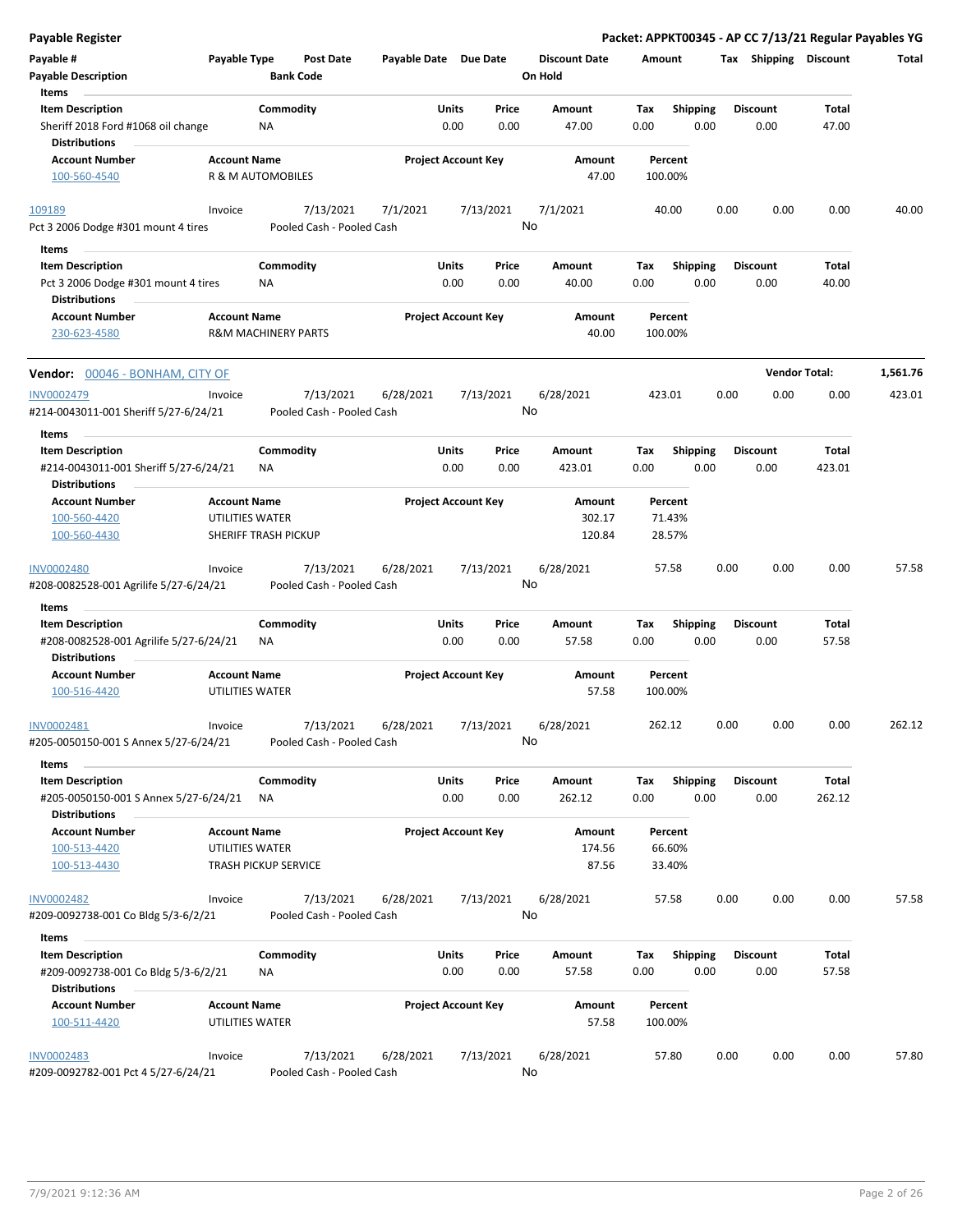| <b>Payable Register</b>                                                                |                                                 |                                      |                       |                                |                                 |                    |                         |      |                         |                      | Packet: APPKT00345 - AP CC 7/13/21 Regular Payables YG |
|----------------------------------------------------------------------------------------|-------------------------------------------------|--------------------------------------|-----------------------|--------------------------------|---------------------------------|--------------------|-------------------------|------|-------------------------|----------------------|--------------------------------------------------------|
| Payable #<br><b>Payable Description</b>                                                | Payable Type                                    | <b>Post Date</b><br><b>Bank Code</b> | Payable Date Due Date |                                | <b>Discount Date</b><br>On Hold | Amount             |                         |      | Tax Shipping Discount   |                      | Total                                                  |
| Items                                                                                  |                                                 |                                      |                       |                                |                                 |                    |                         |      | <b>Discount</b>         |                      |                                                        |
| <b>Item Description</b><br>#209-0092782-001 Pct 4 5/27-6/24/21<br><b>Distributions</b> | <b>NA</b>                                       | Commodity                            |                       | Units<br>Price<br>0.00<br>0.00 | Amount<br>57.80                 | Tax<br>0.00        | <b>Shipping</b><br>0.00 |      | 0.00                    | Total<br>57.80       |                                                        |
| <b>Account Number</b>                                                                  | <b>Account Name</b>                             |                                      |                       | <b>Project Account Key</b>     | Amount                          | Percent            |                         |      |                         |                      |                                                        |
| 240-624-4420                                                                           | UTILITY WATER                                   |                                      |                       |                                | 57.80                           | 100.00%            |                         |      |                         |                      |                                                        |
| <b>INV0002484</b>                                                                      | Invoice                                         | 7/13/2021                            | 6/28/2021             | 7/13/2021                      | 6/28/2021                       | 161.30             |                         | 0.00 | 0.00                    | 0.00                 | 161.30                                                 |
| #209-0093037-002 200 1st 5/3-6/2/21                                                    |                                                 | Pooled Cash - Pooled Cash            |                       |                                | No                              |                    |                         |      |                         |                      |                                                        |
| Items                                                                                  |                                                 |                                      |                       |                                |                                 |                    |                         |      |                         |                      |                                                        |
| <b>Item Description</b>                                                                |                                                 | Commodity                            |                       | Units<br>Price                 | Amount                          | Tax                | <b>Shipping</b>         |      | <b>Discount</b>         | Total                |                                                        |
| #209-0093037-002 200 1st 5/3-6/2/21                                                    | ΝA                                              |                                      |                       | 0.00<br>0.00                   | 161.30                          | 0.00               | 0.00                    |      | 0.00                    | 161.30               |                                                        |
| <b>Distributions</b>                                                                   |                                                 |                                      |                       |                                |                                 |                    |                         |      |                         |                      |                                                        |
| <b>Account Number</b>                                                                  | <b>Account Name</b>                             |                                      |                       | <b>Project Account Key</b>     | Amount                          | Percent            |                         |      |                         |                      |                                                        |
| 100-518-4420                                                                           | UTILITIES WATER                                 |                                      |                       |                                | 137.16                          | 85.03%             |                         |      |                         |                      |                                                        |
| 100-518-4430                                                                           | TRASH PICKUP SERVICE                            |                                      |                       |                                | 24.14                           | 14.97%             |                         |      |                         |                      |                                                        |
| INV0002485<br>#204-0041265-003 108 Sam Rayburn 5/24-6/2 Pooled Cash - Pooled Cash      | Invoice                                         | 7/13/2021                            | 6/28/2021             | 7/13/2021                      | 6/28/2021<br>No                 | 84.65              |                         | 0.00 | 0.00                    | 0.00                 | 84.65                                                  |
| Items                                                                                  |                                                 |                                      |                       |                                |                                 |                    |                         |      |                         |                      |                                                        |
| <b>Item Description</b>                                                                |                                                 | Commodity                            | Units                 | Price                          | Amount                          | Tax                | <b>Shipping</b>         |      | <b>Discount</b>         | Total                |                                                        |
| #204-0041265-003 108 Sam Rayburn 5/24 NA<br><b>Distributions</b>                       |                                                 |                                      |                       | 0.00<br>0.00                   | 84.65                           | 0.00               | 0.00                    |      | 0.00                    | 84.65                |                                                        |
| <b>Account Number</b>                                                                  | <b>Account Name</b>                             |                                      |                       | <b>Project Account Key</b>     | Amount                          | Percent            |                         |      |                         |                      |                                                        |
| 100-518-4420                                                                           | UTILITIES WATER                                 |                                      |                       |                                | 60.51                           | 71.48%             |                         |      |                         |                      |                                                        |
| 100-518-4430                                                                           | <b>TRASH PICKUP SERVICE</b>                     |                                      |                       |                                | 24.14                           | 28.52%             |                         |      |                         |                      |                                                        |
| <b>INV0002486</b>                                                                      | Invoice                                         | 7/13/2021                            | 6/28/2021             | 7/13/2021                      | 6/28/2021                       | 67.99              |                         | 0.00 | 0.00                    | 0.00                 | 67.99                                                  |
| #209-009863-001 800 2nd trash 5/27-6/28/21                                             |                                                 | Pooled Cash - Pooled Cash            |                       |                                | No                              |                    |                         |      |                         |                      |                                                        |
| Items<br><b>Item Description</b>                                                       |                                                 | Commodity                            |                       | Units<br>Price                 | Amount                          | Tax                | <b>Shipping</b>         |      | <b>Discount</b>         | Total                |                                                        |
| #209-009863-001 800 2nd trash 5/27-6/2 NA<br><b>Distributions</b>                      |                                                 |                                      |                       | 0.00<br>0.00                   | 67.99                           | 0.00               | 0.00                    |      | 0.00                    | 67.99                |                                                        |
| <b>Account Number</b>                                                                  | <b>Account Name</b>                             |                                      |                       | <b>Project Account Key</b>     | Amount                          | Percent            |                         |      |                         |                      |                                                        |
| 100-518-4430                                                                           | <b>TRASH PICKUP SERVICE</b>                     |                                      |                       |                                | 67.99                           | 100.00%            |                         |      |                         |                      |                                                        |
| <b>INV0002487</b>                                                                      | Invoice                                         | 7/13/2021                            | 6/28/2021             | 7/13/2021                      | 6/28/2021                       | 389.73             |                         | 0.00 | 0.00                    | 0.00                 | 389.73                                                 |
| #209-0092739-001 TDHS 5/24-6/24/21                                                     |                                                 | Pooled Cash - Pooled Cash            |                       |                                | No                              |                    |                         |      |                         |                      |                                                        |
| Items                                                                                  |                                                 |                                      |                       |                                |                                 |                    |                         |      |                         |                      |                                                        |
| <b>Item Description</b><br>#209-0092739-001 TDHS 5/24-6/24/21                          | ΝA                                              | Commodity                            |                       | Units<br>Price<br>0.00<br>0.00 | Amount<br>389.73                | Tax<br>0.00        | Shipping<br>0.00        |      | <b>Discount</b><br>0.00 | Total<br>389.73      |                                                        |
| <b>Distributions</b>                                                                   |                                                 |                                      |                       |                                |                                 |                    |                         |      |                         |                      |                                                        |
| <b>Account Number</b>                                                                  | <b>Account Name</b>                             |                                      |                       | <b>Project Account Key</b>     | Amount                          | Percent            |                         |      |                         |                      |                                                        |
| 100-640-4420                                                                           | UTILITIES WATER                                 |                                      |                       |                                | 302.17                          | 77.53%             |                         |      |                         |                      |                                                        |
| 100-640-4430                                                                           | <b>TRASH PICK-UP</b>                            |                                      |                       |                                | 43.78                           | 11.23%             |                         |      |                         |                      |                                                        |
| 100-511-4430                                                                           | TRASH PICK-UP SERVICE                           |                                      |                       |                                | 43.78                           | 11.23%             |                         |      |                         |                      |                                                        |
| <b>Vendor:</b> 00508 - Bryco-Bryant Co                                                 |                                                 |                                      |                       |                                |                                 |                    |                         |      |                         | <b>Vendor Total:</b> | 48,843.87                                              |
| 23                                                                                     | Invoice                                         | 7/13/2021                            | 6/30/2021             | 7/13/2021                      | 6/30/2021                       | 48,843.87          |                         | 0.00 | 0.00                    | 0.00                 | 48,843.87                                              |
| Courthouse construction                                                                |                                                 | Pooled Cash - Pooled Cash            |                       |                                | No                              |                    |                         |      |                         |                      |                                                        |
| Items                                                                                  |                                                 |                                      |                       |                                |                                 |                    |                         |      |                         |                      |                                                        |
| <b>Item Description</b><br>Courthouse construction                                     | ΝA                                              | Commodity                            |                       | Units<br>Price<br>0.00<br>0.00 | Amount<br>48,843.87             | Tax<br>0.00        | <b>Shipping</b><br>0.00 |      | <b>Discount</b><br>0.00 | Total<br>48,843.87   |                                                        |
| <b>Distributions</b>                                                                   |                                                 |                                      |                       |                                |                                 |                    |                         |      |                         |                      |                                                        |
| <b>Account Number</b><br>690-669-1680                                                  | <b>Account Name</b><br><b>MASONRY AND STONE</b> |                                      |                       | <b>Project Account Key</b>     | Amount<br>48,843.87             | Percent<br>100.00% |                         |      |                         |                      |                                                        |
| <b>Vendor: 00610 - CIRCLE STAR QUICK LUBE &amp; TIRE</b>                               |                                                 |                                      |                       |                                |                                 |                    |                         |      |                         | <b>Vendor Total:</b> | 4.25                                                   |
| 11-0188353                                                                             | Invoice                                         | 7/13/2021                            | 7/2/2021              | 7/13/2021                      | 7/2/2021                        | 4.25               |                         | 0.00 | 0.00                    | 0.00                 | 4.25                                                   |
| Sheriff 2018 Ford #1068 parts                                                          |                                                 | Pooled Cash - Pooled Cash            |                       |                                | No                              |                    |                         |      |                         |                      |                                                        |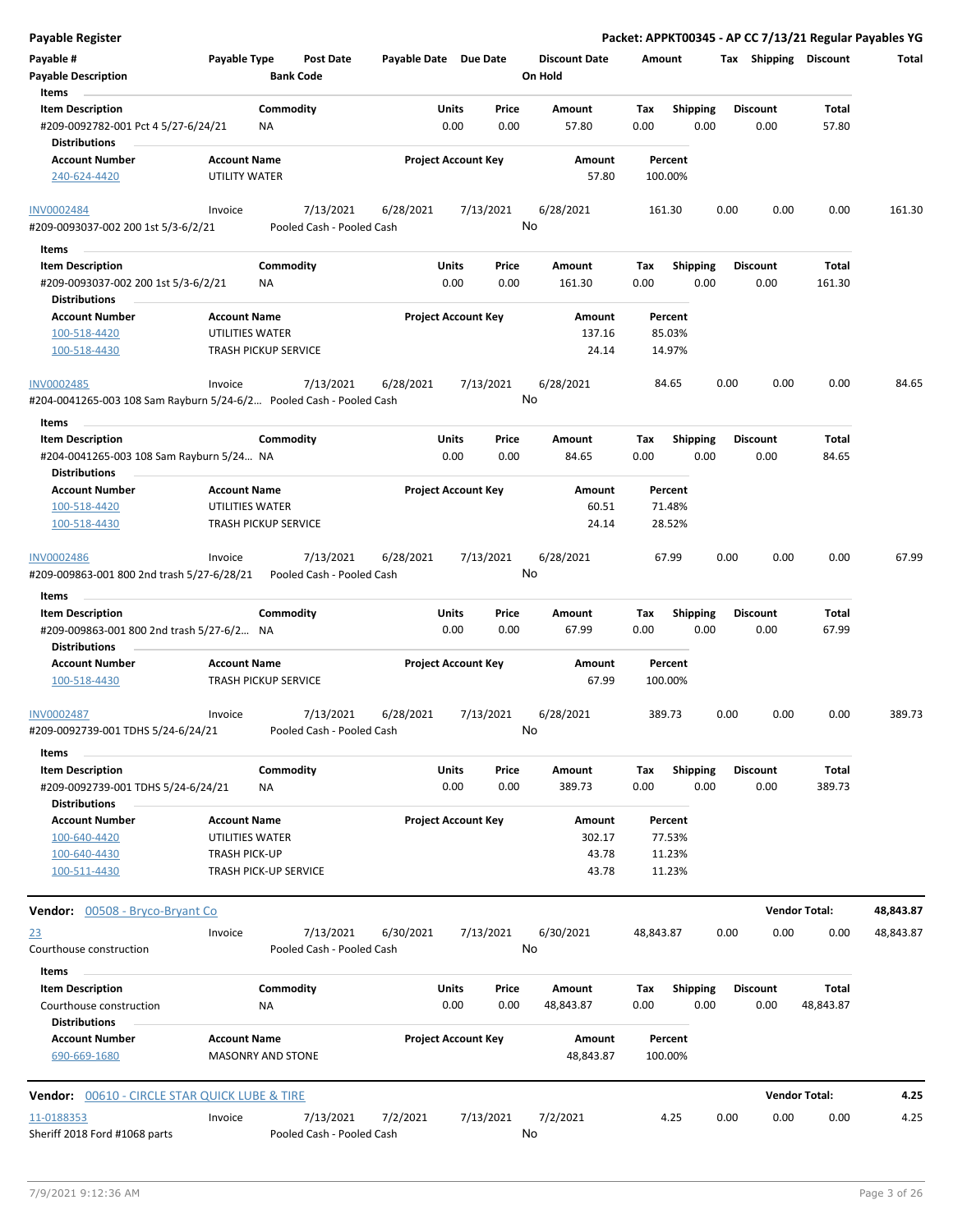| <b>Payable Register</b>                                                                              |                                                       |                                        |                       |                                       |                                 | Packet: APPKT00345 - AP CC 7/13/21 Regular Payables YG |      |                         |                      |         |
|------------------------------------------------------------------------------------------------------|-------------------------------------------------------|----------------------------------------|-----------------------|---------------------------------------|---------------------------------|--------------------------------------------------------|------|-------------------------|----------------------|---------|
| Payable #<br><b>Payable Description</b>                                                              | Payable Type                                          | <b>Post Date</b><br><b>Bank Code</b>   | Payable Date Due Date |                                       | <b>Discount Date</b><br>On Hold | Amount                                                 |      | Tax Shipping Discount   |                      | Total   |
| Items<br><b>Item Description</b><br>Sheriff 2018 Ford #1068 parts<br><b>Distributions</b>            | ΝA                                                    | Commodity                              |                       | Units<br>Price<br>0.00<br>0.00        | Amount<br>4.25                  | <b>Shipping</b><br>Tax<br>0.00                         | 0.00 | <b>Discount</b><br>0.00 | Total<br>4.25        |         |
| <b>Account Number</b><br>100-560-4540                                                                | <b>Account Name</b><br>R & M AUTOMOBILES              |                                        |                       | <b>Project Account Key</b>            | Amount<br>4.25                  | Percent<br>100.00%                                     |      |                         |                      |         |
| Vendor: 00766 - COLLISION 1ST                                                                        |                                                       |                                        |                       |                                       |                                 |                                                        |      |                         | <b>Vendor Total:</b> | 70.00   |
| 17381a<br>Sheriff Ford transport #4613 window tint                                                   | Invoice                                               | 7/13/2021<br>Pooled Cash - Pooled Cash | 7/1/2021              | 7/13/2021                             | 7/1/2021<br>No                  | 70.00                                                  | 0.00 | 0.00                    | 0.00                 | 70.00   |
| Items<br><b>Item Description</b><br>Sheriff Ford transport #4613 window tint<br><b>Distributions</b> | ΝA                                                    | Commodity                              |                       | Units<br>Price<br>0.00<br>0.00        | Amount<br>70.00                 | Shipping<br>Tax<br>0.00                                | 0.00 | <b>Discount</b><br>0.00 | Total<br>70.00       |         |
| <b>Account Number</b><br>100-560-4540                                                                | <b>Account Name</b><br>R & M AUTOMOBILES              |                                        |                       | <b>Project Account Key</b>            | Amount<br>70.00                 | Percent<br>100.00%                                     |      |                         |                      |         |
| Vendor: 00052 - CO-OPERATIVE GIN CO.                                                                 |                                                       |                                        |                       |                                       |                                 |                                                        |      |                         | <b>Vendor Total:</b> | 572.65  |
| 130484<br>Pct 3 Pliers                                                                               | Invoice                                               | 7/13/2021<br>Pooled Cash - Pooled Cash | 6/1/2021              | 7/13/2021                             | 6/1/2021<br>No                  | 91.49                                                  | 0.00 | 0.00                    | 0.00                 | 91.49   |
| Items<br><b>Item Description</b><br>Pct 3 Pliers<br><b>Distributions</b>                             | ΝA                                                    | Commodity                              |                       | Units<br>Price<br>0.00<br>0.00        | Amount<br>91.49                 | Tax<br><b>Shipping</b><br>0.00                         | 0.00 | <b>Discount</b><br>0.00 | Total<br>91.49       |         |
| <b>Account Number</b><br>230-623-3400                                                                | <b>Account Name</b><br><b>SHOP SUPPLIES</b>           |                                        |                       | <b>Project Account Key</b>            | Amount<br>91.49                 | Percent<br>100.00%                                     |      |                         |                      |         |
| 130821<br>Pct 3 R&M Parts                                                                            | Invoice                                               | 7/13/2021<br>Pooled Cash - Pooled Cash | 6/7/2021              | 7/13/2021                             | 6/7/2021<br>No                  | 3.00                                                   | 0.00 | 0.00                    | 0.00                 | 3.00    |
| Items                                                                                                |                                                       |                                        |                       |                                       |                                 |                                                        |      |                         |                      |         |
| <b>Item Description</b><br>Pct 3 R&M Parts<br><b>Distributions</b>                                   | ΝA                                                    | Commodity                              |                       | Units<br>Price<br>0.00<br>0.00        | Amount<br>3.00                  | <b>Shipping</b><br>Tax<br>0.00                         | 0.00 | <b>Discount</b><br>0.00 | Total<br>3.00        |         |
| <b>Account Number</b><br>230-623-4580                                                                | <b>Account Name</b><br><b>R&amp;M MACHINERY PARTS</b> |                                        |                       | <b>Project Account Key</b>            | Amount<br>3.00                  | Percent<br>100.00%                                     |      |                         |                      |         |
| 131265<br>Pct 3 socket set/drivers                                                                   | Invoice                                               | 7/13/2021<br>Pooled Cash - Pooled Cash | 6/14/2021             | 7/13/2021                             | 6/14/2021<br>No                 | 307.40                                                 | 0.00 | 0.00                    | 0.00                 | 307.40  |
| Items<br><b>Item Description</b><br>Pct 3 socket set/drivers                                         | NA                                                    | Commodity                              |                       | <b>Units</b><br>Price<br>0.00<br>0.00 | Amount<br>307.40                | Tax<br>Shipping<br>0.00                                | 0.00 | <b>Discount</b><br>0.00 | Total<br>307.40      |         |
| <b>Distributions</b><br><b>Account Number</b><br>230-623-3400                                        | <b>Account Name</b><br><b>SHOP SUPPLIES</b>           |                                        |                       | <b>Project Account Key</b>            | Amount<br>307.40                | Percent<br>100.00%                                     |      |                         |                      |         |
| 131467<br>Pct 3 oil/fuel                                                                             | Invoice                                               | 7/13/2021<br>Pooled Cash - Pooled Cash | 6/16/2021             | 7/13/2021                             | 6/16/2021<br>No                 | 76.75                                                  | 0.00 | 0.00                    | 0.00                 | 76.75   |
| Items<br><b>Item Description</b><br>Pct 3 oil/fuel<br><b>Distributions</b>                           | NA                                                    | Commodity                              |                       | Units<br>Price<br>0.00<br>0.00        | Amount<br>76.75                 | <b>Shipping</b><br>Tax<br>0.00                         | 0.00 | <b>Discount</b><br>0.00 | Total<br>76.75       |         |
| <b>Account Number</b><br>230-623-4570                                                                | <b>Account Name</b>                                   | R&M MACHINERY GAS & OIL                |                       | <b>Project Account Key</b>            | Amount<br>76.75                 | Percent<br>100.00%                                     |      |                         |                      |         |
| 131474<br>Pct 3 oi/hardware                                                                          | Credit Memo                                           | 7/13/2021<br>Pooled Cash - Pooled Cash | 6/16/2021             | 7/13/2021                             | 6/16/2021<br>No                 | $-2.66$                                                | 0.00 | 0.00                    | 0.00                 | $-2.66$ |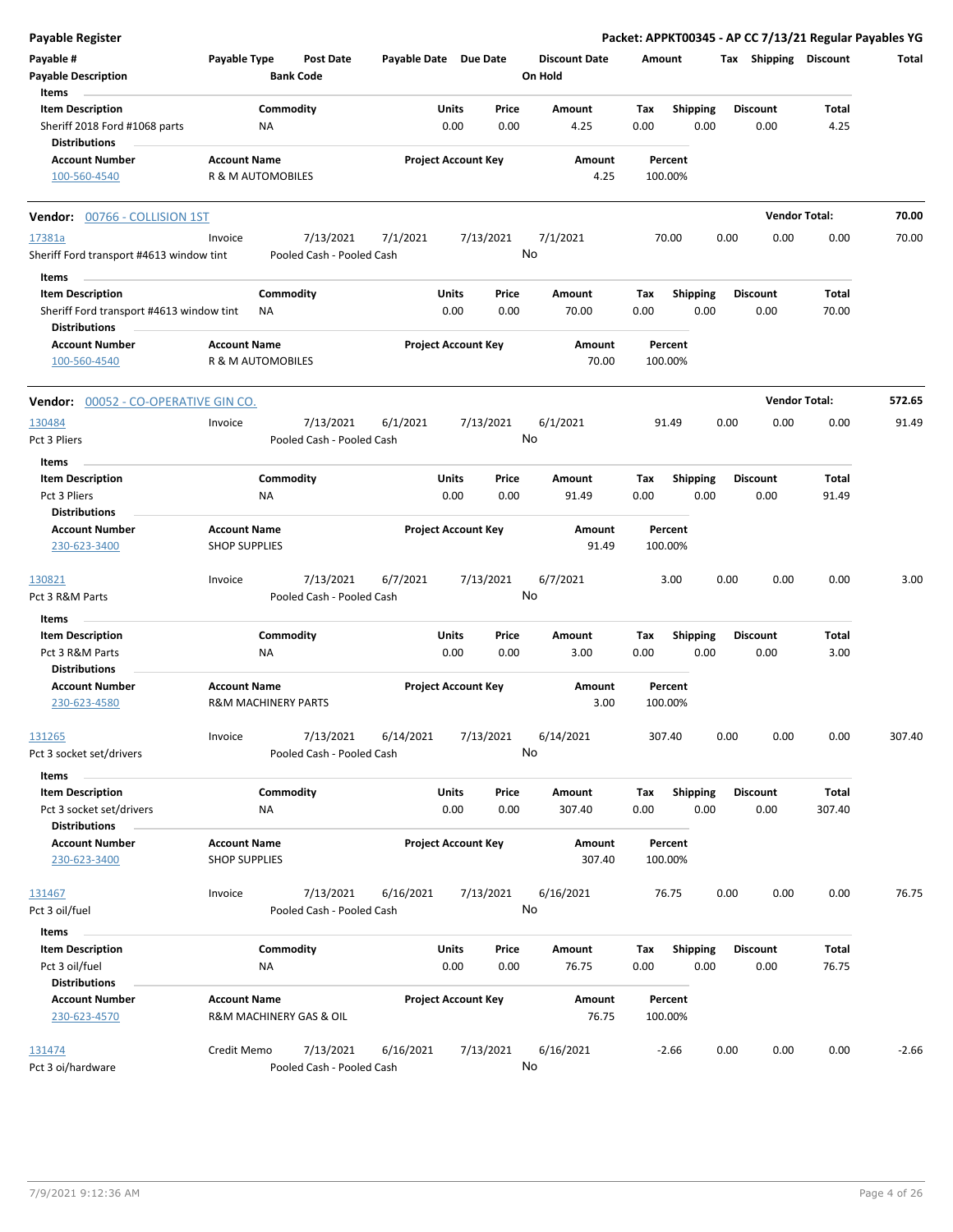|  | <b>Payable Register</b> |
|--|-------------------------|
|  |                         |

| Payable #<br><b>Payable Description</b><br>Items                                          | Payable Type                                                           | <b>Post Date</b><br><b>Bank Code</b>   |           | Payable Date Due Date                 | <b>Discount Date</b><br>On Hold | Amount                         |                         | <b>Tax Shipping Discount</b> |                      | Total  |
|-------------------------------------------------------------------------------------------|------------------------------------------------------------------------|----------------------------------------|-----------|---------------------------------------|---------------------------------|--------------------------------|-------------------------|------------------------------|----------------------|--------|
| <b>Item Description</b><br>Pct 3 oi/hardware<br><b>Distributions</b>                      | ΝA                                                                     | Commodity                              |           | Price<br>Units<br>0.00<br>0.00        | Amount<br>$-2.66$               | Tax<br>0.00                    | <b>Shipping</b><br>0.00 | <b>Discount</b><br>0.00      | Total<br>$-2.66$     |        |
| <b>Account Number</b><br>230-623-4570<br>230-623-3400                                     | <b>Account Name</b><br>R&M MACHINERY GAS & OIL<br><b>SHOP SUPPLIES</b> |                                        |           | <b>Project Account Key</b>            | Amount<br>$-9.65$<br>6.99       | Percent<br>362.78%<br>-262.78% |                         |                              |                      |        |
| 131505<br>#FANN#4 Pct 4 hydraulic hoses                                                   | Invoice                                                                | 7/13/2021<br>Pooled Cash - Pooled Cash | 6/16/2021 | 7/13/2021                             | 6/16/2021<br>No                 | 34.42                          |                         | 0.00<br>0.00                 | 0.00                 | 34.42  |
| Items<br><b>Item Description</b><br>#FANN#4 Pct 4 hydraulic hoses                         | ΝA                                                                     | Commodity                              |           | Units<br>Price<br>0.00<br>0.00        | Amount<br>34.42                 | Tax<br>0.00                    | <b>Shipping</b><br>0.00 | <b>Discount</b><br>0.00      | Total<br>34.42       |        |
| <b>Distributions</b><br><b>Account Number</b><br>240-624-4580                             | <b>Account Name</b><br><b>R&amp;M MACHINERY PARTS</b>                  |                                        |           | <b>Project Account Key</b>            | Amount<br>34.42                 | Percent<br>100.00%             |                         |                              |                      |        |
| 132605<br>Pct 3 fuel filter/hydraulic hose                                                | Invoice                                                                | 7/13/2021<br>Pooled Cash - Pooled Cash | 6/28/2021 | 7/13/2021                             | 6/28/2021<br>No                 | 40.35                          |                         | 0.00<br>0.00                 | 0.00                 | 40.35  |
| Items                                                                                     |                                                                        |                                        |           |                                       |                                 |                                |                         |                              |                      |        |
| <b>Item Description</b><br>Pct 3 fuel filter/hydraulic hose<br><b>Distributions</b>       | ΝA                                                                     | Commodity                              |           | <b>Units</b><br>Price<br>0.00<br>0.00 | Amount<br>40.35                 | Tax<br>0.00                    | <b>Shipping</b><br>0.00 | <b>Discount</b><br>0.00      | Total<br>40.35       |        |
| <b>Account Number</b><br>230-623-4580                                                     | <b>Account Name</b><br><b>R&amp;M MACHINERY PARTS</b>                  |                                        |           | <b>Project Account Key</b>            | Amount<br>40.35                 | Percent<br>100.00%             |                         |                              |                      |        |
| 132652<br>Pct 3 R&M Parts                                                                 | Invoice                                                                | 7/13/2021<br>Pooled Cash - Pooled Cash | 6/29/2021 | 7/13/2021                             | 6/29/2021<br>No                 | 21.90                          |                         | 0.00<br>0.00                 | 0.00                 | 21.90  |
| Items                                                                                     |                                                                        |                                        |           |                                       |                                 |                                |                         |                              |                      |        |
| <b>Item Description</b><br>Pct 3 R&M Parts                                                | ΝA                                                                     | Commodity                              |           | Units<br>Price<br>0.00<br>0.00        | Amount<br>21.90                 | Tax<br>0.00                    | <b>Shipping</b><br>0.00 | <b>Discount</b><br>0.00      | Total<br>21.90       |        |
| <b>Distributions</b><br><b>Account Number</b><br>230-623-4580                             | <b>Account Name</b><br><b>R&amp;M MACHINERY PARTS</b>                  |                                        |           | <b>Project Account Key</b>            | Amount<br>21.90                 | Percent<br>100.00%             |                         |                              |                      |        |
| <b>Vendor: 00475 - COUNTY TRASH SERVICE</b>                                               |                                                                        |                                        |           |                                       |                                 |                                |                         |                              | <b>Vendor Total:</b> | 210.00 |
| INV0002473<br>#457511 Pct 3 July 2021 trash                                               | Invoice                                                                | 7/13/2021<br>Pooled Cash - Pooled Cash | 7/8/2021  | 7/13/2021                             | 7/8/2021<br>No                  | 70.00                          |                         | 0.00<br>0.00                 | 0.00                 | 70.00  |
| Items<br><b>Item Description</b><br>#457511 Pct 3 July 2021 trash<br><b>Distributions</b> | NA                                                                     | Commodity                              |           | <b>Units</b><br>Price<br>0.00<br>0.00 | Amount<br>70.00                 | Tax<br>0.00                    | Shipping<br>0.00        | <b>Discount</b><br>0.00      | Total<br>70.00       |        |
| <b>Account Number</b><br>230-623-4430                                                     | <b>Account Name</b><br>TRASH PICK-UP                                   |                                        |           | <b>Project Account Key</b>            | Amount<br>70.00                 | Percent<br>100.00%             |                         |                              |                      |        |
| <b>INV0002474</b><br>#322234 Lake Fannin July 2021                                        | Invoice                                                                | 7/13/2021<br>Pooled Cash - Pooled Cash | 7/8/2021  | 7/13/2021                             | 7/8/2021<br>No                  | 70.00                          |                         | 0.00<br>0.00                 | 0.00                 | 70.00  |
| Items<br><b>Item Description</b><br>#322234 Lake Fannin July 2021<br><b>Distributions</b> | NA                                                                     | Commodity                              |           | <b>Units</b><br>Price<br>0.00<br>0.00 | Amount<br>70.00                 | Tax<br>0.00                    | Shipping<br>0.00        | <b>Discount</b><br>0.00      | Total<br>70.00       |        |
| <b>Account Number</b><br>850-520-4430                                                     | <b>Account Name</b><br>TRASH PICK UP                                   |                                        |           | <b>Project Account Key</b>            | Amount<br>70.00                 | Percent<br>100.00%             |                         |                              |                      |        |
| <b>INV0002475</b><br>#456515 Pct 1 trash July 2021                                        | Invoice                                                                | 7/13/2021<br>Pooled Cash - Pooled Cash | 7/8/2021  | 7/13/2021                             | 7/8/2021<br>No                  | 70.00                          |                         | 0.00<br>0.00                 | 0.00                 | 70.00  |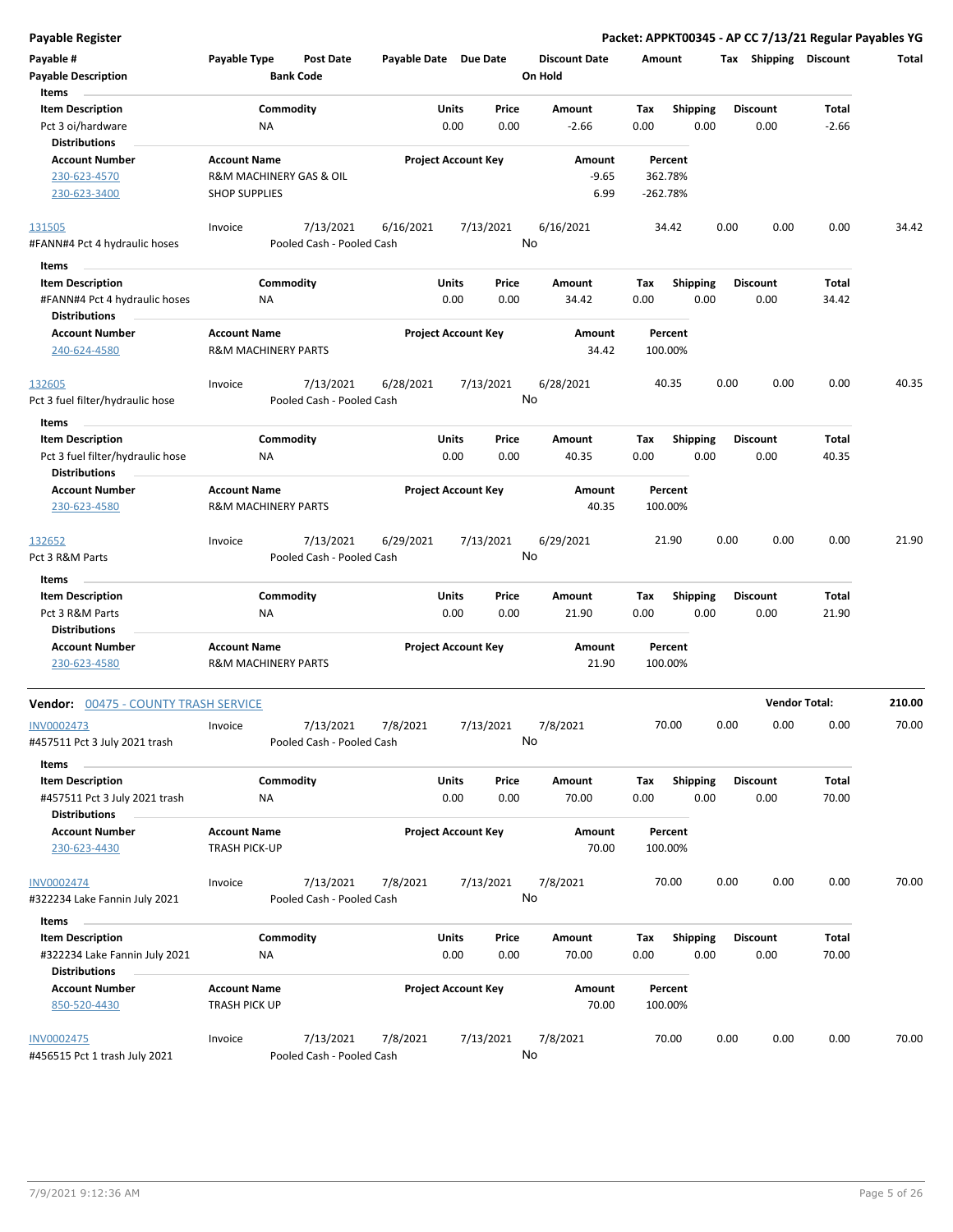| <b>Payable Register</b>                               |                     |                                |                       |                            |        |                      |        |                    |      |                       |                      | Packet: APPKT00345 - AP CC 7/13/21 Regular Payables YG |
|-------------------------------------------------------|---------------------|--------------------------------|-----------------------|----------------------------|--------|----------------------|--------|--------------------|------|-----------------------|----------------------|--------------------------------------------------------|
| Payable #                                             | Payable Type        | <b>Post Date</b>               | Payable Date Due Date |                            |        | <b>Discount Date</b> | Amount |                    |      | Tax Shipping Discount |                      | Total                                                  |
| <b>Payable Description</b>                            |                     | <b>Bank Code</b>               |                       |                            |        | On Hold              |        |                    |      |                       |                      |                                                        |
| Items                                                 |                     |                                |                       |                            |        |                      |        |                    |      |                       |                      |                                                        |
| <b>Item Description</b>                               |                     | Commodity                      |                       | Units                      | Price  | Amount               | Tax    | Shipping           |      | <b>Discount</b>       | Total                |                                                        |
| #456515 Pct 1 trash July 2021<br><b>Distributions</b> |                     | NA                             |                       | 0.00                       | 0.00   | 70.00                | 0.00   | 0.00               |      | 0.00                  | 70.00                |                                                        |
| <b>Account Number</b>                                 | <b>Account Name</b> |                                |                       | <b>Project Account Key</b> |        | Amount               |        | Percent            |      |                       |                      |                                                        |
| 210-621-4430                                          | <b>TRASH PICKUP</b> |                                |                       |                            |        | 70.00                |        | 100.00%            |      |                       |                      |                                                        |
| <b>Vendor: 00411 - DAVIS FLEET PARTS</b>              |                     |                                |                       |                            |        |                      |        |                    |      |                       | <b>Vendor Total:</b> | 1,062.63                                               |
| 732735                                                | Invoice             | 7/13/2021                      | 6/29/2021             | 7/13/2021                  |        | 6/29/2021            |        | 259.68             | 0.00 | 0.00                  | 0.00                 | 259.68                                                 |
| #FANNIN#4 Pct 4 air bag                               |                     | Pooled Cash - Pooled Cash      |                       |                            |        | No                   |        |                    |      |                       |                      |                                                        |
| Items                                                 |                     |                                |                       |                            |        |                      |        |                    |      |                       |                      |                                                        |
| <b>Item Description</b>                               |                     | Commodity                      |                       | Units                      | Price  | Amount               | Tax    | <b>Shipping</b>    |      | <b>Discount</b>       | Total                |                                                        |
| #FANNIN#4 Pct 4 air bag                               |                     | Goods                          |                       | 2.00                       | 129.84 | 259.68               | 0.00   | 0.00               |      | 0.00                  | 259.68               |                                                        |
| <b>Distributions</b>                                  |                     |                                |                       |                            |        |                      |        |                    |      |                       |                      |                                                        |
| <b>Account Number</b>                                 | <b>Account Name</b> |                                |                       | <b>Project Account Key</b> |        | Amount               |        | Percent            |      |                       |                      |                                                        |
| 240-624-4580                                          |                     | <b>R&amp;M MACHINERY PARTS</b> |                       |                            |        | 259.68               |        | 100.00%            |      |                       |                      |                                                        |
|                                                       |                     |                                |                       |                            |        |                      |        |                    |      |                       |                      |                                                        |
| 732830                                                | Invoice             | 7/13/2021                      | 6/30/2021             | 7/13/2021                  |        | 6/30/2021            |        | 802.95             | 0.00 | 0.00                  | 0.00                 | 802.95                                                 |
| #FANNIN#4 Pct 4 clutch                                |                     | Pooled Cash - Pooled Cash      |                       |                            |        | No                   |        |                    |      |                       |                      |                                                        |
| Items                                                 |                     |                                |                       |                            |        |                      |        |                    |      |                       |                      |                                                        |
| <b>Item Description</b>                               |                     | Commodity                      |                       | Units                      | Price  | Amount               | Tax    | <b>Shipping</b>    |      | <b>Discount</b>       | Total                |                                                        |
| #FANNIN#4 Pct 4 clutch                                |                     | Goods                          |                       | 1.00                       | 802.95 | 802.95               | 0.00   | 0.00               |      | 0.00                  | 802.95               |                                                        |
| <b>Distributions</b>                                  |                     |                                |                       |                            |        |                      |        |                    |      |                       |                      |                                                        |
| <b>Account Number</b>                                 | <b>Account Name</b> |                                |                       | <b>Project Account Key</b> |        | Amount               |        | Percent            |      |                       |                      |                                                        |
| 240-624-4580                                          |                     | <b>R&amp;M MACHINERY PARTS</b> |                       |                            |        | 802.95               |        | 100.00%            |      |                       |                      |                                                        |
|                                                       |                     |                                |                       |                            |        |                      |        |                    |      |                       |                      |                                                        |
| <b>Vendor:</b> VEN02278 - Deater, Frank               |                     |                                |                       |                            |        |                      |        |                    |      |                       | <b>Vendor Total:</b> | 60.00                                                  |
| INV0002491                                            | Invoice             | 7/13/2021                      | 7/8/2021              | 7/13/2021                  |        | 7/8/2021             |        | 60.00              | 0.00 | 0.00                  | 0.00                 | 60.00                                                  |
| 6/30-7/8/21 transport meals                           |                     | Pooled Cash - Pooled Cash      |                       |                            |        | No                   |        |                    |      |                       |                      |                                                        |
| Items                                                 |                     |                                |                       |                            |        |                      |        |                    |      |                       |                      |                                                        |
| <b>Item Description</b>                               |                     | Commodity                      |                       | Units                      | Price  | Amount               | Tax    | <b>Shipping</b>    |      | <b>Discount</b>       | Total                |                                                        |
| 6/30-7/8/21 transport meals                           |                     | NA                             |                       | 0.00                       | 0.00   | 60.00                | 0.00   | 0.00               |      | 0.00                  | 60.00                |                                                        |
| <b>Distributions</b>                                  |                     |                                |                       |                            |        |                      |        |                    |      |                       |                      |                                                        |
| <b>Account Number</b>                                 | <b>Account Name</b> |                                |                       | <b>Project Account Key</b> |        | Amount               |        | Percent            |      |                       |                      |                                                        |
| 100-560-4280                                          |                     | PRISONER TRANSPORT             |                       |                            |        | 60.00                |        | 100.00%            |      |                       |                      |                                                        |
| Vendor: 00200 - DOLESE BROS. CO.                      |                     |                                |                       |                            |        |                      |        |                    |      |                       | <b>Vendor Total:</b> | 15,717.06                                              |
| AG21064335                                            | Invoice             | 7/13/2021                      | 6/1/2021              | 7/13/2021                  |        | 6/1/2021             |        | 466.61             | 0.00 | 0.00                  | 0.00                 | 466.61                                                 |
| #FAN582 Pct 2 Rock & Gravel                           |                     | Pooled Cash - Pooled Cash      |                       |                            |        | No                   |        |                    |      |                       |                      |                                                        |
| Items                                                 |                     |                                |                       |                            |        |                      |        |                    |      |                       |                      |                                                        |
| <b>Item Description</b>                               |                     | Commodity                      |                       | Units                      | Price  | Amount               | Tax    | <b>Shipping</b>    |      | <b>Discount</b>       | Total                |                                                        |
| #FAN582 Pct 2 Rock & Gravel                           |                     | NA                             |                       | 0.00                       | 0.00   | 466.61               | 0.00   | 0.00               |      | 0.00                  | 466.61               |                                                        |
| <b>Distributions</b>                                  |                     |                                |                       |                            |        |                      |        |                    |      |                       |                      |                                                        |
| <b>Account Number</b>                                 | <b>Account Name</b> |                                |                       | <b>Project Account Key</b> |        | Amount               |        | Percent            |      |                       |                      |                                                        |
| 220-622-3410                                          |                     | R&B MAT. ROCK & GRAVEL         |                       |                            |        | 466.61               |        | 100.00%            |      |                       |                      |                                                        |
| AG21065801                                            | Invoice             | 7/13/2021                      | 6/3/2021              | 7/13/2021                  |        | 6/3/2021             |        | 475.87             | 0.00 | 0.00                  | 0.00                 | 475.87                                                 |
| #FAN582 Pct 2 Rock & Gravel                           |                     | Pooled Cash - Pooled Cash      |                       |                            |        | No                   |        |                    |      |                       |                      |                                                        |
|                                                       |                     |                                |                       |                            |        |                      |        |                    |      |                       |                      |                                                        |
| Items                                                 |                     |                                |                       |                            |        |                      |        |                    |      |                       |                      |                                                        |
| <b>Item Description</b>                               |                     | Commodity                      |                       | Units                      | Price  | Amount               | Tax    | <b>Shipping</b>    |      | <b>Discount</b>       | Total                |                                                        |
| #FAN582 Pct 2 Rock & Gravel                           |                     | NA                             |                       | 0.00                       | 0.00   | 475.87               | 0.00   | 0.00               |      | 0.00                  | 475.87               |                                                        |
| <b>Distributions</b>                                  |                     |                                |                       |                            |        |                      |        |                    |      |                       |                      |                                                        |
| <b>Account Number</b><br>220-622-3410                 | <b>Account Name</b> | R&B MAT. ROCK & GRAVEL         |                       | <b>Project Account Key</b> |        | Amount<br>475.87     |        | Percent<br>100.00% |      |                       |                      |                                                        |
| AG21066575                                            | Invoice             | 7/13/2021                      | 6/4/2021              | 7/13/2021                  |        | 6/4/2021             |        | 490.11             | 0.00 | 0.00                  | 0.00                 | 490.11                                                 |
| #FAN582 Pct 2 Rock & Gravel                           |                     | Pooled Cash - Pooled Cash      |                       |                            |        | No                   |        |                    |      |                       |                      |                                                        |
|                                                       |                     |                                |                       |                            |        |                      |        |                    |      |                       |                      |                                                        |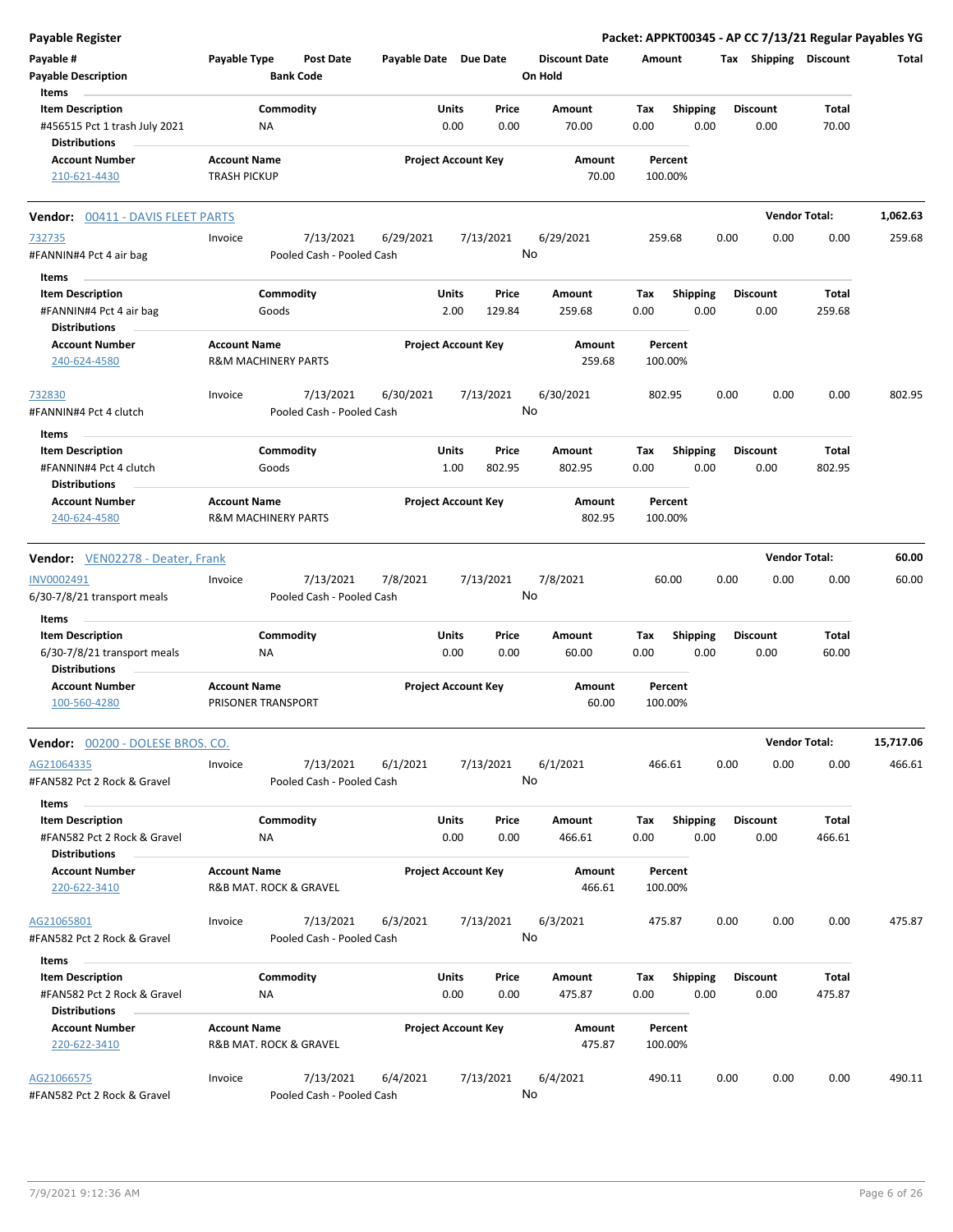| Payable #                                                                      | Payable Type                                  | Post Date                              | Payable Date Due Date |                                | <b>Discount Date</b> | Amount             |                         |      | Tax Shipping            | Discount        | Total    |
|--------------------------------------------------------------------------------|-----------------------------------------------|----------------------------------------|-----------------------|--------------------------------|----------------------|--------------------|-------------------------|------|-------------------------|-----------------|----------|
| <b>Payable Description</b><br>Items                                            |                                               | <b>Bank Code</b>                       |                       |                                | On Hold              |                    |                         |      |                         |                 |          |
| <b>Item Description</b>                                                        |                                               | Commodity                              |                       | Units<br>Price                 | Amount               | Tax                | <b>Shipping</b>         |      | <b>Discount</b>         | Total           |          |
| #FAN582 Pct 2 Rock & Gravel<br><b>Distributions</b>                            | ΝA                                            |                                        |                       | 0.00<br>0.00                   | 490.11               | 0.00               | 0.00                    |      | 0.00                    | 490.11          |          |
| <b>Account Number</b>                                                          | <b>Account Name</b>                           |                                        |                       | <b>Project Account Key</b>     | Amount               | Percent            |                         |      |                         |                 |          |
| 220-622-3410                                                                   | R&B MAT. ROCK & GRAVEL                        |                                        |                       |                                | 490.11               | 100.00%            |                         |      |                         |                 |          |
| AG21067404<br>#FAN582 Pct 2 Rock & Gravel                                      | Invoice                                       | 7/13/2021<br>Pooled Cash - Pooled Cash | 6/7/2021              | 7/13/2021                      | 6/7/2021<br>No       | 734.68             |                         | 0.00 | 0.00                    | 0.00            | 734.68   |
|                                                                                |                                               |                                        |                       |                                |                      |                    |                         |      |                         |                 |          |
| Items<br><b>Item Description</b>                                               |                                               | Commodity                              |                       | Units<br>Price                 | Amount               | Tax                | <b>Shipping</b>         |      | <b>Discount</b>         | Total           |          |
| #FAN582 Pct 2 Rock & Gravel<br><b>Distributions</b>                            | ΝA                                            |                                        |                       | 0.00<br>0.00                   | 734.68               | 0.00               | 0.00                    |      | 0.00                    | 734.68          |          |
| <b>Account Number</b>                                                          | <b>Account Name</b>                           |                                        |                       | <b>Project Account Key</b>     | Amount               | Percent            |                         |      |                         |                 |          |
| 220-622-3410                                                                   | R&B MAT. ROCK & GRAVEL                        |                                        |                       |                                | 734.68               | 100.00%            |                         |      |                         |                 |          |
| AG21068132                                                                     | Invoice                                       | 7/13/2021                              | 6/8/2021              | 7/13/2021                      | 6/8/2021             | 705.94             |                         | 0.00 | 0.00                    | 0.00            | 705.94   |
| #FAN582 Pct 2 Rock & Gravel<br><b>Items</b>                                    |                                               | Pooled Cash - Pooled Cash              |                       |                                | No                   |                    |                         |      |                         |                 |          |
| <b>Item Description</b>                                                        |                                               | Commodity                              |                       | Units<br>Price                 | Amount               | Tax                | <b>Shipping</b>         |      | <b>Discount</b>         | Total           |          |
| #FAN582 Pct 2 Rock & Gravel<br><b>Distributions</b>                            | ΝA                                            |                                        |                       | 0.00<br>0.00                   | 705.94               | 0.00               | 0.00                    |      | 0.00                    | 705.94          |          |
| <b>Account Number</b>                                                          | <b>Account Name</b>                           |                                        |                       | <b>Project Account Key</b>     | Amount               | Percent            |                         |      |                         |                 |          |
| 220-622-3410                                                                   | R&B MAT. ROCK & GRAVEL                        |                                        |                       |                                | 705.94               | 100.00%            |                         |      |                         |                 |          |
| AG21068133                                                                     | Invoice                                       | 7/13/2021                              | 6/8/2021              | 7/13/2021                      | 6/8/2021             | 3,137.68           |                         | 0.00 | 0.00                    | 0.00            | 3,137.68 |
| #FAN583 Pct 3 Rock & Gravel                                                    |                                               | Pooled Cash - Pooled Cash              |                       |                                | No                   |                    |                         |      |                         |                 |          |
| Items<br><b>Item Description</b>                                               |                                               | Commodity                              |                       | Units<br>Price                 | Amount               | Tax                | <b>Shipping</b>         |      | Discount                | Total           |          |
| #FAN583 Pct 3 Rock & Gravel<br><b>Distributions</b>                            | ΝA                                            |                                        |                       | 0.00<br>0.00                   | 3,137.68             | 0.00               | 0.00                    |      | 0.00                    | 3,137.68        |          |
| <b>Account Number</b>                                                          | <b>Account Name</b>                           |                                        |                       | <b>Project Account Key</b>     | Amount               | Percent            |                         |      |                         |                 |          |
| 230-623-3410                                                                   | R&B MAT. ROCK & GRAVEL                        |                                        |                       |                                | 3,137.68             | 100.00%            |                         |      |                         |                 |          |
| AG21068874<br>#FAN582 Pct 2 Rock & Gravel                                      | Invoice                                       | 7/13/2021<br>Pooled Cash - Pooled Cash | 6/9/2021              | 7/13/2021                      | 6/9/2021<br>No       | 726.38             |                         | 0.00 | 0.00                    | 0.00            | 726.38   |
| Items                                                                          |                                               |                                        |                       |                                |                      |                    |                         |      |                         |                 |          |
| <b>Item Description</b><br>#FAN582 Pct 2 Rock & Gravel<br><b>Distributions</b> | ΝA                                            | Commodity                              |                       | Units<br>Price<br>0.00<br>0.00 | Amount<br>726.38     | Tax<br>0.00        | <b>Shipping</b><br>0.00 |      | <b>Discount</b><br>0.00 | Total<br>726.38 |          |
| <b>Account Number</b><br>220-622-3410                                          | <b>Account Name</b><br>R&B MAT. ROCK & GRAVEL |                                        |                       | <b>Project Account Key</b>     | Amount<br>726.38     | Percent<br>100.00% |                         |      |                         |                 |          |
| AG21069646<br>#FAN582 Pct 2 Rock & Gravel                                      | Invoice                                       | 7/13/2021<br>Pooled Cash - Pooled Cash | 6/10/2021             | 7/13/2021                      | 6/10/2021<br>No      | 497.37             |                         | 0.00 | 0.00                    | 0.00            | 497.37   |
| Items                                                                          |                                               |                                        |                       |                                |                      |                    |                         |      |                         |                 |          |
| <b>Item Description</b><br>#FAN582 Pct 2 Rock & Gravel                         | ΝA                                            | Commodity                              |                       | Units<br>Price<br>0.00<br>0.00 | Amount<br>497.37     | Тах<br>0.00        | <b>Shipping</b><br>0.00 |      | <b>Discount</b><br>0.00 | Total<br>497.37 |          |
| <b>Distributions</b>                                                           |                                               |                                        |                       |                                |                      |                    |                         |      |                         |                 |          |
| <b>Account Number</b>                                                          | <b>Account Name</b>                           |                                        |                       | <b>Project Account Key</b>     | Amount               | Percent            |                         |      |                         |                 |          |
| 220-622-3410                                                                   | R&B MAT. ROCK & GRAVEL                        |                                        |                       |                                | 497.37               | 100.00%            |                         |      |                         |                 |          |
| AG21069647<br>#FAN583 Pct 3 Rock & Gravel                                      | Invoice                                       | 7/13/2021<br>Pooled Cash - Pooled Cash | 6/10/2021             | 7/13/2021                      | 6/10/2021<br>No      | 823.92             |                         | 0.00 | 0.00                    | 0.00            | 823.92   |
| Items                                                                          |                                               |                                        |                       |                                |                      |                    |                         |      |                         |                 |          |
| <b>Item Description</b><br>#FAN583 Pct 3 Rock & Gravel                         | ΝA                                            | Commodity                              |                       | Units<br>Price<br>0.00<br>0.00 | Amount<br>823.92     | Tax<br>0.00        | <b>Shipping</b><br>0.00 |      | Discount<br>0.00        | Total<br>823.92 |          |
| <b>Distributions</b><br><b>Account Number</b>                                  | <b>Account Name</b>                           |                                        |                       | <b>Project Account Key</b>     | Amount               | Percent            |                         |      |                         |                 |          |
| 230-623-3410                                                                   | R&B MAT. ROCK & GRAVEL                        |                                        |                       |                                | 823.92               | 100.00%            |                         |      |                         |                 |          |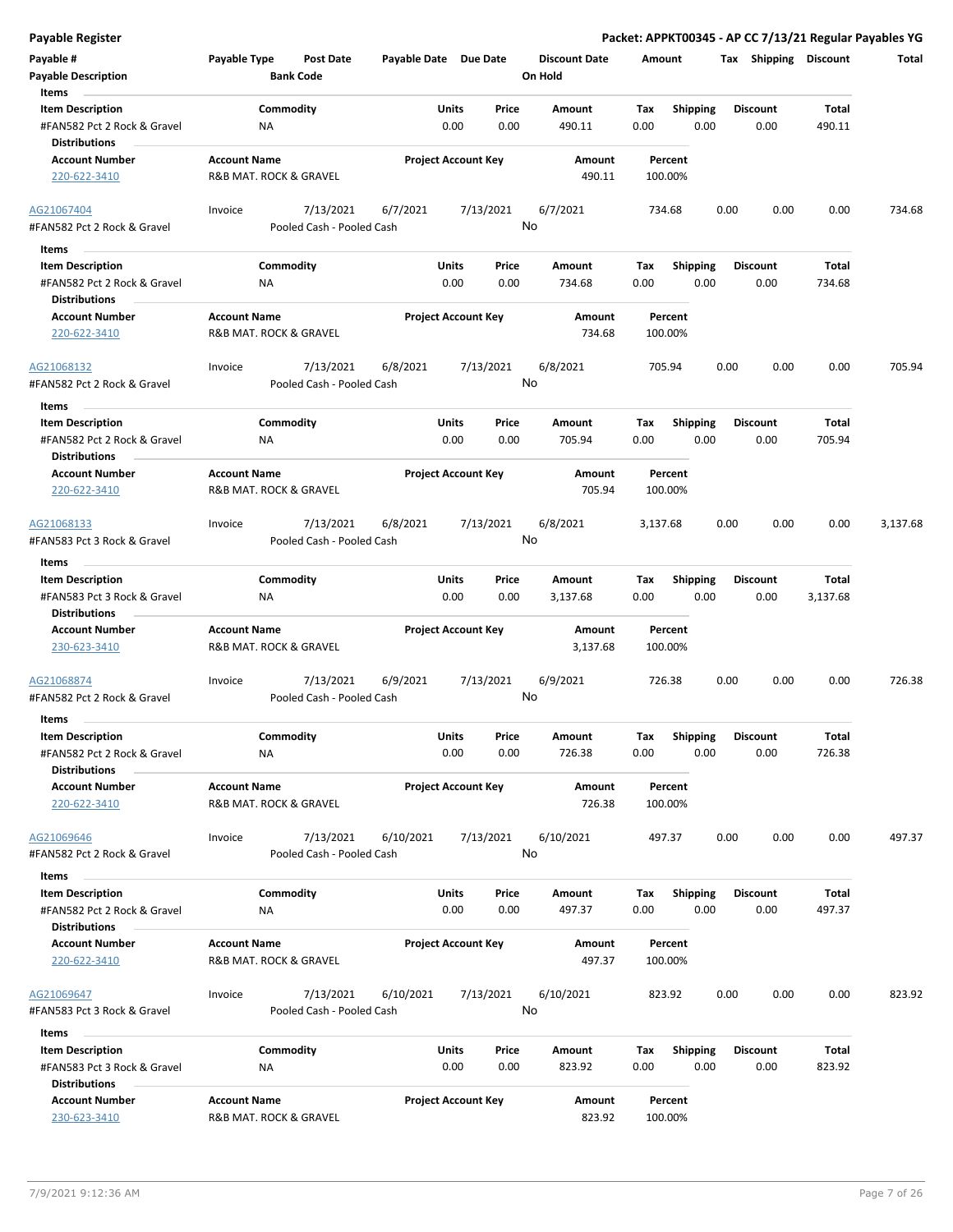| Payable Register                          |                                               |                  |                                        |                       |                            |           |                      |        |                    |      |      |                       |        | Packet: APPKT00345 - AP CC 7/13/21 Regular Payables YG |
|-------------------------------------------|-----------------------------------------------|------------------|----------------------------------------|-----------------------|----------------------------|-----------|----------------------|--------|--------------------|------|------|-----------------------|--------|--------------------------------------------------------|
| Payable #                                 | Payable Type                                  |                  | Post Date                              | Payable Date Due Date |                            |           | <b>Discount Date</b> | Amount |                    |      |      | Tax Shipping Discount |        | Total                                                  |
| <b>Payable Description</b>                |                                               | <b>Bank Code</b> |                                        |                       |                            |           | On Hold              |        |                    |      |      |                       |        |                                                        |
| AG21071229<br>#FAN582 Pct 2 Rock & Gravel | Invoice                                       |                  | 7/13/2021<br>Pooled Cash - Pooled Cash | 6/14/2021             |                            | 7/13/2021 | 6/14/2021<br>No      |        | 696.11             |      | 0.00 | 0.00                  | 0.00   | 696.11                                                 |
| Items                                     |                                               |                  |                                        |                       |                            |           |                      |        |                    |      |      |                       |        |                                                        |
| <b>Item Description</b>                   |                                               | Commodity        |                                        |                       | Units                      | Price     | Amount               | Tax    | <b>Shipping</b>    |      |      | <b>Discount</b>       | Total  |                                                        |
| #FAN582 Pct 2 Rock & Gravel               |                                               | ΝA               |                                        |                       | 0.00                       | 0.00      | 696.11               | 0.00   |                    | 0.00 |      | 0.00                  | 696.11 |                                                        |
| <b>Distributions</b>                      |                                               |                  |                                        |                       |                            |           |                      |        |                    |      |      |                       |        |                                                        |
| <b>Account Number</b>                     | <b>Account Name</b>                           |                  |                                        |                       | <b>Project Account Key</b> |           | Amount               |        | Percent            |      |      |                       |        |                                                        |
| 220-622-3410                              | R&B MAT. ROCK & GRAVEL                        |                  |                                        |                       |                            |           | 696.11               |        | 100.00%            |      |      |                       |        |                                                        |
| AG21071945                                | Invoice                                       |                  | 7/13/2021                              | 6/15/2021             |                            | 7/13/2021 | 6/15/2021            |        | 696.09             |      | 0.00 | 0.00                  | 0.00   | 696.09                                                 |
| #FAN582 Pct 2 Rock & Gravel<br>Items      |                                               |                  | Pooled Cash - Pooled Cash              |                       |                            |           | No                   |        |                    |      |      |                       |        |                                                        |
| <b>Item Description</b>                   |                                               | Commodity        |                                        |                       | Units                      | Price     | Amount               | Tax    | <b>Shipping</b>    |      |      | <b>Discount</b>       | Total  |                                                        |
| #FAN582 Pct 2 Rock & Gravel               |                                               | <b>NA</b>        |                                        |                       | 0.00                       | 0.00      | 696.09               | 0.00   |                    | 0.00 |      | 0.00                  | 696.09 |                                                        |
| <b>Distributions</b>                      |                                               |                  |                                        |                       |                            |           |                      |        |                    |      |      |                       |        |                                                        |
| <b>Account Number</b><br>220-622-3410     | <b>Account Name</b><br>R&B MAT. ROCK & GRAVEL |                  |                                        |                       | <b>Project Account Key</b> |           | Amount<br>696.09     |        | Percent<br>100.00% |      |      |                       |        |                                                        |
| AG21072686                                | Invoice                                       |                  | 7/13/2021                              | 6/16/2021             |                            | 7/13/2021 | 6/16/2021            |        | 696.48             |      | 0.00 | 0.00                  | 0.00   | 696.48                                                 |
| #FAN582 Pct 2 Rock & Gravel               |                                               |                  | Pooled Cash - Pooled Cash              |                       |                            |           | No                   |        |                    |      |      |                       |        |                                                        |
|                                           |                                               |                  |                                        |                       |                            |           |                      |        |                    |      |      |                       |        |                                                        |
| Items<br><b>Item Description</b>          |                                               | Commodity        |                                        |                       | Units                      | Price     | Amount               | Tax    | <b>Shipping</b>    |      |      | <b>Discount</b>       | Total  |                                                        |
| #FAN582 Pct 2 Rock & Gravel               |                                               | ΝA               |                                        |                       | 0.00                       | 0.00      | 696.48               | 0.00   |                    | 0.00 |      | 0.00                  | 696.48 |                                                        |
| <b>Distributions</b>                      |                                               |                  |                                        |                       |                            |           |                      |        |                    |      |      |                       |        |                                                        |
| <b>Account Number</b>                     | <b>Account Name</b>                           |                  |                                        |                       | <b>Project Account Key</b> |           | Amount               |        | Percent            |      |      |                       |        |                                                        |
| 220-622-3410                              | R&B MAT. ROCK & GRAVEL                        |                  |                                        |                       |                            |           | 696.48               |        | 100.00%            |      |      |                       |        |                                                        |
| AG21073447<br>#FAN582 Pct 2 Rock & Gravel | Invoice                                       |                  | 7/13/2021<br>Pooled Cash - Pooled Cash | 6/17/2021             |                            | 7/13/2021 | 6/17/2021<br>No      |        | 688.84             |      | 0.00 | 0.00                  | 0.00   | 688.84                                                 |
| Items                                     |                                               |                  |                                        |                       |                            |           |                      |        |                    |      |      |                       |        |                                                        |
| <b>Item Description</b>                   |                                               | Commodity        |                                        |                       | Units                      | Price     | Amount               | Tax    | Shipping           |      |      | <b>Discount</b>       | Total  |                                                        |
| #FAN582 Pct 2 Rock & Gravel               |                                               | ΝA               |                                        |                       | 0.00                       | 0.00      | 688.84               | 0.00   |                    | 0.00 |      | 0.00                  | 688.84 |                                                        |
| <b>Distributions</b>                      |                                               |                  |                                        |                       |                            |           |                      |        |                    |      |      |                       |        |                                                        |
| <b>Account Number</b>                     | <b>Account Name</b>                           |                  |                                        |                       | <b>Project Account Key</b> |           | Amount               |        | Percent            |      |      |                       |        |                                                        |
| 220-622-3410                              | R&B MAT. ROCK & GRAVEL                        |                  |                                        |                       |                            |           | 688.84               |        | 100.00%            |      |      |                       |        |                                                        |
| AG21074179                                | Invoice                                       |                  | 7/13/2021                              | 6/18/2021             |                            | 7/13/2021 | 6/18/2021            |        | 491.73             |      | 0.00 | 0.00                  | 0.00   | 491.73                                                 |
| #FAN582 Pct 2 Rock & Gravel<br>Items      |                                               |                  | Pooled Cash - Pooled Cash              |                       |                            |           | No                   |        |                    |      |      |                       |        |                                                        |
| <b>Item Description</b>                   |                                               | Commodity        |                                        |                       | Units                      | Price     | Amount               | Tax    | Shipping           |      |      | <b>Discount</b>       | Total  |                                                        |
| #FAN582 Pct 2 Rock & Gravel               |                                               | <b>NA</b>        |                                        |                       | 0.00                       | 0.00      | 491.73               | 0.00   |                    | 0.00 |      | 0.00                  | 491.73 |                                                        |
| <b>Distributions</b>                      |                                               |                  |                                        |                       |                            |           |                      |        |                    |      |      |                       |        |                                                        |
| <b>Account Number</b>                     | <b>Account Name</b>                           |                  |                                        |                       | <b>Project Account Key</b> |           | Amount               |        | Percent            |      |      |                       |        |                                                        |
| 220-622-3410                              | R&B MAT. ROCK & GRAVEL                        |                  |                                        |                       |                            |           | 491.73               |        | 100.00%            |      |      |                       |        |                                                        |
| AG21074919                                | Invoice                                       |                  | 7/13/2021                              | 6/21/2021             |                            | 7/13/2021 | 6/21/2021            |        | 700.31             |      | 0.00 | 0.00                  | 0.00   | 700.31                                                 |
| #FAN582 Pct 2 Rock & Gravel               |                                               |                  | Pooled Cash - Pooled Cash              |                       |                            |           | No                   |        |                    |      |      |                       |        |                                                        |
| Items                                     |                                               |                  |                                        |                       |                            |           |                      |        |                    |      |      |                       |        |                                                        |
| <b>Item Description</b>                   |                                               | Commodity        |                                        |                       | Units                      | Price     | Amount               | Tax    | <b>Shipping</b>    |      |      | <b>Discount</b>       | Total  |                                                        |
| #FAN582 Pct 2 Rock & Gravel               |                                               | ΝA               |                                        |                       | 0.00                       | 0.00      | 700.31               | 0.00   |                    | 0.00 |      | 0.00                  | 700.31 |                                                        |
| <b>Distributions</b>                      |                                               |                  |                                        |                       |                            |           |                      |        |                    |      |      |                       |        |                                                        |
| <b>Account Number</b>                     | <b>Account Name</b>                           |                  |                                        |                       | <b>Project Account Key</b> |           | Amount               |        | Percent            |      |      |                       |        |                                                        |
| 220-622-3410                              | R&B MAT. ROCK & GRAVEL                        |                  |                                        |                       |                            |           | 700.31               |        | 100.00%            |      |      |                       |        |                                                        |
| AG21074920                                | Invoice                                       |                  | 7/13/2021                              | 6/21/2021             |                            | 7/13/2021 | 6/21/2021            |        | 214.16             |      | 0.00 | 0.00                  | 0.00   | 214.16                                                 |
| #FAN583 Pct 3 Rock & Gravel               |                                               |                  | Pooled Cash - Pooled Cash              |                       |                            |           | No                   |        |                    |      |      |                       |        |                                                        |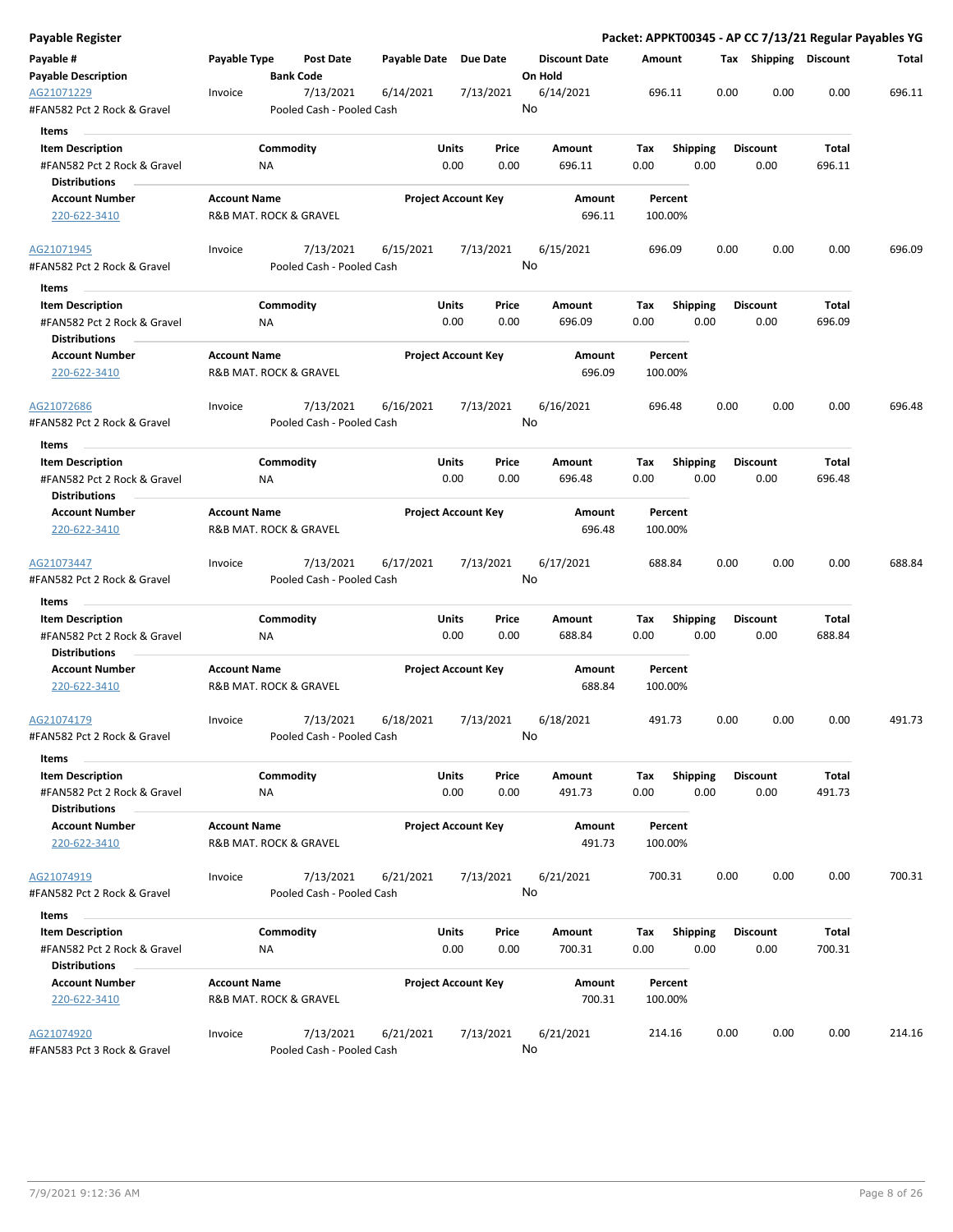| Payable #                                                                      | Payable Type                                  | <b>Post Date</b>                       | Payable Date Due Date |                                       | <b>Discount Date</b> | Amount             |                         |      |                 | Tax Shipping Discount | Total  |
|--------------------------------------------------------------------------------|-----------------------------------------------|----------------------------------------|-----------------------|---------------------------------------|----------------------|--------------------|-------------------------|------|-----------------|-----------------------|--------|
| <b>Payable Description</b><br>Items                                            |                                               | <b>Bank Code</b>                       |                       |                                       | On Hold              |                    |                         |      |                 |                       |        |
| <b>Item Description</b>                                                        |                                               | Commodity                              |                       | Units<br>Price                        | Amount               | Tax                | <b>Shipping</b>         |      | <b>Discount</b> | Total                 |        |
| #FAN583 Pct 3 Rock & Gravel<br><b>Distributions</b>                            | ΝA                                            |                                        |                       | 0.00<br>0.00                          | 214.16               | 0.00               | 0.00                    |      | 0.00            | 214.16                |        |
| <b>Account Number</b>                                                          | <b>Account Name</b>                           |                                        |                       | <b>Project Account Key</b>            | Amount               | Percent            |                         |      |                 |                       |        |
| 230-623-3410                                                                   | R&B MAT. ROCK & GRAVEL                        |                                        |                       |                                       | 214.16               | 100.00%            |                         |      |                 |                       |        |
| AG21075593<br>#FAN582 Pct 2 Rock & Gravel                                      | Invoice                                       | 7/13/2021<br>Pooled Cash - Pooled Cash | 6/22/2021             | 7/13/2021                             | 6/22/2021<br>No      | 690.18             |                         | 0.00 | 0.00            | 0.00                  | 690.18 |
|                                                                                |                                               |                                        |                       |                                       |                      |                    |                         |      |                 |                       |        |
| Items                                                                          |                                               |                                        |                       |                                       |                      |                    |                         |      |                 |                       |        |
| <b>Item Description</b>                                                        |                                               | Commodity                              |                       | Units<br>Price                        | Amount               | Tax                | <b>Shipping</b>         |      | <b>Discount</b> | Total                 |        |
| #FAN582 Pct 2 Rock & Gravel<br><b>Distributions</b>                            | ΝA                                            |                                        |                       | 0.00<br>0.00                          | 690.18               | 0.00               | 0.00                    |      | 0.00            | 690.18                |        |
| <b>Account Number</b><br>220-622-3410                                          | <b>Account Name</b><br>R&B MAT. ROCK & GRAVEL |                                        |                       | <b>Project Account Key</b>            | Amount<br>690.18     | Percent<br>100.00% |                         |      |                 |                       |        |
| AG21076311                                                                     | Invoice                                       | 7/13/2021                              | 6/23/2021             | 7/13/2021                             | 6/23/2021            | 458.59             |                         | 0.00 | 0.00            | 0.00                  | 458.59 |
| #FAN582 Pct 2 Rock & Gravel<br>Items                                           |                                               | Pooled Cash - Pooled Cash              |                       |                                       | No                   |                    |                         |      |                 |                       |        |
| <b>Item Description</b>                                                        |                                               | Commodity                              |                       | Units<br>Price                        | <b>Amount</b>        | Tax                | <b>Shipping</b>         |      | <b>Discount</b> | Total                 |        |
| #FAN582 Pct 2 Rock & Gravel<br><b>Distributions</b>                            | NA                                            |                                        |                       | 0.00<br>0.00                          | 458.59               | 0.00               | 0.00                    |      | 0.00            | 458.59                |        |
| <b>Account Number</b>                                                          | <b>Account Name</b>                           |                                        |                       | <b>Project Account Key</b>            | Amount               | Percent            |                         |      |                 |                       |        |
| 220-622-3410                                                                   | R&B MAT. ROCK & GRAVEL                        |                                        |                       |                                       | 458.59               | 100.00%            |                         |      |                 |                       |        |
| AG21077019<br>#FAN582 Pct 2 Rock & Gravel                                      | Invoice                                       | 7/13/2021<br>Pooled Cash - Pooled Cash | 6/24/2021             | 7/13/2021                             | 6/24/2021<br>No      | 463.84             |                         | 0.00 | 0.00            | 0.00                  | 463.84 |
| Items                                                                          |                                               |                                        |                       |                                       |                      |                    |                         |      |                 |                       |        |
| <b>Item Description</b>                                                        |                                               | Commodity                              |                       | Units<br>Price                        | Amount               | Tax                | <b>Shipping</b>         |      | Discount        | Total                 |        |
| #FAN582 Pct 2 Rock & Gravel<br><b>Distributions</b>                            | ΝA                                            |                                        |                       | 0.00<br>0.00                          | 463.84               | 0.00               | 0.00                    |      | 0.00            | 463.84                |        |
| <b>Account Number</b><br>220-622-3410                                          | <b>Account Name</b><br>R&B MAT. ROCK & GRAVEL |                                        |                       | <b>Project Account Key</b>            | Amount<br>463.84     | Percent<br>100.00% |                         |      |                 |                       |        |
| AG21078360<br>#FAN582 Pct 2 Rock & Gravel                                      | Invoice                                       | 7/13/2021<br>Pooled Cash - Pooled Cash | 6/28/2021             | 7/13/2021                             | 6/28/2021<br>No      | 694.96             |                         | 0.00 | 0.00            | 0.00                  | 694.96 |
| Items                                                                          |                                               |                                        |                       |                                       |                      |                    |                         |      | <b>Discount</b> | Total                 |        |
| <b>Item Description</b><br>#FAN582 Pct 2 Rock & Gravel<br><b>Distributions</b> | <b>NA</b>                                     | Commodity                              |                       | <b>Units</b><br>Price<br>0.00<br>0.00 | Amount<br>694.96     | Tax<br>0.00        | <b>Shipping</b><br>0.00 |      | 0.00            | 694.96                |        |
| <b>Account Number</b>                                                          | <b>Account Name</b>                           |                                        |                       | <b>Project Account Key</b>            | Amount               | Percent            |                         |      |                 |                       |        |
| 220-622-3410                                                                   | R&B MAT. ROCK & GRAVEL                        |                                        |                       |                                       | 694.96               | 100.00%            |                         |      |                 |                       |        |
| AG21078909<br>#FAN582 Pct 2 Rock & Gravel                                      | Invoice                                       | 7/13/2021<br>Pooled Cash - Pooled Cash | 6/29/2021             | 7/13/2021                             | 6/29/2021<br>No      | 698.01             |                         | 0.00 | 0.00            | 0.00                  | 698.01 |
| Items                                                                          |                                               |                                        |                       |                                       |                      |                    |                         |      |                 |                       |        |
| <b>Item Description</b>                                                        |                                               | Commodity                              |                       | Units<br>Price                        | Amount               | Тах                | <b>Shipping</b>         |      | <b>Discount</b> | Total                 |        |
| #FAN582 Pct 2 Rock & Gravel<br><b>Distributions</b>                            | ΝA                                            |                                        |                       | 0.00<br>0.00                          | 698.01               | 0.00               | 0.00                    |      | 0.00            | 698.01                |        |
| <b>Account Number</b>                                                          | <b>Account Name</b>                           |                                        |                       | <b>Project Account Key</b>            | Amount               | Percent            |                         |      |                 |                       |        |
| 220-622-3410                                                                   | R&B MAT. ROCK & GRAVEL                        |                                        |                       |                                       | 698.01               | 100.00%            |                         |      |                 |                       |        |
| AG21079505<br>#FAN582 Pct 2 Rock & Gravel                                      | Invoice                                       | 7/13/2021<br>Pooled Cash - Pooled Cash | 6/30/2021             | 7/13/2021                             | 6/30/2021<br>No      | 469.20             |                         | 0.00 | 0.00            | 0.00                  | 469.20 |
| Items                                                                          |                                               |                                        |                       |                                       |                      |                    |                         |      |                 |                       |        |
| <b>Item Description</b>                                                        |                                               | Commodity                              |                       | Units<br>Price                        | Amount               | Tax                | <b>Shipping</b>         |      | <b>Discount</b> | Total                 |        |
| #FAN582 Pct 2 Rock & Gravel<br><b>Distributions</b>                            | ΝA                                            |                                        |                       | 0.00<br>0.00                          | 469.20               | 0.00               | 0.00                    |      | 0.00            | 469.20                |        |
| <b>Account Number</b>                                                          | <b>Account Name</b>                           |                                        |                       | <b>Project Account Key</b>            | Amount               | Percent            |                         |      |                 |                       |        |
| 220-622-3410                                                                   | R&B MAT. ROCK & GRAVEL                        |                                        |                       |                                       | 469.20               | 100.00%            |                         |      |                 |                       |        |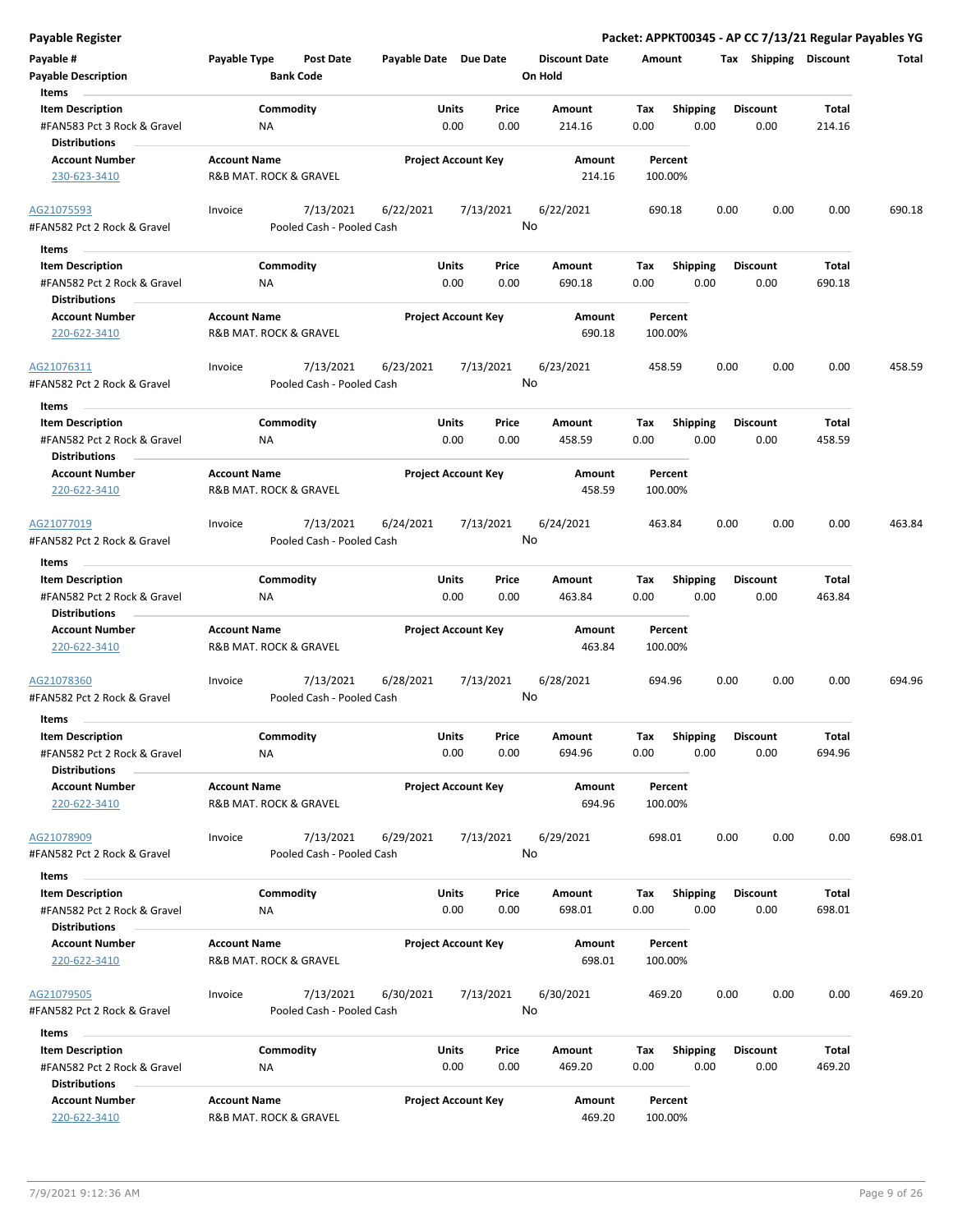| Payable Register                                              |                                            |           |                                        |                       |                            |           |                                 |                    |                   |      |                       | Packet: APPKT00345 - AP CC 7/13/21 Regular Payables YG |          |
|---------------------------------------------------------------|--------------------------------------------|-----------|----------------------------------------|-----------------------|----------------------------|-----------|---------------------------------|--------------------|-------------------|------|-----------------------|--------------------------------------------------------|----------|
| Payable #<br><b>Payable Description</b>                       | Payable Type                               |           | <b>Post Date</b><br><b>Bank Code</b>   | Payable Date Due Date |                            |           | <b>Discount Date</b><br>On Hold | Amount             |                   |      | Tax Shipping Discount |                                                        | Total    |
| Vendor: 00335 - FANNIN COUNTY ELEC. CO-OP, INC                |                                            |           |                                        |                       |                            |           |                                 |                    |                   |      |                       | <b>Vendor Total:</b>                                   | 240.56   |
| INV0002490<br>Pct 3 electric 6/7-7/7/21                       | Invoice                                    |           | 7/13/2021<br>Pooled Cash - Pooled Cash | 7/8/2021              |                            | 7/13/2021 | 7/8/2021<br>No                  | 240.56             |                   | 0.00 | 0.00                  | 0.00                                                   | 240.56   |
| Items<br><b>Item Description</b>                              |                                            | Commodity |                                        |                       | <b>Units</b>               | Price     | Amount                          | Tax                | <b>Shipping</b>   |      | <b>Discount</b>       | <b>Total</b>                                           |          |
| Pct 3 electric 6/7-7/7/21<br><b>Distributions</b>             |                                            | NA        |                                        |                       | 0.00                       | 0.00      | 240.56                          | 0.00               | 0.00              |      | 0.00                  | 240.56                                                 |          |
| <b>Account Number</b>                                         | <b>Account Name</b>                        |           |                                        |                       | <b>Project Account Key</b> |           | Amount                          | Percent            |                   |      |                       |                                                        |          |
| 230-623-4400                                                  | UTILITY ELECTRICITY                        |           |                                        |                       |                            |           | 240.56                          | 100.00%            |                   |      |                       |                                                        |          |
| Vendor: 00148 - FEDEX                                         |                                            |           |                                        |                       |                            |           |                                 |                    |                   |      |                       | <b>Vendor Total:</b>                                   | 49.78    |
| 7-422-49044                                                   | Invoice                                    |           | 7/13/2021                              | 7/1/2021              |                            | 7/13/2021 | 7/1/2021                        | 49.78              |                   | 0.00 | 0.00                  | 0.00                                                   | 49.78    |
| Sheriff postage<br>Items                                      |                                            |           | Pooled Cash - Pooled Cash              |                       |                            |           | No                              |                    |                   |      |                       |                                                        |          |
| <b>Item Description</b>                                       |                                            | Commodity |                                        |                       | <b>Units</b>               | Price     | Amount                          | Tax                | <b>Shipping</b>   |      | <b>Discount</b>       | Total                                                  |          |
| Sheriff postage<br><b>Distributions</b>                       |                                            | NA        |                                        |                       | 0.00                       | 0.00      | 49.78                           | 0.00               | 0.00              |      | 0.00                  | 49.78                                                  |          |
| <b>Account Number</b>                                         | <b>Account Name</b>                        |           |                                        |                       | <b>Project Account Key</b> |           | Amount                          | Percent            |                   |      |                       |                                                        |          |
| 100-560-3110                                                  | <b>POSTAGE</b>                             |           |                                        |                       |                            |           | 49.78                           | 100.00%            |                   |      |                       |                                                        |          |
| <b>Vendor:</b> 00215 - FIRST UNITED METHODIST CHURCH          |                                            |           |                                        |                       |                            |           |                                 |                    |                   |      |                       | <b>Vendor Total:</b>                                   | 2,350.00 |
| <b>INV0002492</b>                                             | Invoice                                    |           | 7/13/2021                              | 7/8/2021              |                            | 7/13/2021 | 7/8/2021                        | 2,350.00           |                   | 0.00 | 0.00                  | 0.00                                                   | 2,350.00 |
| 7/15-8/14/21 200 W 8th lease<br>Items                         |                                            |           | Pooled Cash - Pooled Cash              |                       |                            |           | No                              |                    |                   |      |                       |                                                        |          |
| <b>Item Description</b>                                       |                                            | Commodity |                                        |                       | <b>Units</b>               | Price     | Amount                          | Tax                | <b>Shipping</b>   |      | <b>Discount</b>       | Total                                                  |          |
| 7/15-8/14/21 200 W 8th lease<br><b>Distributions</b>          |                                            | <b>NA</b> |                                        |                       | 0.00                       | 0.00      | 2,350.00                        | 0.00               | 0.00              |      | 0.00                  | 2,350.00                                               |          |
| <b>Account Number</b><br>100-518-4700                         | <b>Account Name</b><br>OFFICE SPACE LEASE  |           |                                        |                       | <b>Project Account Key</b> |           | Amount<br>2,350.00              | Percent<br>100.00% |                   |      |                       |                                                        |          |
| Vendor: 00236 - FUNCTION 4, LLC                               |                                            |           |                                        |                       |                            |           |                                 |                    |                   |      |                       | <b>Vendor Total:</b>                                   | 161.03   |
| <b>INV871869</b>                                              | Invoice                                    |           | 7/13/2021                              | 7/2/2021              |                            | 7/13/2021 | 7/2/2021                        | 161.03             |                   | 0.00 | 0.00                  | 0.00                                                   | 161.03   |
| Copies 6/4-7/3/21                                             |                                            |           | Pooled Cash - Pooled Cash              |                       |                            |           | No                              |                    |                   |      |                       |                                                        |          |
| Items<br><b>Item Description</b>                              |                                            | Commodity |                                        |                       | <b>Units</b>               | Price     | Amount                          | Tax                | Shipping Discount |      |                       | <b>Total</b>                                           |          |
| Copies<br><b>Distributions</b>                                |                                            | NA        |                                        |                       | 0.00                       | 0.00      | 161.03                          | 0.00               | 0.00              |      | 0.00                  | 161.03                                                 |          |
| <b>Account Number</b>                                         | <b>Account Name</b>                        |           |                                        |                       | <b>Project Account Key</b> |           | Amount                          | Percent            |                   |      |                       |                                                        |          |
| 100-665-3150                                                  | <b>COPIER RENTAL</b>                       |           |                                        |                       |                            |           | 27.05                           | 16.80%             |                   |      |                       |                                                        |          |
| 100-499-3150                                                  | <b>COPIER EXPENSE</b>                      |           |                                        |                       |                            |           | 7.31                            |                    | 4.54%             |      |                       |                                                        |          |
| 100-510-3150                                                  | <b>COPIER RENTAL</b>                       |           |                                        |                       |                            |           | 96.73                           | 60.07%             |                   |      |                       |                                                        |          |
| 100-513-3150                                                  | <b>COPIER RENTAL</b>                       |           |                                        |                       |                            |           | 14.67                           |                    | 9.11%             |      |                       |                                                        |          |
| 100-590-3150                                                  | <b>COPIER RENTAL</b>                       |           |                                        |                       |                            |           | 1.77                            |                    | 1.10%             |      |                       |                                                        |          |
| 100-575-3150                                                  | <b>COPIER RENTAL</b>                       |           |                                        |                       |                            |           | 2.95                            |                    | 1.83%             |      |                       |                                                        |          |
| 100-475-3150                                                  | <b>COPIER EXPENSE</b>                      |           |                                        |                       |                            |           | 3.84                            |                    | 2.38%             |      |                       |                                                        |          |
| 100-410-3150                                                  | <b>COPIER RENTAL</b>                       |           |                                        |                       |                            |           | 6.71                            |                    | 4.17%             |      |                       |                                                        |          |
| Vendor: 00314 - GRAHAM INTERNATIONAL INC.                     |                                            |           |                                        |                       |                            |           |                                 |                    |                   |      |                       | <b>Vendor Total:</b>                                   | 232.52   |
| 01S73188                                                      | Invoice                                    |           | 7/13/2021                              | 6/28/2021             |                            | 7/13/2021 | 6/28/2021                       | 220.52             |                   | 0.00 | 0.00                  | 0.00                                                   | 220.52   |
| #12108 Pct 1 2014 INTL idle shut down<br>Items                |                                            |           | Pooled Cash - Pooled Cash              |                       |                            |           | No                              |                    |                   |      |                       |                                                        |          |
| <b>Item Description</b>                                       |                                            | Commodity |                                        |                       | <b>Units</b>               | Price     | Amount                          | Tax                | <b>Shipping</b>   |      | <b>Discount</b>       | Total                                                  |          |
| #12108 Pct 1 2014 INTL idle shut down<br><b>Distributions</b> |                                            | NA        |                                        |                       | 0.00                       | 0.00      | 220.52                          | 0.00               | 0.00              |      | 0.00                  | 220.52                                                 |          |
| <b>Account Number</b><br>210-621-4580                         | <b>Account Name</b><br>R&M MACHINERY PARTS |           |                                        |                       | <b>Project Account Key</b> |           | Amount<br>220.52                | Percent<br>100.00% |                   |      |                       |                                                        |          |
|                                                               |                                            |           |                                        |                       |                            |           |                                 |                    |                   |      |                       |                                                        |          |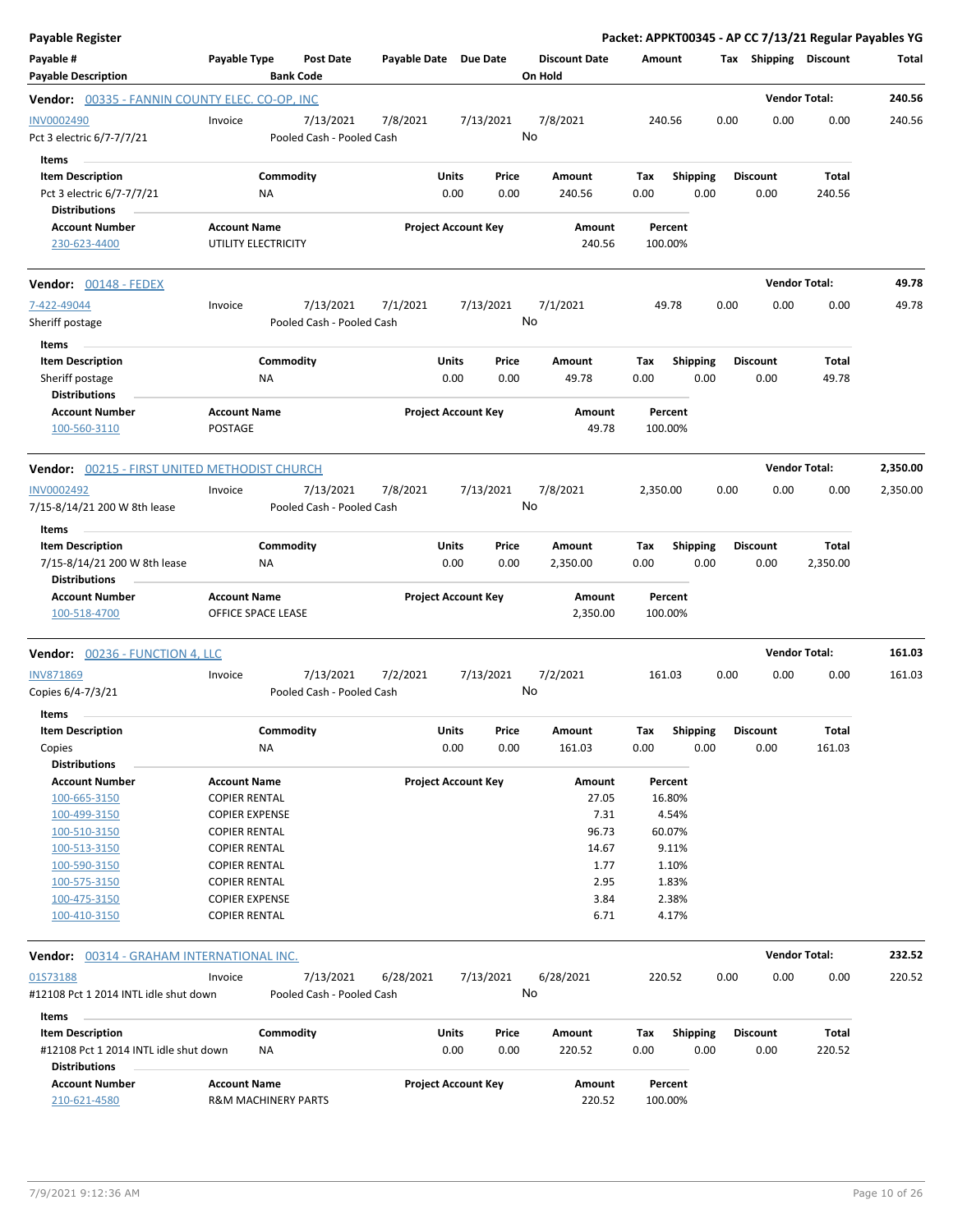| <b>Payable Register</b>                                                         |                                                       |                    |                                        |                       |                                 |    |                                 |                    |                          |      |                         |                       | Packet: APPKT00345 - AP CC 7/13/21 Regular Payables YG |
|---------------------------------------------------------------------------------|-------------------------------------------------------|--------------------|----------------------------------------|-----------------------|---------------------------------|----|---------------------------------|--------------------|--------------------------|------|-------------------------|-----------------------|--------------------------------------------------------|
| Payable #<br><b>Payable Description</b>                                         | Payable Type                                          | <b>Bank Code</b>   | Post Date                              | Payable Date Due Date |                                 |    | <b>Discount Date</b><br>On Hold | Amount             |                          |      |                         | Tax Shipping Discount | Total                                                  |
| 02P802534                                                                       | Invoice                                               |                    | 7/13/2021                              | 6/21/2021             | 7/13/2021                       |    | 6/21/2021                       | 157.90             |                          | 0.00 | 12.00                   | 0.00                  | 169.90                                                 |
| #12110 Pct 3 exhaust valve                                                      |                                                       |                    | Pooled Cash - Pooled Cash              |                       |                                 | No |                                 |                    |                          |      |                         |                       |                                                        |
| Items                                                                           |                                                       |                    |                                        |                       |                                 |    |                                 |                    |                          |      |                         |                       |                                                        |
| <b>Item Description</b><br>#12110 Pct 3 exhaust valve<br><b>Distributions</b>   |                                                       | Commodity<br>Goods |                                        |                       | Units<br>Price<br>2.00<br>78.95 |    | Amount<br>157.90                | Tax<br>0.00        | <b>Shipping</b><br>12.00 |      | <b>Discount</b><br>0.00 | Total<br>169.90       |                                                        |
| <b>Account Number</b>                                                           | <b>Account Name</b>                                   |                    |                                        |                       | <b>Project Account Key</b>      |    | Amount                          | Percent            |                          |      |                         |                       |                                                        |
| 230-623-4580                                                                    | <b>R&amp;M MACHINERY PARTS</b>                        |                    |                                        |                       |                                 |    | 169.90                          | 100.00%            |                          |      |                         |                       |                                                        |
| 02P802876<br>#12110 Pct 3 exhaust valve return                                  | Credit Memo                                           |                    | 7/13/2021<br>Pooled Cash - Pooled Cash | 6/28/2021             | 6/28/2021                       | No | 6/28/2021                       | $-157.90$          |                          | 0.00 | 0.00                    | 0.00                  | $-157.90$                                              |
| Items                                                                           |                                                       |                    |                                        |                       |                                 |    |                                 |                    |                          |      |                         |                       |                                                        |
| <b>Item Description</b>                                                         |                                                       | Commodity          |                                        |                       | Units<br>Price                  |    | Amount                          | Tax                | <b>Shipping</b>          |      | <b>Discount</b>         | Total                 |                                                        |
| #12110 Pct 3 exhaust valve return<br><b>Distributions</b>                       |                                                       | Goods              |                                        |                       | $-2.00$<br>78.95                |    | $-157.90$                       | 0.00               | 0.00                     |      | 0.00                    | $-157.90$             |                                                        |
| <b>Account Number</b><br>230-623-4580                                           | <b>Account Name</b><br><b>R&amp;M MACHINERY PARTS</b> |                    |                                        |                       | <b>Project Account Key</b>      |    | Amount<br>$-157.90$             | Percent<br>100.00% |                          |      |                         |                       |                                                        |
| <b>Vendor:</b> 00507 - H & G SYSTEMS, L.P.                                      |                                                       |                    |                                        |                       |                                 |    |                                 |                    |                          |      |                         | <b>Vendor Total:</b>  | 79,478.90                                              |
| 1355                                                                            | Invoice                                               |                    | 7/13/2021                              | 5/19/2021             | 7/13/2021                       | No | 5/19/2021                       | 79,478.90          |                          | 0.00 | 0.00                    | 0.00                  | 79,478.90                                              |
| Courthouse construction<br>Items                                                |                                                       |                    | Pooled Cash - Pooled Cash              |                       |                                 |    |                                 |                    |                          |      |                         |                       |                                                        |
| <b>Item Description</b>                                                         |                                                       | Commodity          |                                        |                       | Units<br>Price                  |    | Amount                          | Tax                | <b>Shipping</b>          |      | <b>Discount</b>         | Total                 |                                                        |
| Courthouse construction<br><b>Distributions</b>                                 |                                                       | ΝA                 |                                        |                       | 0.00<br>0.00                    |    | 79,478.90                       | 0.00               | 0.00                     |      | 0.00                    | 79,478.90             |                                                        |
| <b>Account Number</b>                                                           | <b>Account Name</b>                                   |                    |                                        |                       | <b>Project Account Key</b>      |    | Amount                          | Percent            |                          |      |                         |                       |                                                        |
| 690-669-1650                                                                    | CONSTRUCTION                                          |                    |                                        |                       |                                 |    | 79,478.90                       | 100.00%            |                          |      |                         |                       |                                                        |
| Vendor: 00040 - JN WRECKER                                                      |                                                       |                    |                                        |                       |                                 |    |                                 |                    |                          |      |                         | <b>Vendor Total:</b>  | 1,100.00                                               |
| 21-07375<br>Pct 1 2004 Mack #5780 towing                                        | Invoice                                               |                    | 7/13/2021<br>Pooled Cash - Pooled Cash | 7/2/2021              | 7/13/2021                       | No | 7/2/2021                        | 1,100.00           |                          | 0.00 | 0.00                    | 0.00                  | 1,100.00                                               |
| Items                                                                           |                                                       |                    |                                        |                       |                                 |    |                                 |                    |                          |      |                         |                       |                                                        |
| <b>Item Description</b><br>Pct 1 2004 Mack #5780 towing<br><b>Distributions</b> |                                                       | Commodity<br>ΝA    |                                        |                       | Units<br>Price<br>0.00<br>0.00  |    | Amount<br>1,100.00              | Tax<br>0.00        | <b>Shipping</b><br>0.00  |      | <b>Discount</b><br>0.00 | Total<br>1,100.00     |                                                        |
| <b>Account Number</b><br>210-621-4580                                           | <b>Account Name</b><br><b>R&amp;M MACHINERY PARTS</b> |                    |                                        |                       | <b>Project Account Key</b>      |    | <b>Amount</b><br>1,100.00       | Percent<br>100.00% |                          |      |                         |                       |                                                        |
|                                                                                 |                                                       |                    |                                        |                       |                                 |    |                                 |                    |                          |      |                         |                       |                                                        |
| Vendor: 00541 - KIRBY, SHELLY                                                   |                                                       |                    |                                        |                       |                                 |    |                                 |                    |                          |      |                         | <b>Vendor Total:</b>  | 60.00                                                  |
| 069475<br>Windom mowing 7/7/21                                                  | Invoice                                               |                    | 7/13/2021<br>Pooled Cash - Pooled Cash | 7/7/2021              | 7/13/2021                       | No | 7/7/2021                        | 60.00              |                          | 0.00 | 0.00                    | 0.00                  | 60.00                                                  |
| Items<br><b>Item Description</b>                                                |                                                       | Commodity          |                                        |                       | Units<br>Price                  |    | Amount                          | Тах                | Shipping                 |      | <b>Discount</b>         | Total                 |                                                        |
| Windom mowing 7/7/21<br><b>Distributions</b>                                    |                                                       | NA                 |                                        |                       | 0.00<br>0.00                    |    | 60.00                           | 0.00               | 0.00                     |      | 0.00                    | 60.00                 |                                                        |
| <b>Account Number</b><br>100-515-4502                                           | <b>Account Name</b><br><b>LAWN MAINTENANCE</b>        |                    |                                        |                       | <b>Project Account Key</b>      |    | Amount<br>60.00                 | Percent<br>100.00% |                          |      |                         |                       |                                                        |
|                                                                                 |                                                       |                    |                                        |                       |                                 |    |                                 |                    |                          |      |                         |                       |                                                        |
| <b>Vendor:</b> VEN02611 - Kirk's Collision                                      |                                                       |                    |                                        |                       |                                 |    |                                 |                    |                          |      |                         | <b>Vendor Total:</b>  | 10,335.92                                              |
| <b>INV0002489</b><br>Sheriff 2019 Chev truck #7920 repair                       | Invoice                                               |                    | 7/13/2021<br>Pooled Cash - Pooled Cash | 7/8/2021              | 7/13/2021                       | No | 7/8/2021                        | 10,335.92          |                          | 0.00 | 0.00                    | 0.00                  | 10,335.92                                              |
| <b>Items</b><br><b>Item Description</b>                                         |                                                       | Commodity          |                                        |                       | Units<br>Price                  |    | Amount                          | Tax                | <b>Shipping</b>          |      | <b>Discount</b>         | <b>Total</b>          |                                                        |
| Sheriff 2019 Chev truck #7920 repair<br><b>Distributions</b>                    |                                                       | ΝA                 |                                        |                       | 0.00<br>0.00                    |    | 10,335.92                       | 0.00               | 0.00                     |      | 0.00                    | 10,335.92             |                                                        |
| <b>Account Number</b><br>100-560-4540                                           | <b>Account Name</b><br>R & M AUTOMOBILES              |                    |                                        |                       | <b>Project Account Key</b>      |    | Amount<br>10,335.92             | Percent<br>100.00% |                          |      |                         |                       |                                                        |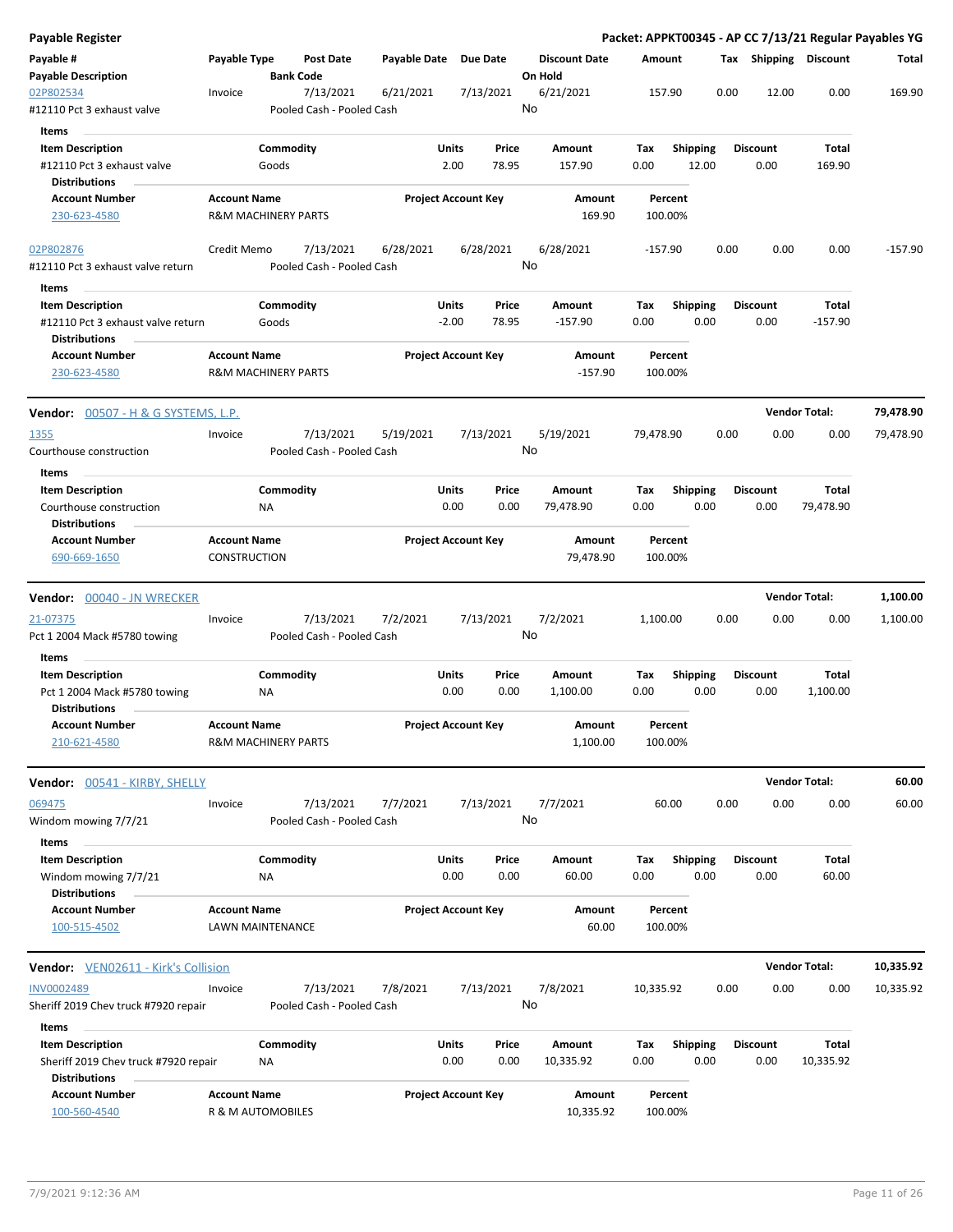| <b>Payable Register</b>                                                                      |                                               |                        |                                        |                       |               |                            | Packet: APPKT00345 - AP CC 7/13/21 Regular Payables YG |                    |             |                 |      |                         |                          |           |
|----------------------------------------------------------------------------------------------|-----------------------------------------------|------------------------|----------------------------------------|-----------------------|---------------|----------------------------|--------------------------------------------------------|--------------------|-------------|-----------------|------|-------------------------|--------------------------|-----------|
| Payable #<br><b>Payable Description</b>                                                      | Payable Type                                  | <b>Bank Code</b>       | <b>Post Date</b>                       | Payable Date Due Date |               |                            | <b>Discount Date</b><br>On Hold                        |                    | Amount      |                 |      | Tax Shipping Discount   |                          | Total     |
| <b>Vendor:</b> 00273 - LEXISNEXIS RISK DATA MANAGEMENT INC                                   |                                               |                        |                                        |                       |               |                            |                                                        |                    |             |                 |      |                         | <b>Vendor Total:</b>     | 50.00     |
| 1394504-20210630<br>#1394504 Const #1 online service                                         | Invoice                                       |                        | 7/13/2021<br>Pooled Cash - Pooled Cash | 6/30/2021             |               | 7/13/2021                  | 6/30/2021<br>No                                        |                    |             | 50.00           | 0.00 | 0.00                    | 0.00                     | 50.00     |
| Items<br><b>Item Description</b><br>#1394504 Const #1 online service<br><b>Distributions</b> |                                               | Commodity<br>ΝA        |                                        |                       | Units<br>0.00 | Price<br>0.00              | Amount                                                 | 50.00              | Tax<br>0.00 | <b>Shipping</b> | 0.00 | <b>Discount</b><br>0.00 | Total<br>50.00           |           |
| <b>Account Number</b><br>100-551-5910                                                        | <b>Account Name</b><br><b>ONLINE RESEARCH</b> |                        |                                        |                       |               | <b>Project Account Key</b> |                                                        | Amount<br>50.00    | 100.00%     | Percent         |      |                         |                          |           |
| <b>Vendor:</b> 00111 - MCCRAW OIL CO.                                                        |                                               |                        |                                        |                       |               |                            |                                                        |                    |             |                 |      |                         | <b>Vendor Total:</b>     | 37,351.25 |
| P39384-1<br>#23040023 Pct 1 gas/oil<br>Items                                                 | Invoice                                       |                        | 7/13/2021<br>Pooled Cash - Pooled Cash | 6/7/2021              |               | 7/13/2021                  | 6/7/2021<br>No                                         |                    | 3,688.48    |                 | 0.00 | 0.00                    | 0.00                     | 3,688.48  |
| <b>Item Description</b><br>#23040023 Pct 1 gas/oil<br><b>Distributions</b>                   |                                               | Commodity<br>ΝA        |                                        |                       | Units<br>0.00 | Price<br>0.00              | Amount<br>3,688.48                                     |                    | Tax<br>0.00 | <b>Shipping</b> | 0.00 | <b>Discount</b><br>0.00 | Total<br>3,688.48        |           |
| <b>Account Number</b><br>210-621-4570                                                        | <b>Account Name</b>                           |                        | R&M MACHINERY GAS & OIL                |                       |               | <b>Project Account Key</b> |                                                        | Amount<br>3,688.48 | 100.00%     | Percent         |      |                         |                          |           |
| P39391-1R<br>#23040045 Sheriff auto gas                                                      | Invoice                                       |                        | 7/13/2021<br>Pooled Cash - Pooled Cash | 6/10/2021             |               | 7/13/2021                  | 6/10/2021<br>No                                        |                    | 1,695.63    |                 | 0.00 | 0.00                    | 0.00                     | 1,695.63  |
| Items<br><b>Item Description</b>                                                             |                                               | Commodity              |                                        |                       | Units         | Price                      | Amount                                                 |                    | Tax         | <b>Shipping</b> |      | Discount                | Total                    |           |
| #23040045 Sheriff auto gas<br><b>Distributions</b>                                           |                                               | ΝA                     |                                        |                       | 0.00          | 0.00                       | 1,695.63                                               |                    | 0.00        |                 | 0.00 | 0.00                    | 1,695.63                 |           |
| <b>Account Number</b><br>100-560-3300                                                        | <b>Account Name</b><br>AUTO EXPENSE GAS & OIL |                        |                                        |                       |               | <b>Project Account Key</b> |                                                        | Amount<br>1,695.63 | 100.00%     | Percent         |      |                         |                          |           |
| P39424-1<br>#23040034 Pct 3 gas/oil                                                          | Invoice                                       |                        | 7/13/2021<br>Pooled Cash - Pooled Cash | 6/3/2021              |               | 7/13/2021                  | 6/3/2021<br>No                                         |                    | 4,604.97    |                 | 0.00 | 0.00                    | 0.00                     | 4,604.97  |
| Items<br><b>Item Description</b><br>#23040034 Pct 3 gas/oil<br><b>Distributions</b>          |                                               | Commodity<br>ΝA        |                                        |                       | Units<br>0.00 | Price<br>0.00              | Amount<br>4,604.97                                     |                    | Тах<br>0.00 | <b>Shipping</b> | 0.00 | Discount<br>0.00        | Total<br>4,604.97        |           |
| <b>Account Number</b><br>230-623-4570                                                        | <b>Account Name</b>                           |                        | R&M MACHINERY GAS & OIL                |                       |               | <b>Project Account Key</b> |                                                        | Amount<br>4,604.97 | 100.00%     | Percent         |      |                         |                          |           |
| P39690-1<br>#23040045 Sheriff auto gas                                                       | Invoice                                       |                        | 7/13/2021<br>Pooled Cash - Pooled Cash | 6/3/2021              |               | 7/13/2021                  | 6/3/2021<br>No                                         |                    | 1,477.78    |                 | 0.00 | 0.00                    | 0.00                     | 1,477.78  |
| Items<br><b>Item Description</b><br>#23040045 Sheriff auto gas                               |                                               | Commodity<br><b>NA</b> |                                        |                       | Units<br>0.00 | Price<br>0.00              | Amount<br>1,477.78                                     |                    | Tax<br>0.00 | <b>Shipping</b> | 0.00 | <b>Discount</b><br>0.00 | Total<br>1,477.78        |           |
| <b>Distributions</b><br><b>Account Number</b><br>100-560-3300                                | <b>Account Name</b><br>AUTO EXPENSE GAS & OIL |                        |                                        |                       |               | <b>Project Account Key</b> |                                                        | Amount<br>1,477.78 | 100.00%     | Percent         |      |                         |                          |           |
| P41787<br>#23040045 Sheriff auto gas                                                         | Invoice                                       |                        | 7/13/2021<br>Pooled Cash - Pooled Cash | 6/17/2021             |               | 7/13/2021                  | 6/17/2021<br>No                                        |                    | 1,687.75    |                 | 0.00 | 0.00                    | 0.00                     | 1,687.75  |
| Items<br><b>Item Description</b><br>#23040045 Sheriff auto gas                               |                                               | Commodity<br>ΝA        |                                        |                       | Units<br>0.00 | Price<br>0.00              | Amount<br>1,687.75                                     |                    | Tax<br>0.00 | <b>Shipping</b> | 0.00 | <b>Discount</b><br>0.00 | <b>Total</b><br>1,687.75 |           |
| <b>Distributions</b><br><b>Account Number</b><br>100-560-3300                                | <b>Account Name</b><br>AUTO EXPENSE GAS & OIL |                        |                                        |                       |               | <b>Project Account Key</b> |                                                        | Amount<br>1,687.75 | 100.00%     | Percent         |      |                         |                          |           |
| P41800-1<br>#23040025 Pct 2 gas/oil                                                          | Invoice                                       |                        | 7/13/2021<br>Pooled Cash - Pooled Cash | 6/22/2021             |               | 7/13/2021                  | 6/22/2021<br>No                                        |                    | 7,529.70    |                 | 0.00 | 0.00                    | 0.00                     | 7,529.70  |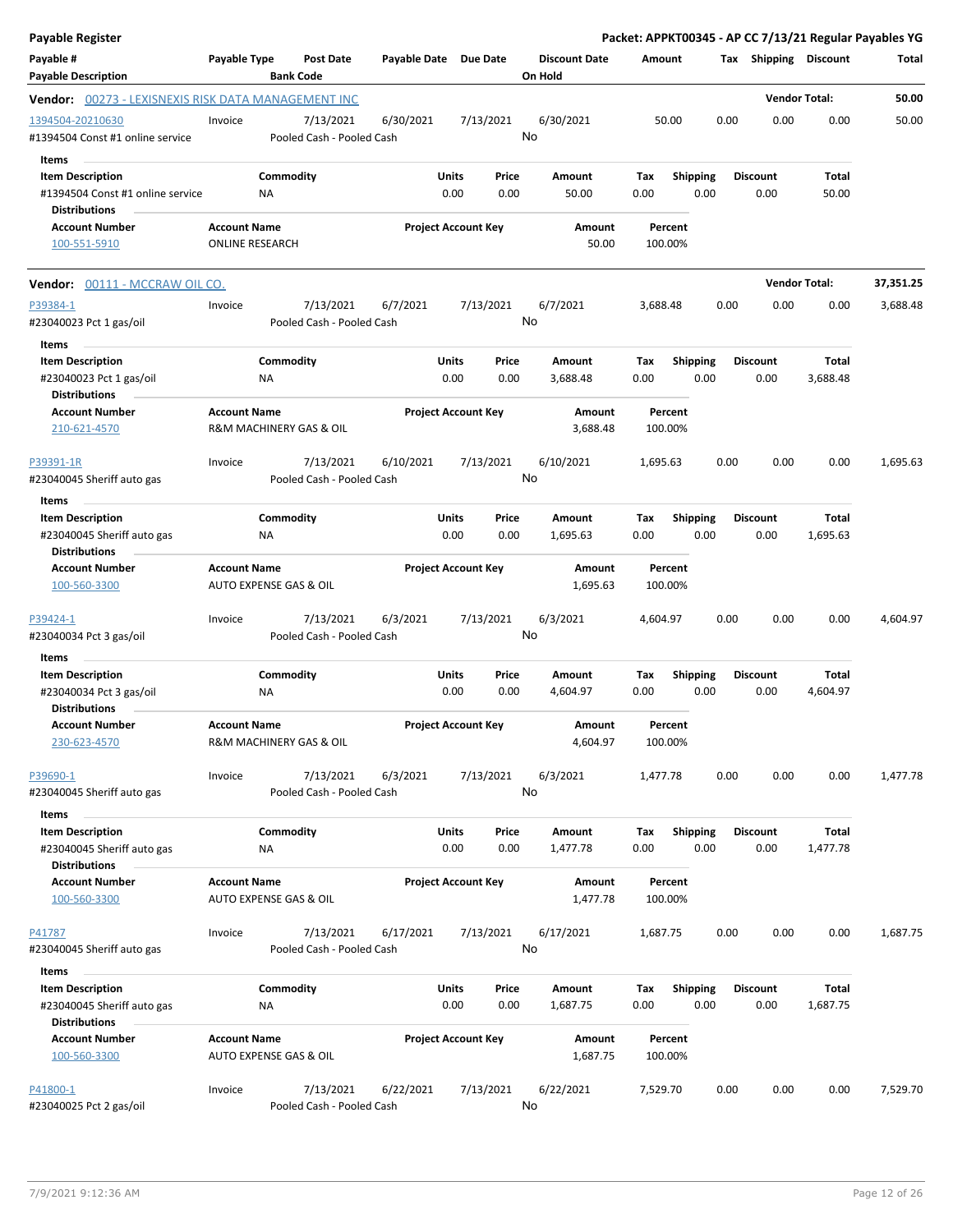|  | Payable Register |  |
|--|------------------|--|
|  |                  |  |

**Payable Register Packet: APPKT00345 - AP CC 7/13/21 Regular Payables YG**

| Payable #                                                                              | Payable Type                                   | <b>Post Date</b>          | Payable Date Due Date |                            |                 | <b>Discount Date</b> | Amount      |                         | Tax  | <b>Shipping</b>         | <b>Discount</b>          | Total    |
|----------------------------------------------------------------------------------------|------------------------------------------------|---------------------------|-----------------------|----------------------------|-----------------|----------------------|-------------|-------------------------|------|-------------------------|--------------------------|----------|
| <b>Payable Description</b>                                                             |                                                | <b>Bank Code</b>          |                       |                            |                 | On Hold              |             |                         |      |                         |                          |          |
| Items                                                                                  |                                                |                           |                       | Units                      | Price           | Amount               |             |                         |      |                         | Total                    |          |
| <b>Item Description</b><br>#23040025 Pct 2 gas/oil                                     | ΝA                                             | Commodity                 |                       | 0.00                       | 0.00            | 7,529.70             | Tax<br>0.00 | <b>Shipping</b><br>0.00 |      | <b>Discount</b><br>0.00 | 7,529.70                 |          |
| <b>Distributions</b>                                                                   |                                                |                           |                       |                            |                 |                      |             |                         |      |                         |                          |          |
| <b>Account Number</b>                                                                  | <b>Account Name</b>                            |                           |                       | <b>Project Account Key</b> |                 | Amount               |             | Percent                 |      |                         |                          |          |
| 220-622-4570                                                                           | R&M MACHINERY GAS & OIL                        |                           |                       |                            |                 | 7,529.70             | 100.00%     |                         |      |                         |                          |          |
| P41806-1                                                                               | Invoice                                        | 7/13/2021                 | 6/23/2021             |                            | 7/13/2021       | 6/23/2021            | 955.62      |                         | 0.00 | 0.00                    | 0.00                     | 955.62   |
| #23040025 Pct 2 gas/oil                                                                |                                                | Pooled Cash - Pooled Cash |                       |                            | No              |                      |             |                         |      |                         |                          |          |
| Items                                                                                  |                                                |                           |                       |                            |                 |                      |             |                         |      |                         |                          |          |
| <b>Item Description</b>                                                                |                                                | Commodity                 |                       | Units                      | Price           | Amount               | Tax         | <b>Shipping</b>         |      | <b>Discount</b>         | Total                    |          |
| #23040025 Pct 2 gas/oil                                                                | <b>NA</b>                                      |                           |                       | 0.00                       | 0.00            | 955.62               | 0.00        | 0.00                    |      | 0.00                    | 955.62                   |          |
| <b>Distributions</b>                                                                   |                                                |                           |                       |                            |                 |                      |             |                         |      |                         |                          |          |
| <b>Account Number</b>                                                                  | <b>Account Name</b>                            |                           |                       | <b>Project Account Key</b> |                 | Amount               |             | Percent                 |      |                         |                          |          |
| 220-622-4570                                                                           | R&M MACHINERY GAS & OIL                        |                           |                       |                            |                 | 955.62               | 100.00%     |                         |      |                         |                          |          |
| P41842                                                                                 | Invoice                                        | 7/13/2021                 | 6/28/2021             |                            | 7/13/2021       | 6/28/2021            | 7,869.11    |                         | 0.00 | 0.00                    | 0.00                     | 7,869.11 |
| #23040034 Pct 3 gas/oil                                                                |                                                | Pooled Cash - Pooled Cash |                       |                            | No              |                      |             |                         |      |                         |                          |          |
| Items                                                                                  |                                                |                           |                       |                            |                 |                      |             |                         |      |                         |                          |          |
| <b>Item Description</b>                                                                |                                                | Commodity                 |                       | Units                      | Price           | Amount               | Tax         | <b>Shipping</b>         |      | <b>Discount</b>         | Total                    |          |
| #23040034 Pct 3 gas/oil<br><b>Distributions</b>                                        | ΝA                                             |                           |                       | 0.00                       | 0.00            | 7,869.11             | 0.00        | 0.00                    |      | 0.00                    | 7,869.11                 |          |
| <b>Account Number</b>                                                                  | <b>Account Name</b>                            |                           |                       | <b>Project Account Key</b> |                 | Amount               |             | Percent                 |      |                         |                          |          |
| 230-623-4570                                                                           | R&M MACHINERY GAS & OIL                        |                           |                       |                            |                 | 7,869.11             | 100.00%     |                         |      |                         |                          |          |
| P41847-1                                                                               | Invoice                                        | 7/13/2021                 | 6/30/2021             |                            | 7/13/2021       | 6/30/2021            | 1,605.79    |                         | 0.00 | 0.00                    | 0.00                     | 1,605.79 |
| #23040045 Sheriff auto gas                                                             |                                                | Pooled Cash - Pooled Cash |                       |                            | No              |                      |             |                         |      |                         |                          |          |
| Items                                                                                  |                                                |                           |                       |                            |                 |                      |             |                         |      |                         |                          |          |
| <b>Item Description</b><br>#23040045 Sheriff auto gas                                  | <b>NA</b>                                      | Commodity                 |                       | Units<br>0.00              | Price<br>0.00   | Amount<br>1,605.79   | Tax<br>0.00 | <b>Shipping</b><br>0.00 |      | <b>Discount</b><br>0.00 | Total<br>1,605.79        |          |
| <b>Distributions</b>                                                                   |                                                |                           |                       |                            |                 |                      |             |                         |      |                         |                          |          |
| <b>Account Number</b>                                                                  | <b>Account Name</b>                            |                           |                       | <b>Project Account Key</b> |                 | Amount               |             | Percent                 |      |                         |                          |          |
| 100-560-3300                                                                           | AUTO EXPENSE GAS & OIL                         |                           |                       |                            |                 | 1,605.79             | 100.00%     |                         |      |                         |                          |          |
| P41942-1                                                                               | Invoice                                        | 7/13/2021                 | 6/24/2021             |                            | 7/13/2021       | 6/24/2021            | 1,589.22    |                         | 0.00 | 0.00                    | 0.00                     | 1,589.22 |
| #23040045 Sheriff auto gas                                                             |                                                | Pooled Cash - Pooled Cash |                       |                            | No              |                      |             |                         |      |                         |                          |          |
| Items                                                                                  |                                                |                           |                       |                            |                 |                      |             |                         |      |                         |                          |          |
| <b>Item Description</b><br>#23040045 Sheriff auto gas                                  | ΝA                                             | Commodity                 |                       | Units<br>0.00              | Price<br>0.00   | Amount<br>1,589.22   | Tax<br>0.00 | <b>Shipping</b><br>0.00 |      | <b>Discount</b><br>0.00 | <b>Total</b><br>1,589.22 |          |
| <b>Distributions</b><br><b>Account Number</b>                                          |                                                |                           |                       |                            |                 |                      |             | Percent                 |      |                         |                          |          |
| 100-560-3300                                                                           | <b>Account Name</b><br>AUTO EXPENSE GAS & OIL  |                           |                       | <b>Project Account Key</b> |                 | Amount<br>1,589.22   | 100.00%     |                         |      |                         |                          |          |
| P41972-1                                                                               | Invoice                                        | 7/13/2021                 | 6/28/2021             |                            | 7/13/2021       | 6/28/2021            | 4,647.20    |                         | 0.00 | 0.00                    | 0.00                     | 4,647.20 |
| #23040036 Pct 4 gas/oil                                                                |                                                | Pooled Cash - Pooled Cash |                       |                            | No              |                      |             |                         |      |                         |                          |          |
| Items                                                                                  |                                                |                           |                       |                            |                 |                      |             |                         |      |                         |                          |          |
| <b>Item Description</b>                                                                |                                                | Commodity                 |                       | Units                      | Price           | Amount               | Tax         | Shipping                |      | <b>Discount</b>         | Total                    |          |
| #23040036 Pct 4 gas/oil<br><b>Distributions</b>                                        | ΝA                                             |                           |                       | 0.00                       | 0.00            | 4,647.20             | 0.00        | 0.00                    |      | 0.00                    | 4,647.20                 |          |
| <b>Account Number</b><br>240-624-4570                                                  | <b>Account Name</b><br>R&M MACHINERY GAS & OIL |                           |                       | <b>Project Account Key</b> |                 | Amount<br>4,647.20   | 100.00%     | Percent                 |      |                         |                          |          |
| <b>Vendor:</b> 00102 - MEADE NORMAN INS. AGENCY, INC.                                  |                                                |                           |                       |                            |                 |                      |             |                         |      |                         | <b>Vendor Total:</b>     | 102.50   |
|                                                                                        |                                                |                           |                       |                            |                 |                      |             |                         |      |                         |                          |          |
| <u>35218</u><br>#MORRDE4 notary bond D. Morris LSM1520636    Pooled Cash - Pooled Cash | Invoice                                        | 7/13/2021                 | 7/1/2021              |                            | 7/13/2021<br>No | 7/1/2021             | 102.50      |                         | 0.00 | 0.00                    | 0.00                     | 102.50   |

#MORRDE4 notary bond D. Morris LSM1520636 Pooled Cash - Pooled Cash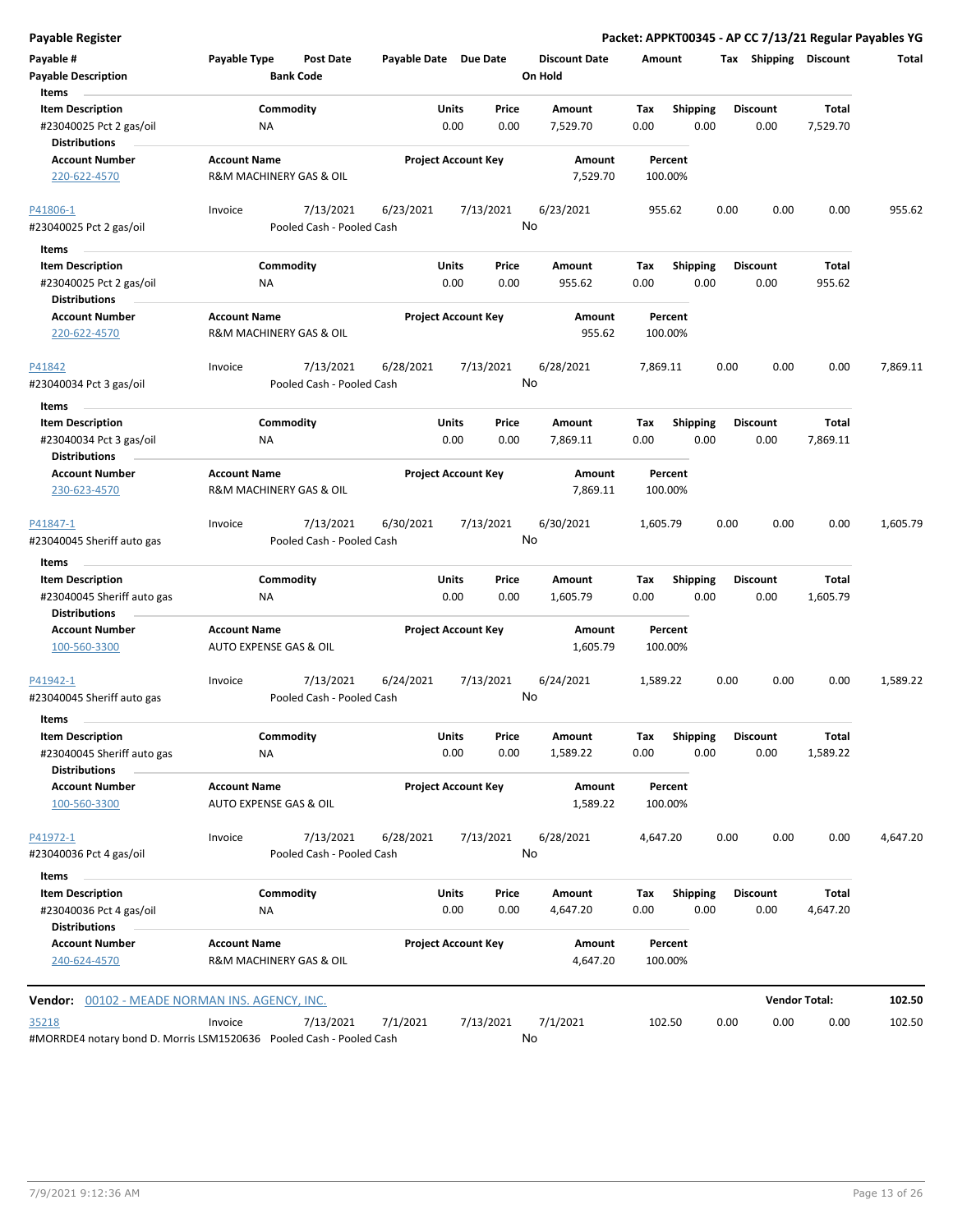| <b>Payable Register</b>                                         |                                             |                                |                                        |       |                            |                 |                      |                    |                 |      |                       | Packet: APPKT00345 - AP CC 7/13/21 Regular Payables YG |        |
|-----------------------------------------------------------------|---------------------------------------------|--------------------------------|----------------------------------------|-------|----------------------------|-----------------|----------------------|--------------------|-----------------|------|-----------------------|--------------------------------------------------------|--------|
| Payable #                                                       | Payable Type                                | Post Date                      |                                        |       | Payable Date Due Date      |                 | <b>Discount Date</b> | Amount             |                 |      | Tax Shipping Discount |                                                        | Total  |
| <b>Payable Description</b>                                      |                                             | <b>Bank Code</b>               |                                        |       |                            | On Hold         |                      |                    |                 |      |                       |                                                        |        |
| Items                                                           |                                             |                                |                                        |       |                            |                 |                      |                    |                 |      |                       |                                                        |        |
| <b>Item Description</b>                                         |                                             | Commodity                      |                                        | Units | Price                      |                 | <b>Amount</b>        | Tax                | <b>Shipping</b> |      | <b>Discount</b>       | Total                                                  |        |
| #MORRDE4 notary bond D. Morris LSM15 NA<br><b>Distributions</b> |                                             |                                |                                        | 0.00  | 0.00                       |                 | 102.50               | 0.00               | 0.00            |      | 0.00                  | 102.50                                                 |        |
| <b>Account Number</b>                                           | <b>Account Name</b>                         |                                |                                        |       | <b>Project Account Key</b> |                 | Amount               | Percent            |                 |      |                       |                                                        |        |
| 100-560-4800                                                    | <b>BOND</b>                                 |                                |                                        |       |                            |                 | 102.50               | 100.00%            |                 |      |                       |                                                        |        |
| Vendor: 00440 - O'REILLY AUTOMOTIVE, INC.                       |                                             |                                |                                        |       |                            |                 |                      |                    |                 |      |                       | <b>Vendor Total:</b>                                   | 131.70 |
| 0361-369001                                                     | Invoice                                     | 7/13/2021                      | 6/9/2021                               |       | 7/13/2021                  | 6/9/2021        |                      | 35.20              |                 | 0.00 | 0.00                  | 0.00                                                   | 35.20  |
| #163524 Pct 3 wiper blades                                      |                                             |                                | Pooled Cash - Pooled Cash              |       |                            | No              |                      |                    |                 |      |                       |                                                        |        |
| Items                                                           |                                             |                                |                                        |       |                            |                 |                      |                    |                 |      |                       |                                                        |        |
| <b>Item Description</b>                                         |                                             | Commodity                      |                                        | Units | Price                      |                 | Amount               | Tax                | <b>Shipping</b> |      | <b>Discount</b>       | Total                                                  |        |
| #163524 Pct 3 wiper blades                                      |                                             | Goods                          |                                        | 2.00  | 17.60                      |                 | 35.20                | 0.00               | 0.00            |      | 0.00                  | 35.20                                                  |        |
| <b>Distributions</b>                                            |                                             |                                |                                        |       |                            |                 |                      |                    |                 |      |                       |                                                        |        |
| <b>Account Number</b>                                           | <b>Account Name</b>                         |                                |                                        |       | <b>Project Account Key</b> |                 | Amount               | Percent            |                 |      |                       |                                                        |        |
| 230-623-4580                                                    |                                             | <b>R&amp;M MACHINERY PARTS</b> |                                        |       |                            |                 | 35.20                | 100.00%            |                 |      |                       |                                                        |        |
| 0361-369439                                                     | Invoice                                     | 7/13/2021                      | 6/11/2021                              |       | 7/13/2021                  | 6/11/2021       |                      | 43.72              |                 | 0.00 | 0.00                  | 0.00                                                   | 43.72  |
| #152888 Pct 1 antifreeze/towel/cleaner                          |                                             |                                | Pooled Cash - Pooled Cash              |       |                            | No              |                      |                    |                 |      |                       |                                                        |        |
| Items                                                           |                                             |                                |                                        |       |                            |                 |                      |                    |                 |      |                       |                                                        |        |
| <b>Item Description</b>                                         |                                             | Commodity                      |                                        | Units | Price                      |                 | Amount               | Tax                | <b>Shipping</b> |      | <b>Discount</b>       | Total                                                  |        |
| #152888 Pct 1 antifreeze/towel/cleaner                          |                                             | NA                             |                                        | 0.00  | 0.00                       |                 | 43.72                | 0.00               | 0.00            |      | 0.00                  | 43.72                                                  |        |
| <b>Distributions</b>                                            |                                             |                                |                                        |       |                            |                 |                      |                    |                 |      |                       |                                                        |        |
| <b>Account Number</b>                                           | <b>Account Name</b>                         |                                |                                        |       | <b>Project Account Key</b> |                 | Amount               | Percent            |                 |      |                       |                                                        |        |
| 210-621-3400                                                    | <b>SHOP SUPPLIES</b>                        |                                |                                        |       |                            |                 | 8.98                 | 20.54%             |                 |      |                       |                                                        |        |
| 210-621-4580                                                    |                                             | R&M MACHINERY PARTS            |                                        |       |                            |                 | 34.74                | 79.46%             |                 |      |                       |                                                        |        |
| 0361-371613                                                     | Invoice                                     | 7/13/2021                      | 6/21/2021<br>Pooled Cash - Pooled Cash |       | 7/13/2021                  | 6/21/2021<br>No |                      | 14.42              |                 | 0.00 | 0.00                  | 0.00                                                   | 14.42  |
| #152888 Pct 1 coolant hose                                      |                                             |                                |                                        |       |                            |                 |                      |                    |                 |      |                       |                                                        |        |
| Items                                                           |                                             |                                |                                        |       |                            |                 |                      |                    |                 |      |                       |                                                        |        |
| <b>Item Description</b>                                         |                                             | Commodity                      |                                        | Units | Price                      |                 | Amount               | Tax                | <b>Shipping</b> |      | <b>Discount</b>       | Total                                                  |        |
| #152888 Pct 1 coolant hose                                      |                                             | Goods                          |                                        | 1.00  | 14.42                      |                 | 14.42                | 0.00               | 0.00            |      | 0.00                  | 14.42                                                  |        |
| <b>Distributions</b>                                            |                                             |                                |                                        |       |                            |                 |                      |                    |                 |      |                       |                                                        |        |
| <b>Account Number</b>                                           | <b>Account Name</b>                         |                                |                                        |       | <b>Project Account Key</b> |                 | Amount               | Percent            |                 |      |                       |                                                        |        |
| 210-621-4580                                                    |                                             | <b>R&amp;M MACHINERY PARTS</b> |                                        |       |                            |                 | 14.42                | 100.00%            |                 |      |                       |                                                        |        |
| 0361-371826                                                     | Invoice                                     | 7/13/2021                      | 6/22/2021                              |       | 7/13/2021                  | 6/22/2021       |                      | 20.38              |                 | 0.00 | 0.00                  | 0.00                                                   | 20.38  |
| #163524 wiper blades                                            |                                             |                                | Pooled Cash - Pooled Cash              |       |                            | No              |                      |                    |                 |      |                       |                                                        |        |
| Items                                                           |                                             |                                |                                        |       |                            |                 |                      |                    |                 |      |                       |                                                        |        |
| <b>Item Description</b>                                         |                                             | Commodity                      |                                        | Units | Price                      |                 | Amount               | Tax                | <b>Shipping</b> |      | <b>Discount</b>       | Total                                                  |        |
| #163524 wiper blades                                            |                                             | Goods                          |                                        | 2.00  | 10.19                      |                 | 20.38                | 0.00               | 0.00            |      | 0.00                  | 20.38                                                  |        |
| <b>Distributions</b>                                            |                                             |                                |                                        |       |                            |                 |                      |                    |                 |      |                       |                                                        |        |
| <b>Account Number</b>                                           | <b>Account Name</b>                         |                                |                                        |       | <b>Project Account Key</b> |                 | Amount               | Percent            |                 |      |                       |                                                        |        |
| 230-623-4580                                                    |                                             | R&M MACHINERY PARTS            |                                        |       |                            |                 | 20.38                | 100.00%            |                 |      |                       |                                                        |        |
| 0361-372294                                                     | Invoice                                     | 7/13/2021                      | 6/24/2021                              |       | 7/13/2021                  | 6/24/2021       |                      | 17.98              |                 | 0.00 | 0.00                  | 0.00                                                   | 17.98  |
| #152888 Pct 1 ulrta black gasket maker                          |                                             |                                | Pooled Cash - Pooled Cash              |       |                            | No              |                      |                    |                 |      |                       |                                                        |        |
| Items                                                           |                                             |                                |                                        |       |                            |                 |                      |                    |                 |      |                       |                                                        |        |
| <b>Item Description</b>                                         |                                             | Commodity                      |                                        | Units | Price                      |                 | Amount               | Tax                | <b>Shipping</b> |      | <b>Discount</b>       | Total                                                  |        |
| #152888 Pct 1 ulrta black gasket maker<br><b>Distributions</b>  |                                             | ΝA                             |                                        | 0.00  | 0.00                       |                 | 17.98                | 0.00               | 0.00            |      | 0.00                  | 17.98                                                  |        |
| <b>Account Number</b><br>210-621-3400                           | <b>Account Name</b><br><b>SHOP SUPPLIES</b> |                                |                                        |       | <b>Project Account Key</b> |                 | Amount<br>17.98      | Percent<br>100.00% |                 |      |                       |                                                        |        |
| Vendor: 00006 - PARKER TIRE                                     |                                             |                                |                                        |       |                            |                 |                      |                    |                 |      |                       | <b>Vendor Total:</b>                                   | 220.00 |
|                                                                 |                                             | 7/13/2021                      |                                        |       | 7/13/2021                  | 6/14/2021       |                      |                    |                 | 0.00 | 0.00                  | 0.00                                                   | 100.00 |
| 13162<br>Pct 4 used tire                                        | Invoice                                     |                                | 6/14/2021<br>Pooled Cash - Pooled Cash |       |                            | No              |                      | 100.00             |                 |      |                       |                                                        |        |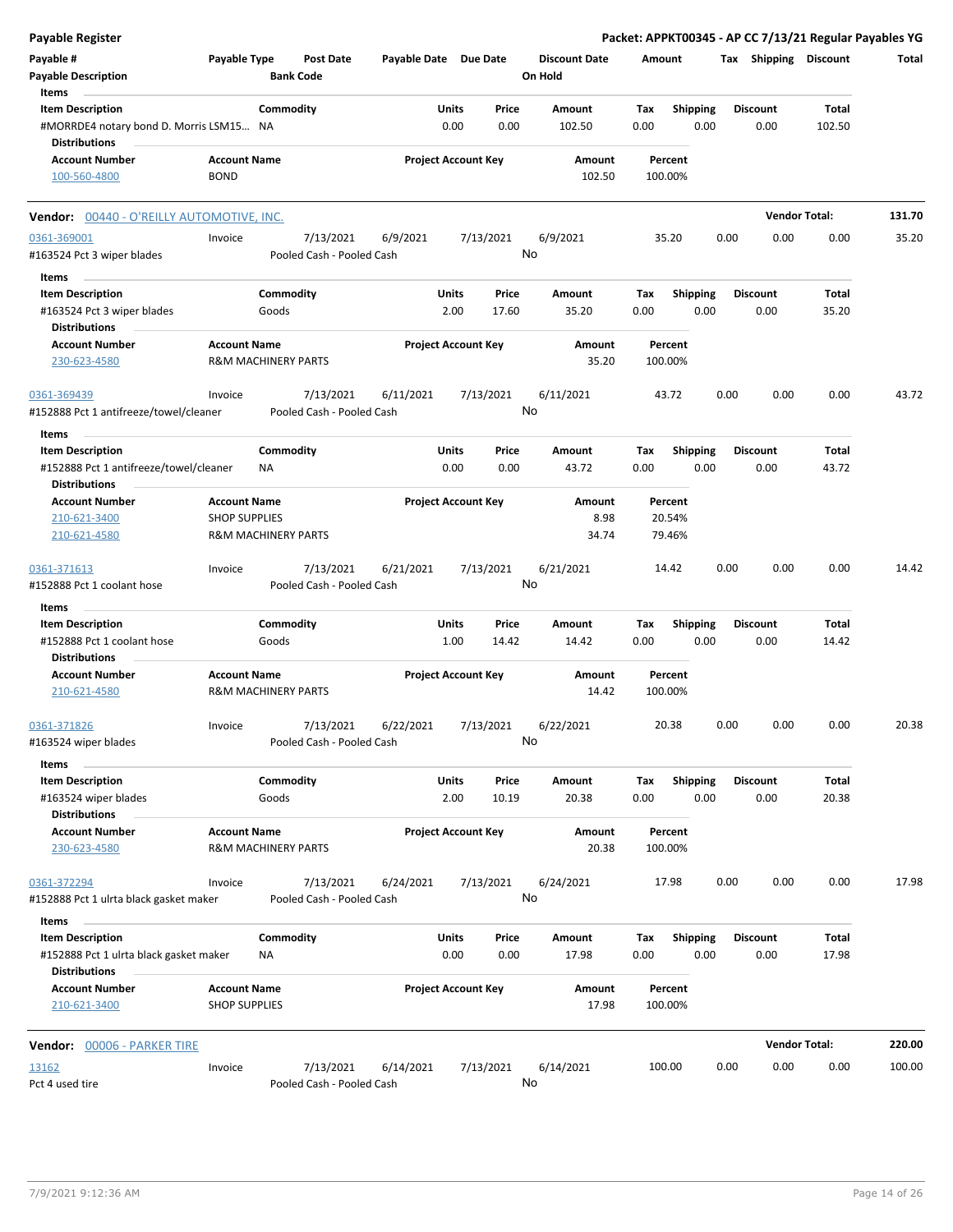| Payable #<br><b>Payable Description</b><br>Items                   | Payable Type           | <b>Post Date</b><br><b>Bank Code</b>   | Payable Date Due Date |                            |                 | <b>Discount Date</b><br>On Hold | Amount      |                    | Tax  | <b>Shipping</b>         | Discount             | Total     |
|--------------------------------------------------------------------|------------------------|----------------------------------------|-----------------------|----------------------------|-----------------|---------------------------------|-------------|--------------------|------|-------------------------|----------------------|-----------|
| <b>Item Description</b><br>Pct 4 used tire<br><b>Distributions</b> |                        | Commodity<br>Goods                     |                       | Units<br>1.00              | Price<br>100.00 | Amount<br>100.00                | Tax<br>0.00 | Shipping<br>0.00   |      | <b>Discount</b><br>0.00 | Total<br>100.00      |           |
| <b>Account Number</b><br>240-624-4590                              | <b>Account Name</b>    | R&M MACH. TIRES & TUBES                |                       | <b>Project Account Key</b> |                 | Amount<br>100.00                |             | Percent<br>100.00% |      |                         |                      |           |
| 13199                                                              | Invoice                | 7/13/2021                              | 7/1/2021              |                            | 7/13/2021       | 7/1/2021                        |             | 60.00              | 0.00 | 0.00                    | 0.00                 | 60.00     |
| Pct 4 tire change out                                              |                        | Pooled Cash - Pooled Cash              |                       |                            |                 | No                              |             |                    |      |                         |                      |           |
| Items                                                              |                        |                                        |                       |                            |                 |                                 |             |                    |      |                         |                      |           |
| <b>Item Description</b>                                            |                        | Commodity                              |                       | Units                      | Price           | Amount                          | Tax         | <b>Shipping</b>    |      | <b>Discount</b>         | Total                |           |
| Pct 4 tire change out                                              |                        | Goods                                  |                       | 4.00                       | 15.00           | 60.00                           | 0.00        | 0.00               |      | 0.00                    | 60.00                |           |
| <b>Distributions</b>                                               |                        |                                        |                       |                            |                 |                                 |             |                    |      |                         |                      |           |
| <b>Account Number</b>                                              | <b>Account Name</b>    |                                        |                       | <b>Project Account Key</b> |                 | Amount                          |             | Percent            |      |                         |                      |           |
| 240-624-4590                                                       |                        | R&M MACH. TIRES & TUBES                |                       |                            |                 | 60.00                           |             | 100.00%            |      |                         |                      |           |
| 13201                                                              | Invoice                | 7/13/2021                              | 7/1/2021              |                            | 7/13/2021       | 7/1/2021                        |             | 60.00              | 0.00 | 0.00                    | 0.00                 | 60.00     |
| Pct 4 change out tire trk #438                                     |                        | Pooled Cash - Pooled Cash              |                       |                            |                 | No                              |             |                    |      |                         |                      |           |
| Items                                                              |                        |                                        |                       |                            |                 |                                 |             |                    |      |                         |                      |           |
| <b>Item Description</b>                                            |                        | Commodity                              |                       | Units                      | Price           | Amount                          | Tax         | <b>Shipping</b>    |      | <b>Discount</b>         | Total                |           |
| Pct 4 change out tire trk #438<br><b>Distributions</b>             |                        | Goods                                  |                       | 4.00                       | 15.00           | 60.00                           | 0.00        | 0.00               |      | 0.00                    | 60.00                |           |
| <b>Account Number</b>                                              | <b>Account Name</b>    |                                        |                       | <b>Project Account Key</b> |                 | Amount                          |             | Percent            |      |                         |                      |           |
| 240-624-4590                                                       |                        | R&M MACH. TIRES & TUBES                |                       |                            |                 | 60.00                           |             | 100.00%            |      |                         |                      |           |
| Vendor: 00638 - R.K. HALL, LLC                                     |                        |                                        |                       |                            |                 |                                 |             |                    |      |                         | <b>Vendor Total:</b> | 44,216.84 |
|                                                                    |                        |                                        |                       |                            |                 |                                 |             |                    |      |                         |                      |           |
| 290794<br>#1474 Pct 3 Rock & Gravel                                | Invoice                | 7/13/2021<br>Pooled Cash - Pooled Cash | 6/1/2021              |                            | 7/13/2021       | 6/1/2021<br>No                  | 1,213.57    |                    | 0.00 | 0.00                    | 0.00                 | 1,213.57  |
|                                                                    |                        |                                        |                       |                            |                 |                                 |             |                    |      |                         |                      |           |
| Items                                                              |                        |                                        |                       |                            |                 |                                 |             |                    |      |                         |                      |           |
| <b>Item Description</b>                                            |                        | Commodity                              |                       | Units                      | Price           | Amount                          | Tax         | <b>Shipping</b>    |      | <b>Discount</b>         | Total                |           |
| #1474 Pct 3 Rock & Gravel<br><b>Distributions</b>                  | ΝA                     |                                        |                       | 0.00                       | 0.00            | 1,213.57                        | 0.00        | 0.00               |      | 0.00                    | 1,213.57             |           |
| <b>Account Number</b>                                              | <b>Account Name</b>    |                                        |                       | <b>Project Account Key</b> |                 | Amount                          |             | Percent            |      |                         |                      |           |
| 230-623-3410                                                       | R&B MAT. ROCK & GRAVEL |                                        |                       |                            |                 | 1,213.57                        |             | 100.00%            |      |                         |                      |           |
| 290866                                                             | Invoice                | 7/13/2021                              | 6/2/2021              |                            | 7/13/2021       | 6/2/2021                        | 1,214.07    |                    | 0.00 | 0.00                    | 0.00                 | 1,214.07  |
| #1474 Pct 3 Rock & Gravel                                          |                        | Pooled Cash - Pooled Cash              |                       |                            |                 | No                              |             |                    |      |                         |                      |           |
|                                                                    |                        |                                        |                       |                            |                 |                                 |             |                    |      |                         |                      |           |
| Items<br><b>Item Description</b>                                   |                        | Commodity                              |                       | Units                      | Price           | Amount                          | Тах         | Shipping           |      | <b>Discount</b>         | Total                |           |
| #1474 Pct 3 Rock & Gravel                                          | NA                     |                                        |                       | 0.00                       | 0.00            | 1,214.07                        | 0.00        | 0.00               |      | 0.00                    | 1,214.07             |           |
| <b>Distributions</b>                                               |                        |                                        |                       |                            |                 |                                 |             |                    |      |                         |                      |           |
| <b>Account Number</b>                                              | <b>Account Name</b>    |                                        |                       | <b>Project Account Key</b> |                 | Amount                          |             | Percent            |      |                         |                      |           |
| 230-623-3410                                                       | R&B MAT. ROCK & GRAVEL |                                        |                       |                            |                 | 1,214.07                        |             | 100.00%            |      |                         |                      |           |
| 290971                                                             | Invoice                | 7/13/2021                              | 6/3/2021              |                            | 7/13/2021       | 6/3/2021                        | 598.84      |                    | 0.00 | 0.00                    | 0.00                 | 598.84    |
| #1474 Pct 3 Rock & Gravel                                          |                        | Pooled Cash - Pooled Cash              |                       |                            |                 | No                              |             |                    |      |                         |                      |           |
| Items                                                              |                        |                                        |                       |                            |                 |                                 |             |                    |      |                         |                      |           |
| <b>Item Description</b>                                            |                        | Commodity                              |                       | Units                      | Price           | Amount                          | Tax         | <b>Shipping</b>    |      | <b>Discount</b>         | Total                |           |
| #1474 Pct 3 Rock & Gravel                                          | ΝA                     |                                        |                       | 0.00                       | 0.00            | 598.84                          | 0.00        | 0.00               |      | 0.00                    | 598.84               |           |
| <b>Distributions</b>                                               |                        |                                        |                       |                            |                 |                                 |             |                    |      |                         |                      |           |
| <b>Account Number</b>                                              | <b>Account Name</b>    |                                        |                       | <b>Project Account Key</b> |                 | Amount                          |             | Percent            |      |                         |                      |           |
| 230-623-3410                                                       |                        | R&B MAT. ROCK & GRAVEL                 |                       |                            |                 | 598.84                          |             | 100.00%            |      |                         |                      |           |
| 291562                                                             | Invoice                | 7/13/2021                              | 6/8/2021              |                            | 7/13/2021       | 6/8/2021                        |             | 604.10             | 0.00 | 0.00                    | 0.00                 | 604.10    |
| #1474 Pct 3 Rock & Gravel                                          |                        | Pooled Cash - Pooled Cash              |                       |                            |                 | No                              |             |                    |      |                         |                      |           |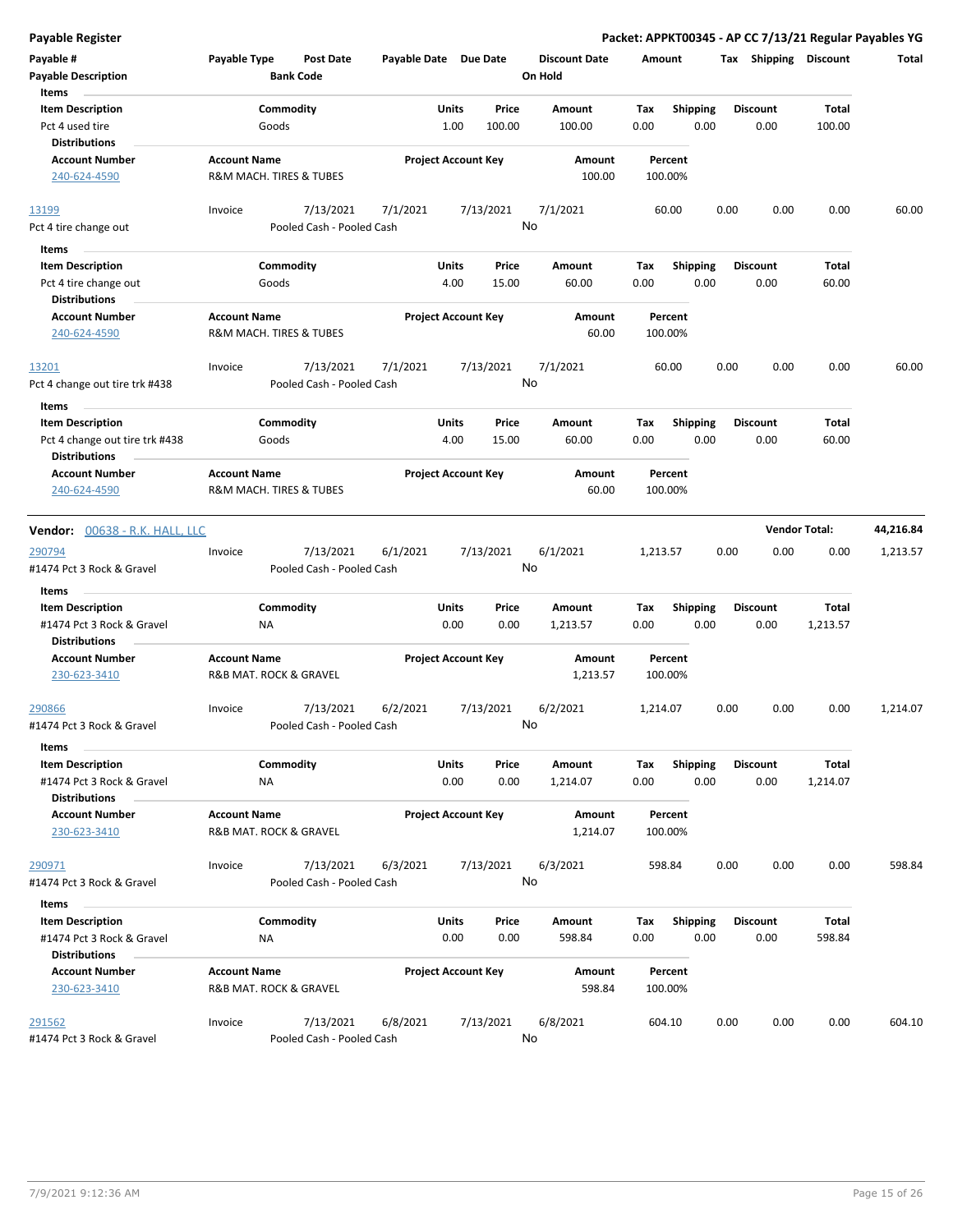**Payable Register Packet: APPKT00345 - AP CC 7/13/21 Regular Payables YG**

| Payable #                                         | Payable Type            | Post Date                 | Payable Date Due Date |                            | <b>Discount Date</b> | Amount   |                 |      | Tax Shipping    | Discount     | Total    |
|---------------------------------------------------|-------------------------|---------------------------|-----------------------|----------------------------|----------------------|----------|-----------------|------|-----------------|--------------|----------|
| <b>Payable Description</b><br>Items               |                         | <b>Bank Code</b>          |                       |                            | On Hold              |          |                 |      |                 |              |          |
| <b>Item Description</b>                           |                         | Commodity                 |                       | Units<br>Price             | Amount               | Tax      | <b>Shipping</b> |      | <b>Discount</b> | <b>Total</b> |          |
| #1474 Pct 3 Rock & Gravel<br><b>Distributions</b> | ΝA                      |                           |                       | 0.00<br>0.00               | 604.10               | 0.00     | 0.00            |      | 0.00            | 604.10       |          |
| <b>Account Number</b>                             | <b>Account Name</b>     |                           |                       | <b>Project Account Key</b> | Amount               | Percent  |                 |      |                 |              |          |
| 230-623-3410                                      | R&B MAT. ROCK & GRAVEL  |                           |                       |                            | 604.10               | 100.00%  |                 |      |                 |              |          |
| 291725                                            | Invoice                 | 7/13/2021                 | 6/9/2021              | 7/13/2021                  | 6/9/2021<br>No       | 195.08   |                 | 0.00 | 0.00            | 0.00         | 195.08   |
| #1474 Pct 3 Rock & Gravel                         |                         | Pooled Cash - Pooled Cash |                       |                            |                      |          |                 |      |                 |              |          |
| Items                                             |                         |                           |                       |                            |                      |          |                 |      |                 |              |          |
| <b>Item Description</b>                           |                         | Commodity                 |                       | Units<br>Price             | Amount               | Tax      | <b>Shipping</b> |      | <b>Discount</b> | Total        |          |
| #1474 Pct 3 Rock & Gravel                         | ΝA                      |                           |                       | 0.00<br>0.00               | 195.08               | 0.00     | 0.00            |      | 0.00            | 195.08       |          |
| <b>Distributions</b><br><b>Account Number</b>     | <b>Account Name</b>     |                           |                       |                            | Amount               | Percent  |                 |      |                 |              |          |
| 230-623-3410                                      | R&B MAT. ROCK & GRAVEL  |                           |                       | <b>Project Account Key</b> | 195.08               | 100.00%  |                 |      |                 |              |          |
| <u> 291950</u>                                    | Invoice                 | 7/13/2021                 | 6/10/2021             | 7/13/2021                  | 6/10/2021            | 399.51   |                 | 0.00 | 0.00            | 0.00         | 399.51   |
| #1474 Pct 3 Rock & Gravel                         |                         | Pooled Cash - Pooled Cash |                       |                            | No                   |          |                 |      |                 |              |          |
| Items                                             |                         |                           |                       |                            |                      |          |                 |      |                 |              |          |
| <b>Item Description</b>                           |                         | Commodity                 |                       | Price<br>Units             | Amount               | Tax      | <b>Shipping</b> |      | <b>Discount</b> | Total        |          |
| #1474 Pct 3 Rock & Gravel                         | NA                      |                           |                       | 0.00<br>0.00               | 399.51               | 0.00     | 0.00            |      | 0.00            | 399.51       |          |
| <b>Distributions</b>                              |                         |                           |                       |                            |                      |          |                 |      |                 |              |          |
| <b>Account Number</b>                             | <b>Account Name</b>     |                           |                       | <b>Project Account Key</b> | Amount               | Percent  |                 |      |                 |              |          |
| 230-623-3410                                      | R&B MAT. ROCK & GRAVEL  |                           |                       |                            | 399.51               | 100.00%  |                 |      |                 |              |          |
| 292389                                            | Invoice                 | 7/13/2021                 | 6/14/2021             | 7/13/2021                  | 6/14/2021            | 403.67   |                 | 0.00 | 0.00            | 0.00         | 403.67   |
| #1474 Pct 3 Rock & Gravel                         |                         | Pooled Cash - Pooled Cash |                       |                            | No                   |          |                 |      |                 |              |          |
| Items                                             |                         |                           |                       |                            |                      |          |                 |      |                 |              |          |
| <b>Item Description</b>                           |                         | Commodity                 |                       | Units<br>Price             | Amount               | Tax      | <b>Shipping</b> |      | <b>Discount</b> | Total        |          |
| #1474 Pct 3 Rock & Gravel                         | ΝA                      |                           |                       | 0.00<br>0.00               | 403.67               | 0.00     | 0.00            |      | 0.00            | 403.67       |          |
| <b>Distributions</b>                              |                         |                           |                       |                            |                      |          |                 |      |                 |              |          |
| <b>Account Number</b>                             | <b>Account Name</b>     |                           |                       | <b>Project Account Key</b> | Amount               | Percent  |                 |      |                 |              |          |
| 230-623-3410                                      | R&B MAT. ROCK & GRAVEL  |                           |                       |                            | 403.67               | 100.00%  |                 |      |                 |              |          |
| <u> 292611</u>                                    | Invoice                 | 7/13/2021                 | 6/15/2021             | 7/13/2021                  | 6/15/2021            | 201.28   |                 | 0.00 | 0.00            | 0.00         | 201.28   |
| #1474 Pct 3 Rock & Gravel                         |                         | Pooled Cash - Pooled Cash |                       |                            | No                   |          |                 |      |                 |              |          |
| Items                                             |                         |                           |                       |                            |                      |          |                 |      |                 |              |          |
| <b>Item Description</b>                           |                         | Commodity                 |                       | Units<br>Price             | Amount               | Тах      | <b>Shipping</b> |      | <b>Discount</b> | Total        |          |
| #1474 Pct 3 Rock & Gravel                         | <b>NA</b>               |                           |                       | 0.00<br>0.00               | 201.28               | 0.00     | 0.00            |      | 0.00            | 201.28       |          |
| <b>Distributions</b>                              |                         |                           |                       |                            |                      |          |                 |      |                 |              |          |
| <b>Account Number</b>                             | <b>Account Name</b>     |                           |                       | <b>Project Account Key</b> | Amount               | Percent  |                 |      |                 |              |          |
| 230-623-3410                                      | R&B MAT. ROCK & GRAVEL  |                           |                       |                            | 201.28               | 100.00%  |                 |      |                 |              |          |
| 292781                                            | Invoice                 | 7/13/2021                 | 6/15/2021             | 7/13/2021                  | 6/15/2021            | 3,124.55 |                 | 0.00 | 0.00            | 0.00         | 3,124.55 |
| #1474 Pct 3 Oil sand                              |                         | Pooled Cash - Pooled Cash |                       |                            | No                   |          |                 |      |                 |              |          |
| Items                                             |                         |                           |                       |                            |                      |          |                 |      |                 |              |          |
| <b>Item Description</b>                           |                         | Commodity                 |                       | Units<br>Price             | Amount               | Тах      | Shipping        |      | <b>Discount</b> | Total        |          |
| #1474 Pct 3 Oil sand                              | ΝA                      |                           |                       | 0.00<br>0.00               | 3,124.55             | 0.00     | 0.00            |      | 0.00            | 3,124.55     |          |
| <b>Distributions</b>                              |                         |                           |                       |                            |                      |          |                 |      |                 |              |          |
| <b>Account Number</b>                             | <b>Account Name</b>     |                           |                       | <b>Project Account Key</b> | Amount               | Percent  |                 |      |                 |              |          |
| 230-623-3440                                      | R&B MAT. ASPHALT/RD OIL |                           |                       |                            | 3,124.55             | 100.00%  |                 |      |                 |              |          |
| 292896                                            | Invoice                 | 7/13/2021                 | 6/16/2021             | 7/13/2021                  | 6/16/2021            | 3,205.80 |                 | 0.00 | 0.00            | 0.00         | 3,205.80 |
| #1474 Pct 3 Oil sand                              |                         | Pooled Cash - Pooled Cash |                       |                            | No                   |          |                 |      |                 |              |          |
|                                                   |                         |                           |                       |                            |                      |          |                 |      |                 |              |          |
| Items                                             |                         |                           |                       |                            |                      |          |                 |      |                 |              |          |
| <b>Item Description</b>                           |                         | Commodity                 |                       | Units<br>Price             | Amount               | Tax      | <b>Shipping</b> |      | <b>Discount</b> | Total        |          |
| #1474 Pct 3 Oil sand<br><b>Distributions</b>      | ΝA                      |                           |                       | 0.00<br>0.00               | 3,205.80             | 0.00     | 0.00            |      | 0.00            | 3,205.80     |          |
| <b>Account Number</b>                             | <b>Account Name</b>     |                           |                       | <b>Project Account Key</b> | Amount               | Percent  |                 |      |                 |              |          |
| 230-623-3440                                      | R&B MAT. ASPHALT/RD OIL |                           |                       |                            | 3,205.80             | 100.00%  |                 |      |                 |              |          |
|                                                   |                         |                           |                       |                            |                      |          |                 |      |                 |              |          |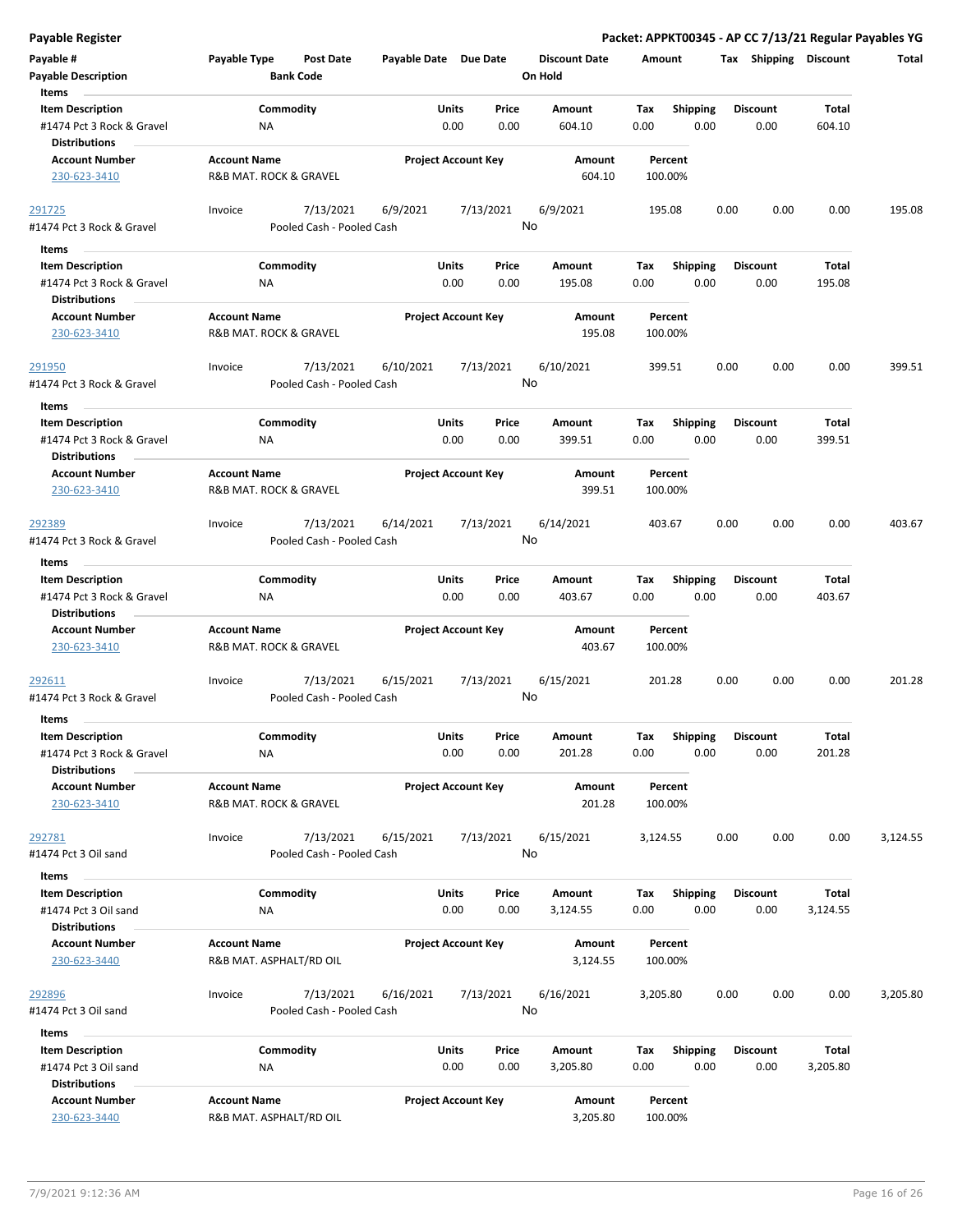| Payable Register                                                             |                                                |                                        |                       |                            |                                 |                    |                         |      |                         |                   | Packet: APPKT00345 - AP CC 7/13/21 Regular Payables YG |
|------------------------------------------------------------------------------|------------------------------------------------|----------------------------------------|-----------------------|----------------------------|---------------------------------|--------------------|-------------------------|------|-------------------------|-------------------|--------------------------------------------------------|
| Payable #<br><b>Payable Description</b>                                      | Payable Type                                   | <b>Post Date</b><br><b>Bank Code</b>   | Payable Date Due Date |                            | <b>Discount Date</b><br>On Hold | Amount             |                         |      | Tax Shipping Discount   |                   | Total                                                  |
| 292897<br>#1476 Pct 1 Oil sand                                               | Invoice                                        | 7/13/2021<br>Pooled Cash - Pooled Cash | 6/16/2021             | 7/13/2021                  | 6/16/2021<br>No                 | 3,637.10           |                         | 0.00 | 0.00                    | 0.00              | 3,637.10                                               |
| Items                                                                        |                                                |                                        |                       |                            |                                 |                    |                         |      |                         |                   |                                                        |
| <b>Item Description</b>                                                      |                                                | Commodity                              | Units                 | Price                      | Amount                          | Tax                | <b>Shipping</b>         |      | <b>Discount</b>         | Total             |                                                        |
| #1476 Pct 1 Oil sand                                                         | ΝA                                             |                                        |                       | 0.00<br>0.00               | 3,637.10                        | 0.00               | 0.00                    |      | 0.00                    | 3,637.10          |                                                        |
| <b>Distributions</b>                                                         |                                                |                                        |                       |                            |                                 |                    |                         |      |                         |                   |                                                        |
| <b>Account Number</b>                                                        | <b>Account Name</b>                            |                                        |                       | <b>Project Account Key</b> | Amount                          | Percent            |                         |      |                         |                   |                                                        |
| 210-621-3440                                                                 | R&B MAT. ASPHALT/RD OIL                        |                                        |                       |                            | 3,637.10                        | 100.00%            |                         |      |                         |                   |                                                        |
| <u> 292916</u>                                                               | Invoice                                        | 7/13/2021                              | 6/16/2021             | 7/13/2021                  | 6/16/2021                       | 203.58             |                         | 0.00 | 0.00                    | 0.00              | 203.58                                                 |
| #1474 Pct 3 Rock & Gravel                                                    |                                                | Pooled Cash - Pooled Cash              |                       |                            | No                              |                    |                         |      |                         |                   |                                                        |
| Items                                                                        |                                                |                                        |                       |                            |                                 |                    |                         |      |                         |                   |                                                        |
| <b>Item Description</b><br>#1474 Pct 3 Rock & Gravel<br><b>Distributions</b> | ΝA                                             | Commodity                              | Units                 | Price<br>0.00<br>0.00      | Amount<br>203.58                | Tax<br>0.00        | <b>Shipping</b><br>0.00 |      | <b>Discount</b><br>0.00 | Total<br>203.58   |                                                        |
| <b>Account Number</b><br>230-623-3410                                        | <b>Account Name</b><br>R&B MAT. ROCK & GRAVEL  |                                        |                       | <b>Project Account Key</b> | Amount<br>203.58                | Percent<br>100.00% |                         |      |                         |                   |                                                        |
| 293148                                                                       | Invoice                                        | 7/13/2021                              | 6/17/2021             | 7/13/2021                  | 6/17/2021                       | 202.22             |                         | 0.00 | 0.00                    | 0.00              | 202.22                                                 |
| #1474 Pct 3 Rock & Gravel                                                    |                                                | Pooled Cash - Pooled Cash              |                       |                            | No                              |                    |                         |      |                         |                   |                                                        |
| Items                                                                        |                                                |                                        |                       |                            |                                 |                    |                         |      |                         |                   |                                                        |
|                                                                              |                                                | Commodity                              | Units                 | Price                      | Amount                          | Tax                |                         |      | <b>Discount</b>         | Total             |                                                        |
| <b>Item Description</b><br>#1474 Pct 3 Rock & Gravel                         | NA                                             |                                        |                       | 0.00<br>0.00               | 202.22                          | 0.00               | <b>Shipping</b><br>0.00 |      | 0.00                    | 202.22            |                                                        |
| <b>Distributions</b>                                                         |                                                |                                        |                       |                            |                                 |                    |                         |      |                         |                   |                                                        |
| <b>Account Number</b>                                                        | <b>Account Name</b>                            |                                        |                       | <b>Project Account Key</b> | Amount                          | Percent            |                         |      |                         |                   |                                                        |
| 230-623-3410                                                                 | R&B MAT. ROCK & GRAVEL                         |                                        |                       |                            | 202.22                          | 100.00%            |                         |      |                         |                   |                                                        |
| 293248<br>#1474 Pct 3 Oil sand                                               | Invoice                                        | 7/13/2021<br>Pooled Cash - Pooled Cash | 6/17/2021             | 7/13/2021                  | 6/17/2021<br>No                 | 3,235.70           |                         | 0.00 | 0.00                    | 0.00              | 3,235.70                                               |
|                                                                              |                                                |                                        |                       |                            |                                 |                    |                         |      |                         |                   |                                                        |
| Items<br><b>Item Description</b>                                             |                                                | Commodity                              | Units                 | Price                      | Amount                          | Tax                | <b>Shipping</b>         |      | <b>Discount</b>         | Total             |                                                        |
| #1474 Pct 3 Oil sand                                                         | ΝA                                             |                                        |                       | 0.00<br>0.00               | 3,235.70                        | 0.00               | 0.00                    |      | 0.00                    | 3,235.70          |                                                        |
| <b>Distributions</b>                                                         |                                                |                                        |                       |                            |                                 |                    |                         |      |                         |                   |                                                        |
| <b>Account Number</b>                                                        | <b>Account Name</b>                            |                                        |                       | <b>Project Account Key</b> | Amount                          | Percent            |                         |      |                         |                   |                                                        |
| 230-623-3440                                                                 | R&B MAT. ASPHALT/RD OIL                        |                                        |                       |                            | 3,235.70                        | 100.00%            |                         |      |                         |                   |                                                        |
| 293426                                                                       | Invoice                                        | 7/13/2021                              | 6/18/2021             | 7/13/2021                  | 6/18/2021                       | 1,964.70           |                         | 0.00 | 0.00                    | 0.00              | 1,964.70                                               |
| #1476 Pct 1 Oil sand                                                         |                                                | Pooled Cash - Pooled Cash              |                       |                            | No                              |                    |                         |      |                         |                   |                                                        |
| Items                                                                        |                                                |                                        |                       |                            |                                 |                    |                         |      |                         |                   |                                                        |
| <b>Item Description</b><br>#1476 Pct 1 Oil sand                              | NA                                             | Commodity                              | Units                 | Price<br>0.00<br>0.00      | Amount<br>1,964.70              | Tax<br>0.00        | <b>Shipping</b><br>0.00 |      | <b>Discount</b><br>0.00 | Total<br>1,964.70 |                                                        |
| <b>Distributions</b>                                                         |                                                |                                        |                       |                            |                                 |                    |                         |      |                         |                   |                                                        |
| <b>Account Number</b><br>210-621-3440                                        | <b>Account Name</b><br>R&B MAT. ASPHALT/RD OIL |                                        |                       | <b>Project Account Key</b> | Amount<br>1,964.70              | Percent<br>100.00% |                         |      |                         |                   |                                                        |
| 293742                                                                       | Invoice                                        | 7/13/2021                              | 6/21/2021             | 7/13/2021                  | 6/21/2021                       | 807.68             |                         | 0.00 | 0.00                    | 0.00              | 807.68                                                 |
| #1474 Pct 3 Rock & Gravel                                                    |                                                | Pooled Cash - Pooled Cash              |                       |                            | No                              |                    |                         |      |                         |                   |                                                        |
| Items                                                                        |                                                |                                        |                       |                            |                                 |                    |                         |      |                         |                   |                                                        |
|                                                                              |                                                |                                        |                       |                            |                                 |                    |                         |      |                         |                   |                                                        |
| <b>Item Description</b><br>#1474 Pct 3 Rock & Gravel                         | ΝA                                             | Commodity                              | Units                 | Price<br>0.00<br>0.00      | Amount<br>807.68                | Тах<br>0.00        | <b>Shipping</b><br>0.00 |      | <b>Discount</b><br>0.00 | Total<br>807.68   |                                                        |
|                                                                              |                                                |                                        |                       |                            |                                 |                    |                         |      |                         |                   |                                                        |
| <b>Distributions</b>                                                         |                                                |                                        |                       |                            |                                 |                    |                         |      |                         |                   |                                                        |
| <b>Account Number</b><br>230-623-3410                                        | <b>Account Name</b><br>R&B MAT. ROCK & GRAVEL  |                                        |                       | <b>Project Account Key</b> | Amount<br>807.68                | Percent<br>100.00% |                         |      |                         |                   |                                                        |
| 293840                                                                       | Invoice                                        | 7/13/2021                              | 6/21/2021             | 7/13/2021                  | 6/21/2021                       | 3,235.70           |                         | 0.00 | 0.00                    | 0.00              | 3,235.70                                               |
| #1474 Pct 3 Oil sand                                                         |                                                | Pooled Cash - Pooled Cash              |                       |                            | No                              |                    |                         |      |                         |                   |                                                        |
|                                                                              |                                                |                                        |                       |                            |                                 |                    |                         |      |                         |                   |                                                        |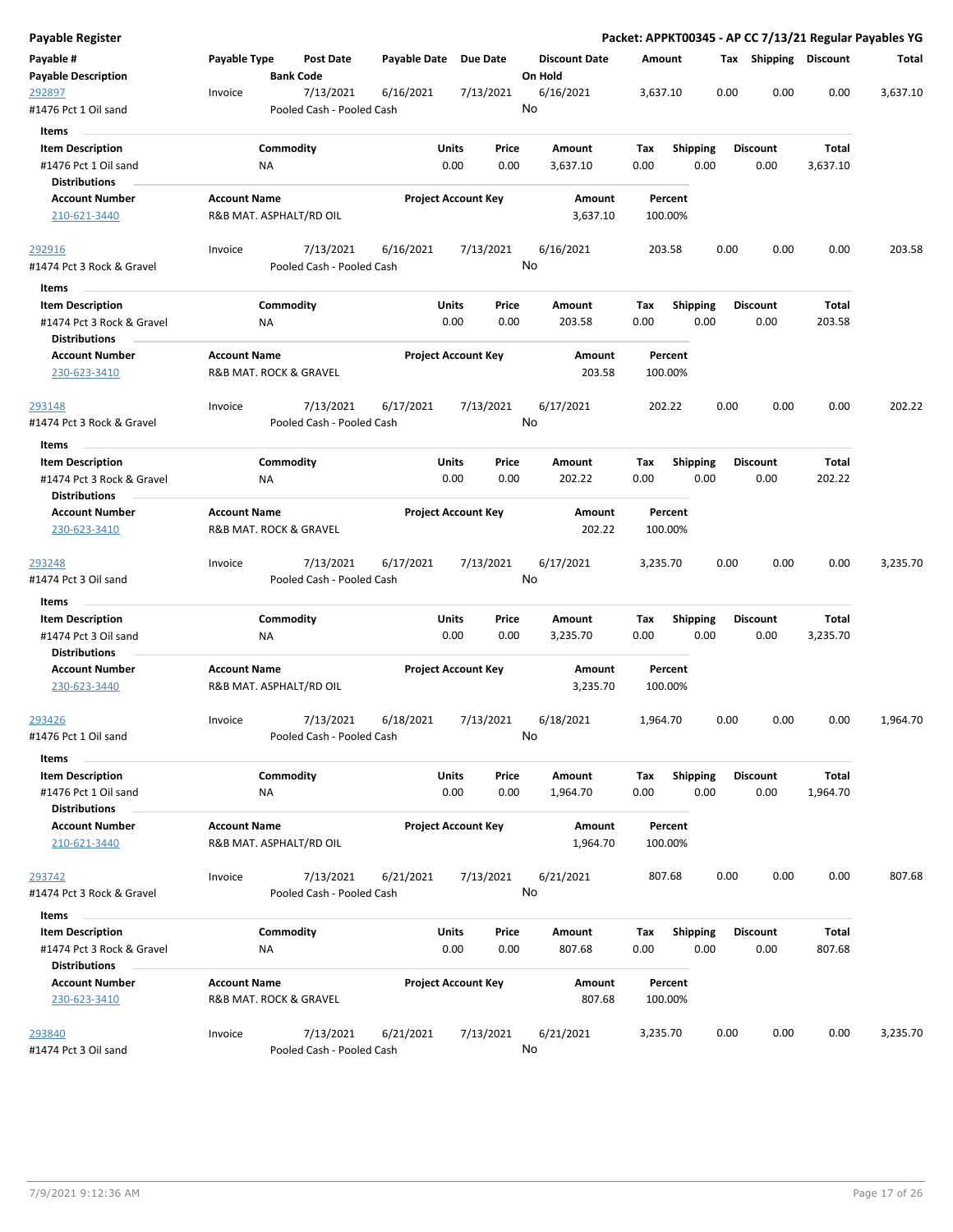|  | Payable Register |  |
|--|------------------|--|
|  |                  |  |

**Payable Register Packet: APPKT00345 - AP CC 7/13/21 Regular Payables YG**

| Payable #                                         | Payable Type            | <b>Post Date</b>          | Payable Date Due Date |                            | <b>Discount Date</b> | Amount   |                 | Tax  | Shipping        | <b>Discount</b> | <b>Total</b> |
|---------------------------------------------------|-------------------------|---------------------------|-----------------------|----------------------------|----------------------|----------|-----------------|------|-----------------|-----------------|--------------|
| <b>Payable Description</b>                        |                         | <b>Bank Code</b>          |                       |                            | On Hold              |          |                 |      |                 |                 |              |
| Items                                             |                         |                           |                       |                            |                      |          |                 |      |                 |                 |              |
| <b>Item Description</b>                           |                         | Commodity                 |                       | Units<br>Price             | Amount               | Tax      | <b>Shipping</b> |      | <b>Discount</b> | Total           |              |
| #1474 Pct 3 Oil sand                              | ΝA                      |                           |                       | 0.00<br>0.00               | 3,235.70             | 0.00     | 0.00            |      | 0.00            | 3,235.70        |              |
| <b>Distributions</b>                              |                         |                           |                       |                            |                      |          |                 |      |                 |                 |              |
| <b>Account Number</b>                             | <b>Account Name</b>     |                           |                       | <b>Project Account Key</b> | Amount               |          | Percent         |      |                 |                 |              |
| 230-623-3440                                      | R&B MAT. ASPHALT/RD OIL |                           |                       |                            | 3,235.70             | 100.00%  |                 |      |                 |                 |              |
|                                                   |                         |                           |                       |                            |                      |          |                 |      |                 |                 |              |
| 294051                                            | Invoice                 | 7/13/2021                 | 6/23/2021             | 7/13/2021                  | 6/23/2021            | 199.92   |                 | 0.00 | 0.00            | 0.00            | 199.92       |
| #1474 Pct 3 Rock & Gravel                         |                         | Pooled Cash - Pooled Cash |                       |                            | No                   |          |                 |      |                 |                 |              |
| Items                                             |                         |                           |                       |                            |                      |          |                 |      |                 |                 |              |
| <b>Item Description</b>                           |                         | Commodity                 |                       | Units<br>Price             | Amount               | Tax      | Shipping        |      | <b>Discount</b> | Total           |              |
| #1474 Pct 3 Rock & Gravel                         | NA                      |                           |                       | 0.00<br>0.00               | 199.92               | 0.00     | 0.00            |      | 0.00            | 199.92          |              |
| <b>Distributions</b>                              |                         |                           |                       |                            |                      |          |                 |      |                 |                 |              |
| <b>Account Number</b>                             | <b>Account Name</b>     |                           |                       | <b>Project Account Key</b> | Amount               |          | Percent         |      |                 |                 |              |
| 230-623-3410                                      | R&B MAT. ROCK & GRAVEL  |                           |                       |                            | 199.92               | 100.00%  |                 |      |                 |                 |              |
|                                                   |                         |                           |                       |                            |                      |          |                 |      |                 |                 |              |
| 294261                                            | Invoice                 | 7/13/2021                 | 6/24/2021             | 7/13/2021                  | 6/24/2021            | 600.53   |                 | 0.00 | 0.00            | 0.00            | 600.53       |
| #1474 Pct 3 Rock & Gravel                         |                         | Pooled Cash - Pooled Cash |                       |                            | No                   |          |                 |      |                 |                 |              |
|                                                   |                         |                           |                       |                            |                      |          |                 |      |                 |                 |              |
| Items                                             |                         |                           |                       |                            |                      |          |                 |      |                 |                 |              |
| <b>Item Description</b>                           |                         | Commodity                 |                       | Units<br>Price             | Amount               | Tax      | <b>Shipping</b> |      | <b>Discount</b> | Total           |              |
| #1474 Pct 3 Rock & Gravel                         | ΝA                      |                           |                       | 0.00<br>0.00               | 600.53               | 0.00     | 0.00            |      | 0.00            | 600.53          |              |
| <b>Distributions</b>                              |                         |                           |                       |                            |                      |          |                 |      |                 |                 |              |
| <b>Account Number</b>                             | <b>Account Name</b>     |                           |                       | <b>Project Account Key</b> | Amount               |          | Percent         |      |                 |                 |              |
| 230-623-3410                                      | R&B MAT. ROCK & GRAVEL  |                           |                       |                            | 600.53               | 100.00%  |                 |      |                 |                 |              |
|                                                   |                         |                           |                       |                            |                      |          |                 |      |                 |                 |              |
| 294530                                            | Invoice                 | 7/13/2021                 | 6/24/2021             | 7/13/2021                  | 6/24/2021            | 3,704.44 |                 | 0.00 | 0.00            | 0.00            | 3,704.44     |
| #1476 Pct 1 Oil sand                              |                         | Pooled Cash - Pooled Cash |                       |                            | No                   |          |                 |      |                 |                 |              |
| Items                                             |                         |                           |                       |                            |                      |          |                 |      |                 |                 |              |
| <b>Item Description</b>                           |                         | Commodity                 |                       | Units<br>Price             | Amount               | Tax      | <b>Shipping</b> |      | <b>Discount</b> | <b>Total</b>    |              |
| #1476 Pct 1 Oil sand                              | NA                      |                           |                       | 0.00<br>0.00               | 3,704.44             | 0.00     | 0.00            |      | 0.00            | 3,704.44        |              |
| <b>Distributions</b>                              |                         |                           |                       |                            |                      |          |                 |      |                 |                 |              |
| <b>Account Number</b>                             | <b>Account Name</b>     |                           |                       | <b>Project Account Key</b> | Amount               |          | Percent         |      |                 |                 |              |
| 210-621-3440                                      | R&B MAT. ASPHALT/RD OIL |                           |                       |                            | 3,704.44             | 100.00%  |                 |      |                 |                 |              |
|                                                   |                         |                           |                       |                            |                      |          |                 |      |                 |                 |              |
| 294567                                            | Invoice                 | 7/13/2021                 | 6/25/2021             | 7/13/2021                  | 6/25/2021            | 3,926.44 |                 | 0.00 | 0.00            | 0.00            | 3,926.44     |
| #1476 Pct 1 Oil sand                              |                         | Pooled Cash - Pooled Cash |                       |                            | No                   |          |                 |      |                 |                 |              |
| Items                                             |                         |                           |                       |                            |                      |          |                 |      |                 |                 |              |
| <b>Item Description</b>                           |                         | Commodity                 |                       | Units<br>Price             | Amount               | Тах      | <b>Shipping</b> |      | <b>Discount</b> | <b>Total</b>    |              |
| #1476 Pct 1 Oil sand                              | ΝA                      |                           |                       | 0.00<br>0.00               | 3,926.44             | 0.00     | 0.00            |      | 0.00            | 3,926.44        |              |
| <b>Distributions</b>                              |                         |                           |                       |                            |                      |          |                 |      |                 |                 |              |
| <b>Account Number</b>                             | <b>Account Name</b>     |                           |                       | <b>Project Account Key</b> | Amount               |          | Percent         |      |                 |                 |              |
| 210-621-3440                                      | R&B MAT. ASPHALT/RD OIL |                           |                       |                            | 3,926.44             | 100.00%  |                 |      |                 |                 |              |
|                                                   |                         |                           |                       |                            |                      |          |                 |      |                 |                 |              |
| 294829                                            | Invoice                 | 7/13/2021                 | 6/28/2021             | 7/13/2021                  | 6/28/2021            | 408.43   |                 | 0.00 | 0.00            | 0.00            | 408.43       |
| #1474 Pct 3 Rock & Gravel                         |                         | Pooled Cash - Pooled Cash |                       |                            | No                   |          |                 |      |                 |                 |              |
| Items                                             |                         |                           |                       |                            |                      |          |                 |      |                 |                 |              |
|                                                   |                         | Commodity                 |                       |                            |                      |          |                 |      |                 |                 |              |
| <b>Item Description</b>                           |                         |                           |                       | Units<br>Price             | Amount               | Tax      | <b>Shipping</b> |      | <b>Discount</b> | Total           |              |
| #1474 Pct 3 Rock & Gravel<br><b>Distributions</b> | ΝA                      |                           |                       | 0.00<br>0.00               | 408.43               | 0.00     | 0.00            |      | 0.00            | 408.43          |              |
|                                                   | <b>Account Name</b>     |                           |                       |                            |                      |          |                 |      |                 |                 |              |
| <b>Account Number</b><br>230-623-3410             | R&B MAT. ROCK & GRAVEL  |                           |                       | <b>Project Account Key</b> | Amount<br>408.43     | 100.00%  | Percent         |      |                 |                 |              |
|                                                   |                         |                           |                       |                            |                      |          |                 |      |                 |                 |              |
|                                                   | Invoice                 | 7/13/2021                 |                       | 7/13/2021                  | 6/29/2021            | 610.65   |                 | 0.00 | 0.00            | 0.00            | 610.65       |
| <u> 295027</u><br>#1474 Pct 3 Rock & Gravel       |                         | Pooled Cash - Pooled Cash | 6/29/2021             |                            | No                   |          |                 |      |                 |                 |              |
|                                                   |                         |                           |                       |                            |                      |          |                 |      |                 |                 |              |
| Items                                             |                         |                           |                       |                            |                      |          |                 |      |                 |                 |              |
| <b>Item Description</b>                           |                         | Commodity                 |                       | Units<br>Price             | Amount               | Tax      | <b>Shipping</b> |      | <b>Discount</b> | Total           |              |
| #1474 Pct 3 Rock & Gravel                         | NA                      |                           |                       | 0.00<br>0.00               | 610.65               | 0.00     | 0.00            |      | 0.00            | 610.65          |              |
| <b>Distributions</b>                              |                         |                           |                       |                            |                      |          |                 |      |                 |                 |              |
| <b>Account Number</b>                             | <b>Account Name</b>     |                           |                       | <b>Project Account Key</b> | Amount               |          | Percent         |      |                 |                 |              |
| 230-623-3410                                      | R&B MAT. ROCK & GRAVEL  |                           |                       |                            | 610.65               | 100.00%  |                 |      |                 |                 |              |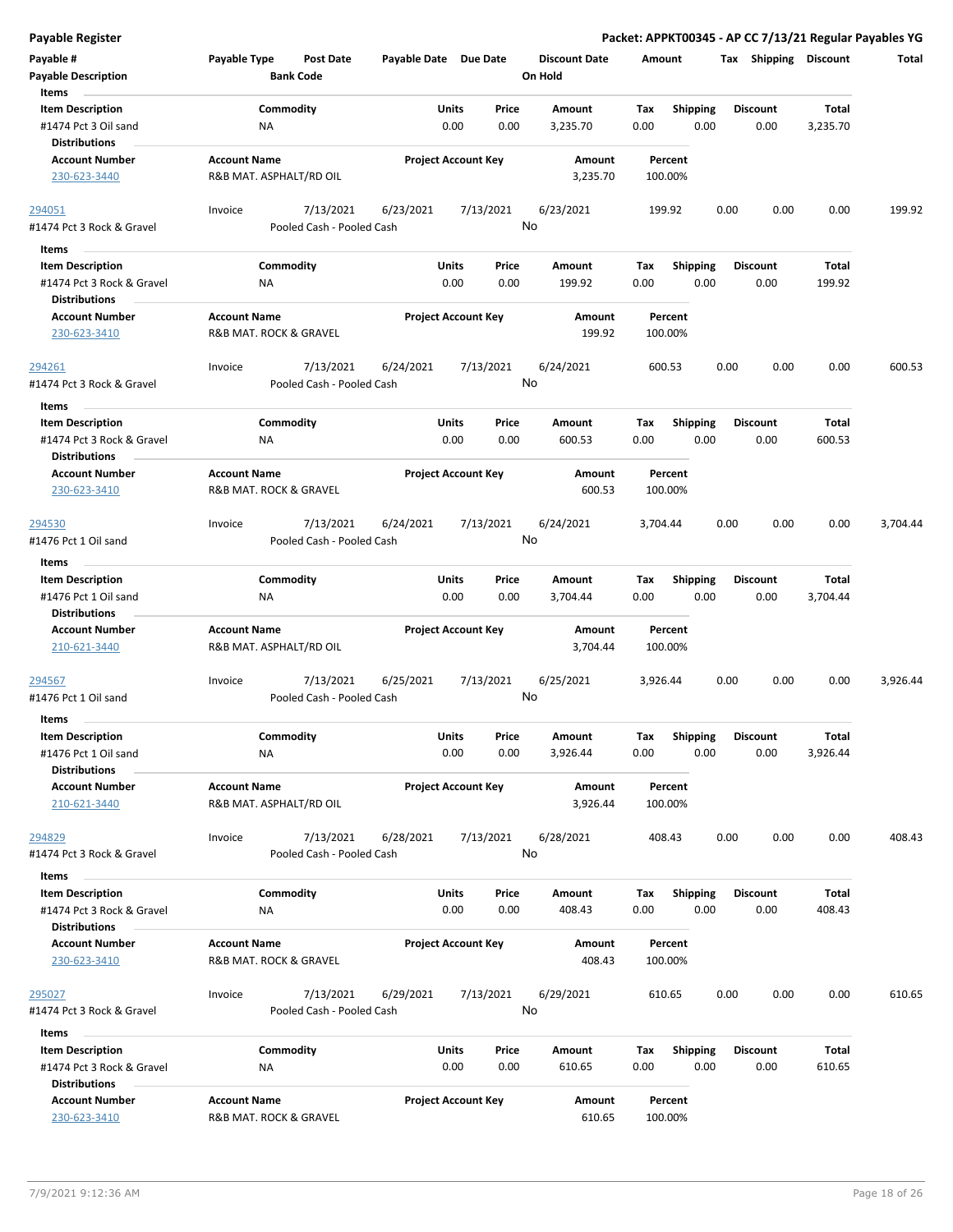| <b>Payable Register</b>                                            |                     |                                |                                        |              |                            |                 |                                 |             |                         |      |                         |                      | Packet: APPKT00345 - AP CC 7/13/21 Regular Payables YG |
|--------------------------------------------------------------------|---------------------|--------------------------------|----------------------------------------|--------------|----------------------------|-----------------|---------------------------------|-------------|-------------------------|------|-------------------------|----------------------|--------------------------------------------------------|
| Payable #<br><b>Payable Description</b>                            | Payable Type        | <b>Bank Code</b>               | <b>Post Date</b>                       | Payable Date |                            | <b>Due Date</b> | <b>Discount Date</b><br>On Hold |             | Amount                  |      | Tax Shipping Discount   |                      | Total                                                  |
| 295203                                                             | Invoice             |                                | 7/13/2021                              | 6/30/2021    |                            | 7/13/2021       | 6/30/2021                       |             | 601.13                  | 0.00 | 0.00                    | 0.00                 | 601.13                                                 |
| #1474 Pct 3 Rock & Gravel                                          |                     |                                | Pooled Cash - Pooled Cash              |              |                            |                 | No                              |             |                         |      |                         |                      |                                                        |
| Items                                                              |                     |                                |                                        |              |                            |                 |                                 |             |                         |      |                         |                      |                                                        |
| <b>Item Description</b><br>#1474 Pct 3 Rock & Gravel               |                     | Commodity<br>ΝA                |                                        |              | Units<br>0.00              | Price<br>0.00   | Amount<br>601.13                | Tax<br>0.00 | <b>Shipping</b><br>0.00 |      | <b>Discount</b><br>0.00 | Total<br>601.13      |                                                        |
| <b>Distributions</b>                                               |                     |                                |                                        |              |                            |                 |                                 |             |                         |      |                         |                      |                                                        |
| <b>Account Number</b><br>230-623-3410                              | <b>Account Name</b> | R&B MAT. ROCK & GRAVEL         |                                        |              | <b>Project Account Key</b> |                 | Amount<br>601.13                |             | Percent<br>100.00%      |      |                         |                      |                                                        |
| 295513                                                             | Invoice             |                                | 7/13/2021                              | 7/1/2021     |                            | 7/13/2021       | 7/1/2021                        |             | 8,201.05                | 0.00 | 0.00                    | 0.00                 | 8,201.05                                               |
| #1475 Pct 2 Oil sand                                               |                     |                                | Pooled Cash - Pooled Cash              |              |                            |                 | No                              |             |                         |      |                         |                      |                                                        |
| Items                                                              |                     |                                |                                        |              |                            |                 |                                 |             |                         |      |                         |                      |                                                        |
| <b>Item Description</b>                                            |                     | Commodity                      |                                        |              | <b>Units</b>               | Price           | Amount                          | Tax         | <b>Shipping</b>         |      | <b>Discount</b>         | Total                |                                                        |
| #1475 Pct 2 Oil sand<br><b>Distributions</b>                       |                     | ΝA                             |                                        |              | 0.00                       | 0.00            | 8,201.05                        | 0.00        | 0.00                    |      | 0.00                    | 8,201.05             |                                                        |
| <b>Account Number</b>                                              | <b>Account Name</b> |                                |                                        |              | <b>Project Account Key</b> |                 | Amount                          |             | Percent                 |      |                         |                      |                                                        |
| 220-622-3440                                                       |                     | R&B MAT. ASPHALT/RD OIL        |                                        |              |                            |                 | 8,201.05                        |             | 100.00%                 |      |                         |                      |                                                        |
| 295590                                                             | Invoice             |                                | 7/13/2021                              | 7/2/2021     |                            | 7/13/2021       | 7/2/2021                        |             | 1,517.10                | 0.00 | 0.00                    | 0.00                 | 1,517.10                                               |
| #1475 Pct 2 Oil sand                                               |                     |                                | Pooled Cash - Pooled Cash              |              |                            |                 | No                              |             |                         |      |                         |                      |                                                        |
| Items                                                              |                     |                                |                                        |              |                            |                 |                                 |             |                         |      |                         |                      |                                                        |
| <b>Item Description</b>                                            |                     | Commodity                      |                                        |              | Units                      | Price           | Amount                          | Tax         | <b>Shipping</b>         |      | <b>Discount</b>         | Total                |                                                        |
| #1475 Pct 2 Oil sand                                               |                     | ΝA                             |                                        |              | 0.00                       | 0.00            | 1,517.10                        | 0.00        | 0.00                    |      | 0.00                    | 1,517.10             |                                                        |
| <b>Distributions</b>                                               |                     |                                |                                        |              |                            |                 |                                 |             |                         |      |                         |                      |                                                        |
| <b>Account Number</b><br>220-622-3440                              | <b>Account Name</b> | R&B MAT. ASPHALT/RD OIL        |                                        |              | <b>Project Account Key</b> |                 | Amount<br>1,517.10              |             | Percent<br>100.00%      |      |                         |                      |                                                        |
|                                                                    |                     |                                |                                        |              |                            |                 |                                 |             |                         |      |                         |                      |                                                        |
| Vendor: 00353 - RDO EQUIPMENT CO                                   |                     |                                |                                        |              |                            |                 |                                 |             |                         |      |                         | <b>Vendor Total:</b> | 2,029.89                                               |
| P8019624<br>#7451005 Pct 1 washer/seals/bucket tooth               | Invoice             |                                | 7/13/2021<br>Pooled Cash - Pooled Cash | 7/2/2021     |                            | 7/13/2021       | 7/2/2021<br>No                  |             | 389.94                  | 0.00 | 0.00                    | 0.00                 | 389.94                                                 |
| Items                                                              |                     |                                |                                        |              |                            |                 |                                 |             |                         |      |                         |                      |                                                        |
| <b>Item Description</b>                                            |                     | Commodity                      |                                        |              | Units                      | Price           | Amount                          | Tax         | <b>Shipping</b>         |      | <b>Discount</b>         | Total                |                                                        |
| #7451005 Pct 1 washer/seals/bucket tooth NA                        |                     |                                |                                        |              | 0.00                       | 0.00            | 389.94                          | 0.00        | 0.00                    |      | 0.00                    | 389.94               |                                                        |
| <b>Distributions</b>                                               |                     |                                |                                        |              |                            |                 |                                 |             |                         |      |                         |                      |                                                        |
| <b>Account Number</b><br>210-621-4580                              | <b>Account Name</b> | <b>R&amp;M MACHINERY PARTS</b> |                                        |              | <b>Project Account Key</b> |                 | Amount<br>389.94                |             | Percent<br>100.00%      |      |                         |                      |                                                        |
| W7896524                                                           | Invoice             |                                | 7/13/2021                              | 7/2/2021     |                            | 7/13/2021       | 7/2/2021                        |             | 780.70                  | 0.00 | 0.00                    | 0.00                 | 780.70                                                 |
| #7451002 Pct 3 JD 544K repair                                      |                     |                                | Pooled Cash - Pooled Cash              |              |                            |                 | No                              |             |                         |      |                         |                      |                                                        |
| Items                                                              |                     |                                |                                        |              |                            |                 |                                 |             |                         |      |                         |                      |                                                        |
| <b>Item Description</b>                                            |                     | Commodity                      |                                        |              | Units                      | Price           | Amount                          | Tax         | Shipping                |      | <b>Discount</b>         | Total                |                                                        |
| #7451002 Pct 3 JD 544K repair<br><b>Distributions</b>              |                     | NA                             |                                        |              | 0.00                       | 0.00            | 780.70                          | 0.00        | 0.00                    |      | 0.00                    | 780.70               |                                                        |
| <b>Account Number</b>                                              | <b>Account Name</b> |                                |                                        |              | <b>Project Account Key</b> |                 | Amount                          |             | Percent                 |      |                         |                      |                                                        |
| 230-623-4580                                                       |                     | R&M MACHINERY PARTS            |                                        |              |                            |                 | 780.70                          |             | 100.00%                 |      |                         |                      |                                                        |
| W7919424                                                           | Invoice             |                                | 7/13/2021                              | 7/2/2021     |                            | 7/13/2021       | 7/2/2021                        |             | 859.25                  | 0.00 | 0.00                    | 0.00                 | 859.25                                                 |
| #7451002 Pct 3 Motorgrader 772CH repair                            |                     |                                | Pooled Cash - Pooled Cash              |              |                            |                 | No                              |             |                         |      |                         |                      |                                                        |
| Items                                                              |                     |                                |                                        |              |                            |                 |                                 |             |                         |      |                         |                      |                                                        |
| <b>Item Description</b><br>#7451002 Pct 3 Motorgrader 772CH repair |                     | Commodity<br>ΝA                |                                        |              | Units<br>0.00              | Price<br>0.00   | Amount<br>859.25                | Tax<br>0.00 | <b>Shipping</b><br>0.00 |      | <b>Discount</b><br>0.00 | Total<br>859.25      |                                                        |
| <b>Distributions</b>                                               |                     |                                |                                        |              |                            |                 |                                 |             |                         |      |                         |                      |                                                        |
| <b>Account Number</b><br>230-623-4580                              | <b>Account Name</b> | <b>R&amp;M MACHINERY PARTS</b> |                                        |              | <b>Project Account Key</b> |                 | Amount<br>859.25                |             | Percent<br>100.00%      |      |                         |                      |                                                        |
|                                                                    |                     |                                |                                        |              |                            |                 |                                 |             |                         |      |                         |                      |                                                        |
| Vendor: VEN02294 - Richards, Jessica                               |                     |                                |                                        |              |                            |                 |                                 |             |                         |      |                         | <b>Vendor Total:</b> | 329.11                                                 |
| <b>INV0002454</b><br>May-June 2021 travel - 587.7 miles            | Invoice             |                                | 7/13/2021<br>Pooled Cash - Pooled Cash | 6/30/2021    |                            | 7/13/2021       | 6/30/2021<br>No                 |             | 329.11                  | 0.00 | 0.00                    | 0.00                 | 329.11                                                 |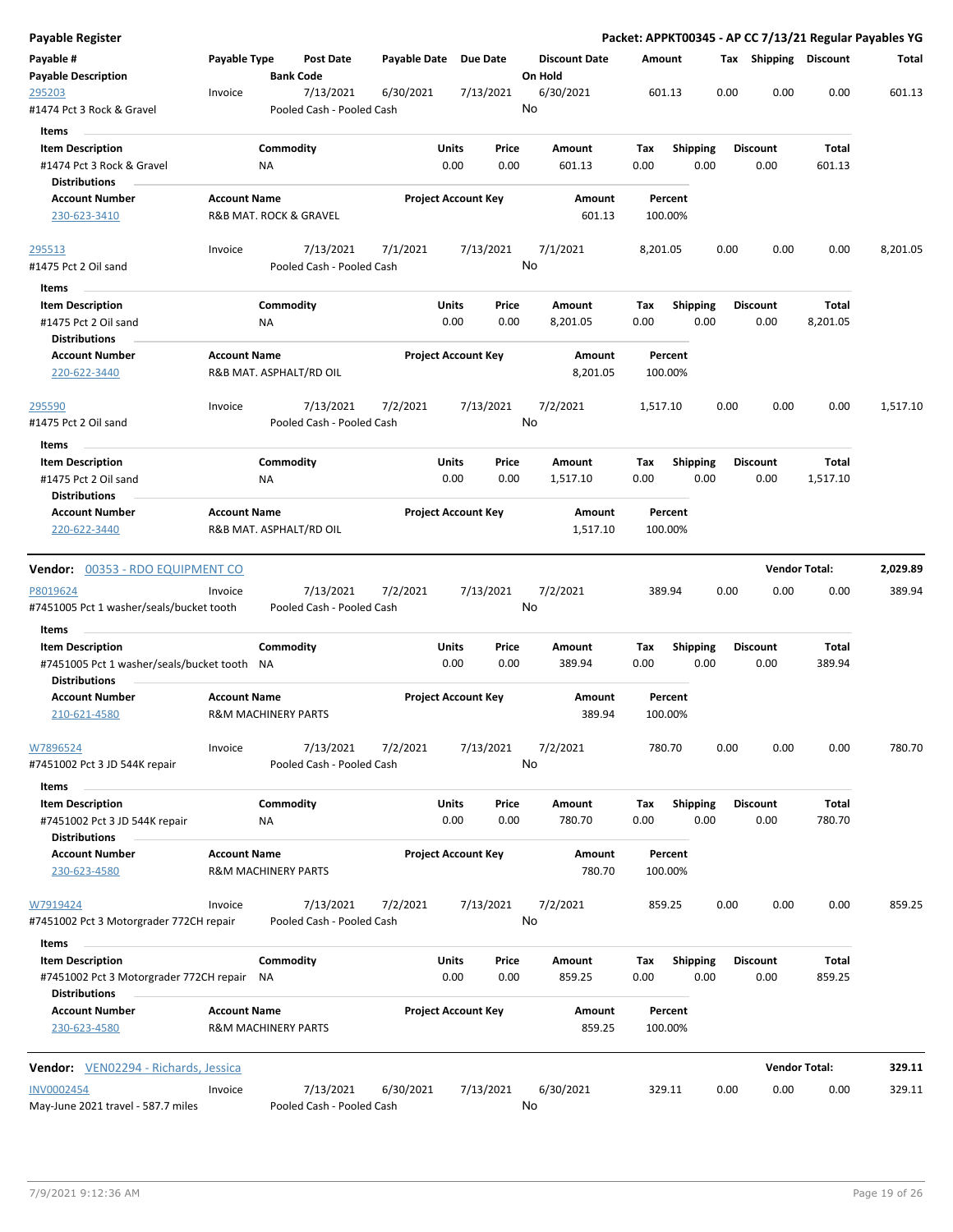| Payable Register                                                        |                                               |                  |                                        |                       |               |                            |                      |             |                    |      |                         | Packet: APPKT00345 - AP CC 7/13/21 Regular Payables YG |          |
|-------------------------------------------------------------------------|-----------------------------------------------|------------------|----------------------------------------|-----------------------|---------------|----------------------------|----------------------|-------------|--------------------|------|-------------------------|--------------------------------------------------------|----------|
| Payable #                                                               | Payable Type                                  |                  | <b>Post Date</b>                       | Payable Date Due Date |               |                            | <b>Discount Date</b> |             | Amount             |      | Tax Shipping Discount   |                                                        | Total    |
| <b>Payable Description</b>                                              |                                               | <b>Bank Code</b> |                                        |                       |               |                            | On Hold              |             |                    |      |                         |                                                        |          |
| Items                                                                   |                                               |                  |                                        |                       |               |                            |                      |             |                    |      |                         |                                                        |          |
| <b>Item Description</b>                                                 |                                               | Commodity        |                                        |                       | Units         | Price                      | Amount               | Tax         | <b>Shipping</b>    |      | <b>Discount</b>         | Total                                                  |          |
| May-June 2021 travel - 587.7 miles<br><b>Distributions</b>              |                                               | ΝA               |                                        |                       | 0.00          | 0.00                       | 329.11               | 0.00        | 0.00               |      | 0.00                    | 329.11                                                 |          |
| <b>Account Number</b>                                                   | <b>Account Name</b>                           |                  |                                        |                       |               | <b>Project Account Key</b> | Amount               |             | Percent            |      |                         |                                                        |          |
| 100-665-4290                                                            |                                               |                  | IN/OUT CO.TRAVEL/TRAINING-4-H          |                       |               |                            | 329.11               |             | 100.00%            |      |                         |                                                        |          |
| <b>Vendor: 00349 - SANITATION SOLUTIONS, INC.</b>                       |                                               |                  |                                        |                       |               |                            |                      |             |                    |      |                         | <b>Vendor Total:</b>                                   | 954.83   |
| 3636620<br>#5200-50863 Courthouse June 2021 roll off                    | Invoice                                       |                  | 7/13/2021<br>Pooled Cash - Pooled Cash | 7/1/2021              |               | 7/13/2021                  | 7/1/2021<br>No       |             | 954.83             | 0.00 | 0.00                    | 0.00                                                   | 954.83   |
|                                                                         |                                               |                  |                                        |                       |               |                            |                      |             |                    |      |                         |                                                        |          |
| Items                                                                   |                                               |                  |                                        |                       |               |                            |                      |             |                    |      |                         |                                                        |          |
| <b>Item Description</b><br>#5200-50863 Courthouse June 2021 roll off NA |                                               | Commodity        |                                        |                       | Units<br>0.00 | Price<br>0.00              | Amount<br>954.83     | Tax<br>0.00 | Shipping<br>0.00   |      | <b>Discount</b><br>0.00 | Total<br>954.83                                        |          |
| <b>Distributions</b>                                                    |                                               |                  |                                        |                       |               |                            |                      |             |                    |      |                         |                                                        |          |
| <b>Account Number</b><br>690-669-1650                                   | <b>Account Name</b><br>CONSTRUCTION           |                  |                                        |                       |               | <b>Project Account Key</b> | Amount<br>954.83     |             | Percent<br>100.00% |      |                         |                                                        |          |
| Vendor: 00520 - SUNBELT RENTALS, INC                                    |                                               |                  |                                        |                       |               |                            |                      |             |                    |      |                         | <b>Vendor Total:</b>                                   | 5,664.68 |
| 101551640-0015                                                          | Invoice                                       |                  | 7/13/2021                              | 6/24/2021             |               | 7/13/2021                  | 6/24/2021            | 2.859.64    |                    | 0.00 | 0.00                    | 0.00                                                   | 2,859.64 |
| Forklift rental 6/15-7/12/21                                            |                                               |                  | Pooled Cash - Pooled Cash              |                       |               |                            | No                   |             |                    |      |                         |                                                        |          |
| Items<br><b>Item Description</b>                                        |                                               | Commodity        |                                        |                       | Units         | Price                      | Amount               | Tax         | Shipping           |      | <b>Discount</b>         | Total                                                  |          |
| Forklift rental 6/15-7/12/21<br><b>Distributions</b>                    |                                               | ΝA               |                                        |                       | 0.00          | 0.00                       | 2,859.64             | 0.00        | 0.00               |      | 0.00                    | 2,859.64                                               |          |
| <b>Account Number</b>                                                   | <b>Account Name</b>                           |                  |                                        |                       |               | <b>Project Account Key</b> | Amount               |             | Percent            |      |                         |                                                        |          |
| 690-669-1650                                                            | <b>CONSTRUCTION</b>                           |                  |                                        |                       |               |                            | 2,859.64             |             | 100.00%            |      |                         |                                                        |          |
| 96597644-0031                                                           | Invoice                                       |                  | 7/13/2021                              | 6/26/2021             |               | 7/13/2021                  | 6/26/2021            | 2,805.04    |                    | 0.00 | 0.00                    | 0.00                                                   | 2,805.04 |
| Forklift rental 6/16-7/13/21                                            |                                               |                  | Pooled Cash - Pooled Cash              |                       |               |                            | No                   |             |                    |      |                         |                                                        |          |
| Items                                                                   |                                               |                  |                                        |                       |               |                            |                      |             |                    |      |                         |                                                        |          |
| <b>Item Description</b>                                                 |                                               | Commodity        |                                        |                       | Units         | Price                      | Amount               | Tax         | <b>Shipping</b>    |      | <b>Discount</b>         | Total                                                  |          |
| Forklift rental 6/16-7/13/21<br><b>Distributions</b>                    |                                               | ΝA               |                                        |                       | 0.00          | 0.00                       | 2,805.04             | 0.00        | 0.00               |      | 0.00                    | 2,805.04                                               |          |
| <b>Account Number</b>                                                   | <b>Account Name</b>                           |                  |                                        |                       |               | <b>Project Account Key</b> | Amount               |             | Percent            |      |                         |                                                        |          |
| 690-669-1650                                                            | <b>CONSTRUCTION</b>                           |                  |                                        |                       |               |                            | 2,805.04             |             | 100.00%            |      |                         |                                                        |          |
| <b>Vendor: 00197 - TEXAS WORKFORCE COMMISSION</b>                       |                                               |                  |                                        |                       |               |                            |                      |             |                    |      |                         | <b>Vendor Total:</b>                                   | 2,401.13 |
| INV0002476                                                              | Invoice                                       |                  | 7/13/2021                              | 7/1/2021              |               | 7/13/2021                  | 7/1/2021             | 2,401.13    |                    | 0.00 | 0.00                    | 0.00                                                   | 2,401.13 |
| Unemployment qtr ending 3/31/21<br><b>Items</b>                         |                                               |                  | Pooled Cash - Pooled Cash              |                       |               |                            | No                   |             |                    |      |                         |                                                        |          |
| <b>Item Description</b>                                                 |                                               | Commodity        |                                        |                       | Units         | Price                      | Amount               | Tax         | <b>Shipping</b>    |      | <b>Discount</b>         | Total                                                  |          |
| Unemployment qtr ending 3/31/21<br><b>Distributions</b>                 |                                               | NA               |                                        |                       | 0.00          | 0.00                       | 2,401.13             | 0.00        | 0.00               |      | 0.00                    | 2,401.13                                               |          |
| <b>Account Number</b>                                                   | <b>Account Name</b>                           |                  |                                        |                       |               | <b>Project Account Key</b> | Amount               |             | Percent            |      |                         |                                                        |          |
| 240-624-2060                                                            | UNEMPLOYMENT EXPENSE                          |                  |                                        |                       |               |                            | 18.13                |             | 0.76%              |      |                         |                                                        |          |
| 100-409-2060                                                            | UNEMPLOYMENT EXPENSE                          |                  |                                        |                       |               |                            | 2,383.00             |             | 99.24%             |      |                         |                                                        |          |
| <b>Vendor:</b> 00265 - TEXHOMA LIMESTONE, INC.                          |                                               |                  |                                        |                       |               |                            |                      |             |                    |      |                         | <b>Vendor Total:</b>                                   | 9,449.56 |
| 8466                                                                    | Invoice                                       |                  | 7/13/2021                              | 7/6/2021              |               | 7/13/2021                  | 7/6/2021             | 9,449.56    |                    | 0.00 | 0.00                    | 0.00                                                   | 9,449.56 |
| Pct 3 Rock & Gravel-hauling 6/28-7/3/21                                 |                                               |                  | Pooled Cash - Pooled Cash              |                       |               |                            | No                   |             |                    |      |                         |                                                        |          |
| Items                                                                   |                                               |                  |                                        |                       |               |                            |                      |             |                    |      |                         |                                                        |          |
| <b>Item Description</b>                                                 |                                               | Commodity        |                                        |                       | Units         | Price                      | Amount               | Тах         | <b>Shipping</b>    |      | <b>Discount</b>         | Total                                                  |          |
| Pct 3 Rock & Gravel-hauling 6/28-7/3/21                                 |                                               | ΝA               |                                        |                       | 0.00          | 0.00                       | 9,449.56             | 0.00        | 0.00               |      | 0.00                    | 9,449.56                                               |          |
| <b>Distributions</b>                                                    |                                               |                  |                                        |                       |               |                            |                      |             |                    |      |                         |                                                        |          |
| <b>Account Number</b><br>230-623-3410                                   | <b>Account Name</b><br>R&B MAT. ROCK & GRAVEL |                  |                                        |                       |               | <b>Project Account Key</b> | Amount<br>9,449.56   |             | Percent<br>100.00% |      |                         |                                                        |          |
| Vendor: 00180 - THOMSON REUTERS - WEST PAYMENT CTR                      |                                               |                  |                                        |                       |               |                            |                      |             |                    |      |                         | <b>Vendor Total:</b>                                   | 372.37   |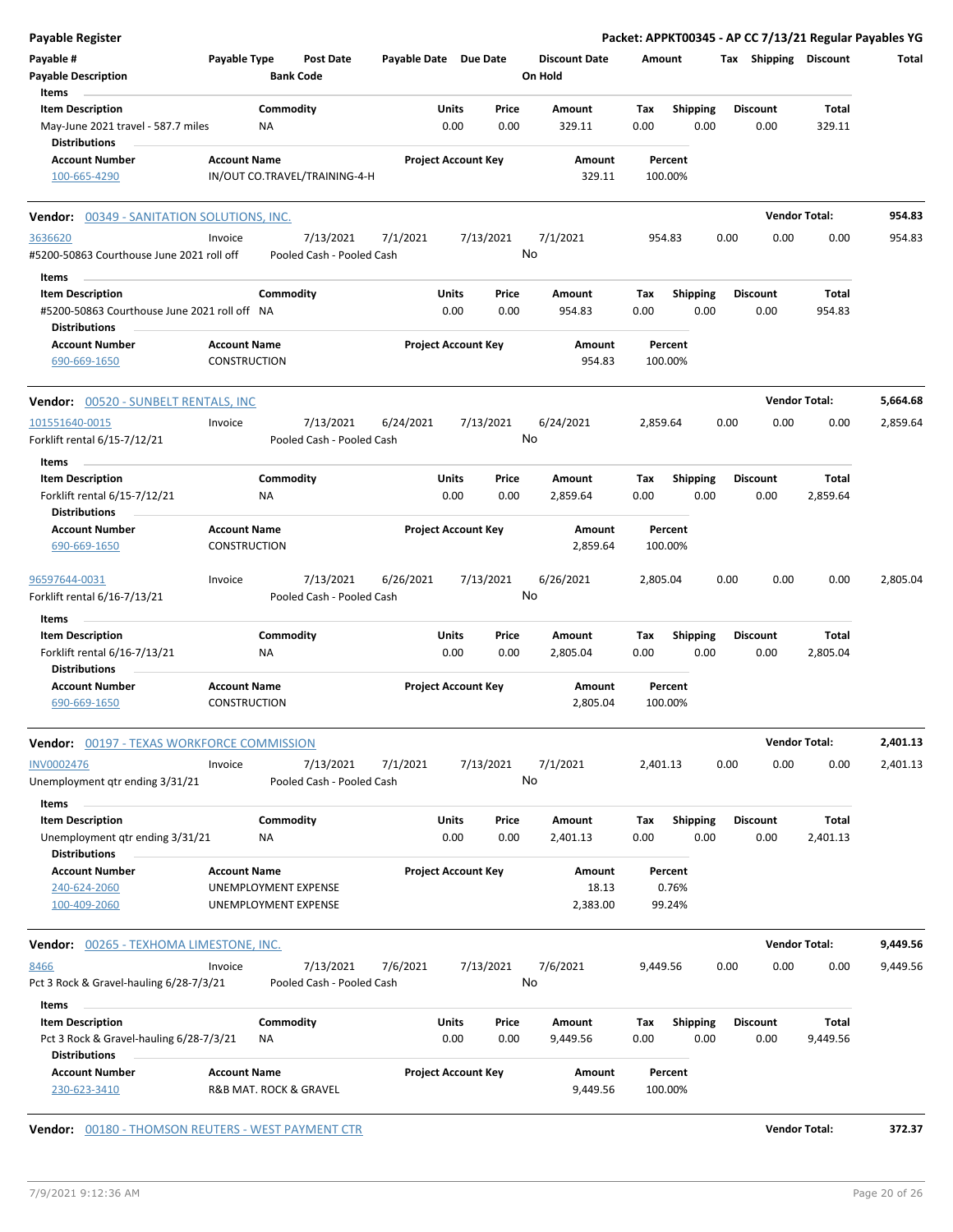| Payable #<br><b>Payable Description</b>                                                         | Payable Type                           |                                        |              |                            |                                 |                    |                         |                         |                      |          |
|-------------------------------------------------------------------------------------------------|----------------------------------------|----------------------------------------|--------------|----------------------------|---------------------------------|--------------------|-------------------------|-------------------------|----------------------|----------|
|                                                                                                 |                                        | Post Date<br><b>Bank Code</b>          | Payable Date | <b>Due Date</b>            | <b>Discount Date</b><br>On Hold | Amount             |                         | Tax Shipping Discount   |                      | Total    |
| 844671224<br>June 2021 DA online software subscription                                          | Invoice                                | 7/13/2021<br>Pooled Cash - Pooled Cash | 7/1/2021     | 7/13/2021                  | 7/1/2021<br>No                  | 372.37             | 0.00                    | 0.00                    | 0.00                 | 372.37   |
| Items                                                                                           |                                        |                                        |              |                            |                                 |                    |                         |                         |                      |          |
| <b>Item Description</b><br>June 2021 DA online software subscription                            |                                        | Commodity<br>NA                        | Units        | Price<br>0.00<br>0.00      | Amount<br>372.37                | Tax<br>0.00        | <b>Shipping</b><br>0.00 | <b>Discount</b><br>0.00 | Total<br>372.37      |          |
| <b>Distributions</b><br><b>Account Number</b>                                                   | <b>Account Name</b>                    |                                        |              | <b>Project Account Key</b> | Amount                          | Percent            |                         |                         |                      |          |
| 100-475-5910                                                                                    | <b>ONLINE RESEARCH</b>                 |                                        |              |                            | 372.37                          | 100.00%            |                         |                         |                      |          |
| <b>Vendor:</b> 00456 - TOPLINE HYDRAULICS INC                                                   |                                        |                                        |              |                            |                                 |                    |                         |                         | <b>Vendor Total:</b> | 192.90   |
| <u>9405</u><br>Pct 4 hydraulic hose                                                             | Invoice                                | 7/13/2021<br>Pooled Cash - Pooled Cash | 6/17/2021    | 7/13/2021                  | 6/17/2021<br>No                 | 192.90             | 0.00                    | 0.00                    | 0.00                 | 192.90   |
| Items<br><b>Item Description</b>                                                                |                                        | Commodity                              | Units        | Price                      | Amount                          | Tax                | <b>Shipping</b>         | <b>Discount</b>         | <b>Total</b>         |          |
| Pct 4 hydraulic hose<br><b>Distributions</b>                                                    |                                        | Goods                                  |              | 1.00<br>192.90             | 192.90                          | 0.00               | 0.00                    | 0.00                    | 192.90               |          |
| <b>Account Number</b><br>240-624-4580                                                           | <b>Account Name</b>                    | <b>R&amp;M MACHINERY PARTS</b>         |              | <b>Project Account Key</b> | Amount<br>192.90                | Percent<br>100.00% |                         |                         |                      |          |
| <b>Vendor:</b> 00498 - TOWN OF WINDOM                                                           |                                        |                                        |              |                            |                                 |                    |                         |                         | <b>Vendor Total:</b> | 41.50    |
| <b>INV0002472</b>                                                                               | Invoice                                | 7/13/2021                              | 7/1/2021     | 7/13/2021                  | 7/1/2021                        | 41.50              | 0.00                    | 0.00                    | 0.00                 | 41.50    |
| Windom water 5/15-6/15/21<br>Items                                                              |                                        | Pooled Cash - Pooled Cash              |              |                            | No                              |                    |                         |                         |                      |          |
| <b>Item Description</b>                                                                         |                                        | Commodity                              | Units        | Price                      | Amount                          | Tax                | <b>Shipping</b>         | <b>Discount</b>         | Total                |          |
| Windom water 5/15-6/15/21<br><b>Distributions</b>                                               |                                        | NA                                     |              | 0.00<br>0.00               | 41.50                           | 0.00               | 0.00                    | 0.00                    | 41.50                |          |
| <b>Account Number</b><br>100-515-4420                                                           | <b>Account Name</b><br>UTILITIES WATER |                                        |              | <b>Project Account Key</b> | Amount<br>41.50                 | Percent<br>100.00% |                         |                         |                      |          |
| Vendor: 00310 - TYLER TECHNOLOGIES, INC.                                                        |                                        |                                        |              |                            |                                 |                    |                         |                         | <b>Vendor Total:</b> | 6,577.50 |
| 025-300473<br>June 11-12/20 Financials chart of accounts                                        | Invoice                                | 7/13/2021<br>Pooled Cash - Pooled Cash | 6/17/2020    | 7/13/2021                  | 6/17/2020<br>No                 | 747.50             | 0.00                    | 0.00                    | 0.00                 | 747.50   |
| Items<br><b>Item Description</b>                                                                |                                        | Commodity                              | Units        | Price                      | Amount                          | Tax                | <b>Shipping</b>         | <b>Discount</b>         | Total                |          |
| June 11-12/20 Financials chart of accounts<br><b>Distributions</b>                              |                                        | <b>NA</b>                              |              | 0.00<br>0.00               | 747.50                          | 0.00               | 0.00                    | 0.00                    | 747.50               |          |
| <b>Account Number</b><br>100-510-4530                                                           | <b>Account Name</b>                    | <b>COMPUTER SOFTWARE</b>               |              | <b>Project Account Key</b> | Amount<br>747.50                | Percent<br>100.00% |                         |                         |                      |          |
| 025-313328<br>Financials- 50% conversion AP/GL/PM                                               | Invoice                                | 7/13/2021<br>Pooled Cash - Pooled Cash | 10/21/2020   | 7/13/2021                  | 10/21/2020<br>No                | 3,750.00           | 0.00                    | 0.00                    | 0.00                 | 3,750.00 |
| Items                                                                                           |                                        |                                        |              |                            |                                 |                    |                         |                         |                      |          |
| <b>Item Description</b><br>Financials- 50% conversion AP/GL/PM<br><b>Distributions</b>          |                                        | Commodity<br>ΝA                        | Units        | Price<br>0.00<br>0.00      | Amount<br>3,750.00              | Tax<br>0.00        | <b>Shipping</b><br>0.00 | <b>Discount</b><br>0.00 | Total<br>3,750.00    |          |
| <b>Account Number</b><br>100-510-4530                                                           | <b>Account Name</b>                    | <b>COMPUTER SOFTWARE</b>               |              | <b>Project Account Key</b> | Amount<br>3,750.00              | Percent<br>100.00% |                         |                         |                      |          |
| 025-313405<br>Oct 1-2/2020 Financials production assistance                                     | Invoice                                | 7/13/2021<br>Pooled Cash - Pooled Cash | 10/21/2020   | 7/13/2021                  | 10/21/2020<br>No                | 2,080.00           | 0.00                    | 0.00                    | 0.00                 | 2,080.00 |
| Items                                                                                           |                                        |                                        |              |                            |                                 |                    |                         |                         |                      |          |
|                                                                                                 |                                        | Commodity                              | Units        | Price                      | Amount                          | Tax                | <b>Shipping</b>         | <b>Discount</b>         | <b>Total</b>         |          |
| <b>Item Description</b><br>Oct 1-2/2020 Financials production assist NA<br><b>Distributions</b> |                                        |                                        |              | 0.00<br>0.00               | 2,080.00                        | 0.00               | 0.00                    | 0.00                    | 2,080.00             |          |

**Vendor:** 00539 - U.S. BANK CORPORATE TRUST **Vendor Total: 156,102.88**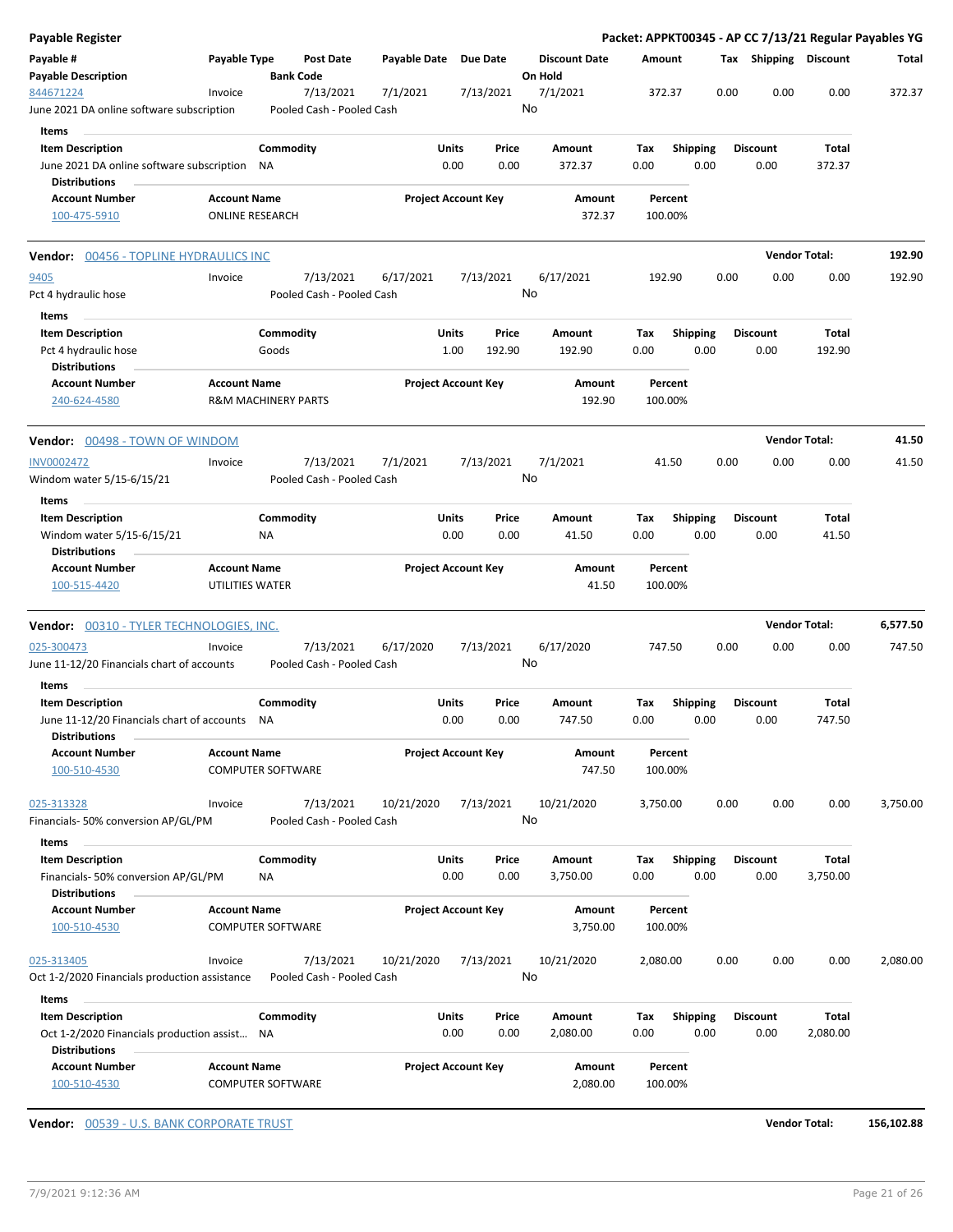| Payable Register                                              |                                                 |                           |           |                                |                      | Packet: APPKT00345 - AP CC 7/13/21 Regular Payables YG |                         |                         |                       |            |
|---------------------------------------------------------------|-------------------------------------------------|---------------------------|-----------|--------------------------------|----------------------|--------------------------------------------------------|-------------------------|-------------------------|-----------------------|------------|
| Payable #                                                     | Payable Type                                    | <b>Post Date</b>          |           | Payable Date Due Date          | <b>Discount Date</b> | Amount                                                 |                         |                         | Tax Shipping Discount | Total      |
| <b>Payable Description</b>                                    |                                                 | <b>Bank Code</b>          |           |                                | On Hold              |                                                        |                         |                         |                       |            |
| <b>FAN210603FCMJ</b>                                          | Invoice                                         | 7/13/2021                 | 7/1/2021  | 7/13/2021                      | 7/1/2021<br>No       | 44,742.91                                              | 0.00                    | 0.00                    | 0.00                  | 44,742.91  |
| June 2021 MJ housing                                          |                                                 | Pooled Cash - Pooled Cash |           |                                |                      |                                                        |                         |                         |                       |            |
| <b>Items</b>                                                  |                                                 |                           |           |                                |                      |                                                        |                         |                         |                       |            |
| <b>Item Description</b><br>June 2021 MJ housing               | Commodity<br>ΝA                                 |                           |           | Units<br>Price<br>0.00<br>0.00 | Amount<br>44,742.91  | Tax<br>0.00                                            | <b>Shipping</b><br>0.00 | <b>Discount</b><br>0.00 | Total<br>44,742.91    |            |
| <b>Distributions</b>                                          |                                                 |                           |           |                                |                      |                                                        |                         |                         |                       |            |
| <b>Account Number</b>                                         | <b>Account Name</b>                             |                           |           | <b>Project Account Key</b>     | Amount               | Percent                                                |                         |                         |                       |            |
| 100-565-3800                                                  | PRISONER HOUSING                                |                           |           |                                | 44,742.91            | 100.00%                                                |                         |                         |                       |            |
| FAN210604FCSA                                                 | Invoice                                         | 7/13/2021                 | 7/5/2021  | 7/13/2021                      | 7/5/2021             | 111,231.01                                             | 0.00                    | 0.00                    | 0.00                  | 111,231.01 |
| June 2021 S Annex housing                                     |                                                 | Pooled Cash - Pooled Cash |           |                                | No                   |                                                        |                         |                         |                       |            |
| Items                                                         |                                                 |                           |           |                                |                      |                                                        |                         |                         |                       |            |
| <b>Item Description</b>                                       | Commodity                                       |                           |           | <b>Units</b><br>Price          | Amount               | Tax                                                    | <b>Shipping</b>         | <b>Discount</b>         | Total                 |            |
| June 2021 S Annex housing                                     | NA                                              |                           |           | 0.00<br>0.00                   | 111,231.01           | 0.00                                                   | 0.00                    | 0.00                    | 111,231.01            |            |
| <b>Distributions</b>                                          |                                                 |                           |           |                                |                      |                                                        |                         |                         |                       |            |
| <b>Account Number</b><br>100-565-3800                         | <b>Account Name</b><br>PRISONER HOUSING         |                           |           | <b>Project Account Key</b>     | Amount<br>111,231.01 | Percent<br>100.00%                                     |                         |                         |                       |            |
| <b>FAN210614FCMT</b>                                          | Invoice                                         | 7/13/2021                 | 7/2/2021  | 7/13/2021                      | 7/2/2021             | 8.96                                                   | 0.00                    | 0.00                    | 0.00                  | 8.96       |
| June 2021 Transport                                           |                                                 | Pooled Cash - Pooled Cash |           |                                | No                   |                                                        |                         |                         |                       |            |
| Items                                                         |                                                 |                           |           |                                |                      |                                                        |                         |                         |                       |            |
| <b>Item Description</b>                                       | Commodity                                       |                           |           | Units<br>Price                 | Amount               | Tax                                                    | <b>Shipping</b>         | <b>Discount</b>         | Total                 |            |
| June 2021 Transport<br><b>Distributions</b>                   | ΝA                                              |                           |           | 0.00<br>0.00                   | 8.96                 | 0.00                                                   | 0.00                    | 0.00                    | 8.96                  |            |
| <b>Account Number</b>                                         | <b>Account Name</b>                             |                           |           | <b>Project Account Key</b>     | Amount               | Percent                                                |                         |                         |                       |            |
| 100-565-4000                                                  | PRISONER TRANSPORT/GUARD                        |                           |           |                                | 8.96                 | 100.00%                                                |                         |                         |                       |            |
| FAN210615FCGT                                                 | Invoice                                         | 7/13/2021                 | 7/2/2021  | 7/13/2021                      | 7/2/2021             | 120.00                                                 | 0.00                    | 0.00                    | 0.00                  | 120.00     |
| June 2021 guard hours                                         |                                                 | Pooled Cash - Pooled Cash |           |                                | No                   |                                                        |                         |                         |                       |            |
| Items<br><b>Item Description</b>                              | Commodity                                       |                           |           | Units<br>Price                 | Amount               | Tax                                                    | Shipping                | <b>Discount</b>         | <b>Total</b>          |            |
| June 2021 guard hours<br><b>Distributions</b>                 | ΝA                                              |                           |           | 0.00<br>0.00                   | 120.00               | 0.00                                                   | 0.00                    | 0.00                    | 120.00                |            |
| <b>Account Number</b><br>100-565-4000                         | <b>Account Name</b><br>PRISONER TRANSPORT/GUARD |                           |           | <b>Project Account Key</b>     | Amount<br>120.00     | Percent<br>100.00%                                     |                         |                         |                       |            |
| <b>Vendor:</b> 00521 - UPRIGHT INDUSTRIAL GROUP, INC          |                                                 |                           |           |                                |                      |                                                        |                         |                         | <b>Vendor Total:</b>  | 850.00     |
| <u>3631</u>                                                   | Invoice                                         | 7/13/2021                 | 6/30/2021 | 7/13/2021                      | 6/30/2021            | 850.00                                                 | 0.00                    | 0.00                    | 0.00                  | 850.00     |
| Scaffolding change order                                      |                                                 | Pooled Cash - Pooled Cash |           |                                | No                   |                                                        |                         |                         |                       |            |
| Items                                                         |                                                 |                           |           |                                |                      |                                                        |                         |                         |                       |            |
| <b>Item Description</b>                                       | Commodity                                       |                           |           | Units<br>Price                 | Amount               | Tax                                                    | <b>Shipping</b>         | <b>Discount</b>         | Total                 |            |
| Scaffolding change order                                      | ΝA                                              |                           |           | 0.00<br>0.00                   | 850.00               | 0.00                                                   | 0.00                    | 0.00                    | 850.00                |            |
| <b>Distributions</b><br><b>Account Number</b><br>690-669-1650 | <b>Account Name</b><br><b>CONSTRUCTION</b>      |                           |           | <b>Project Account Key</b>     | Amount<br>850.00     | Percent<br>100.00%                                     |                         |                         |                       |            |
|                                                               |                                                 |                           |           |                                |                      |                                                        |                         |                         | <b>Vendor Total:</b>  |            |
| Vendor: VEN02608 - Vasquez, Randy                             |                                                 |                           |           |                                |                      |                                                        |                         |                         |                       | 300.00     |
| <b>INV0002455</b>                                             | Invoice                                         | 7/13/2021                 | 7/8/2021  | 7/13/2021                      | 7/8/2021<br>No       | 300.00                                                 | 0.00                    | 0.00                    | 0.00                  | 300.00     |
| Uniform reimbursement                                         |                                                 | Pooled Cash - Pooled Cash |           |                                |                      |                                                        |                         |                         |                       |            |
| <b>Items</b>                                                  |                                                 |                           |           |                                |                      |                                                        |                         |                         |                       |            |
| <b>Item Description</b><br>Uniform reimbursement              | Commodity<br>ΝA                                 |                           |           | Units<br>Price<br>0.00<br>0.00 | Amount<br>300.00     | Tax<br>0.00                                            | <b>Shipping</b><br>0.00 | <b>Discount</b><br>0.00 | Total<br>300.00       |            |
| <b>Distributions</b>                                          |                                                 |                           |           |                                |                      |                                                        |                         |                         |                       |            |
| <b>Account Number</b>                                         | <b>Account Name</b>                             |                           |           | <b>Project Account Key</b>     | Amount               | Percent                                                |                         |                         |                       |            |
| 100-560-3950                                                  | UNIFORMS/OTHER                                  |                           |           |                                | 300.00               | 100.00%                                                |                         |                         |                       |            |
| <b>Vendor:</b> 00489 - VIKING FENCE CO., LTD                  |                                                 |                           |           |                                |                      |                                                        |                         |                         | <b>Vendor Total:</b>  | 880.70     |
| T43262                                                        | Invoice                                         | 7/13/2021                 | 6/24/2021 | 7/13/2021                      | 6/24/2021            | 880.70                                                 | 0.00                    | 0.00                    | 0.00                  | 880.70     |
| Courthouse chain link fence/posts                             |                                                 | Pooled Cash - Pooled Cash |           |                                | No                   |                                                        |                         |                         |                       |            |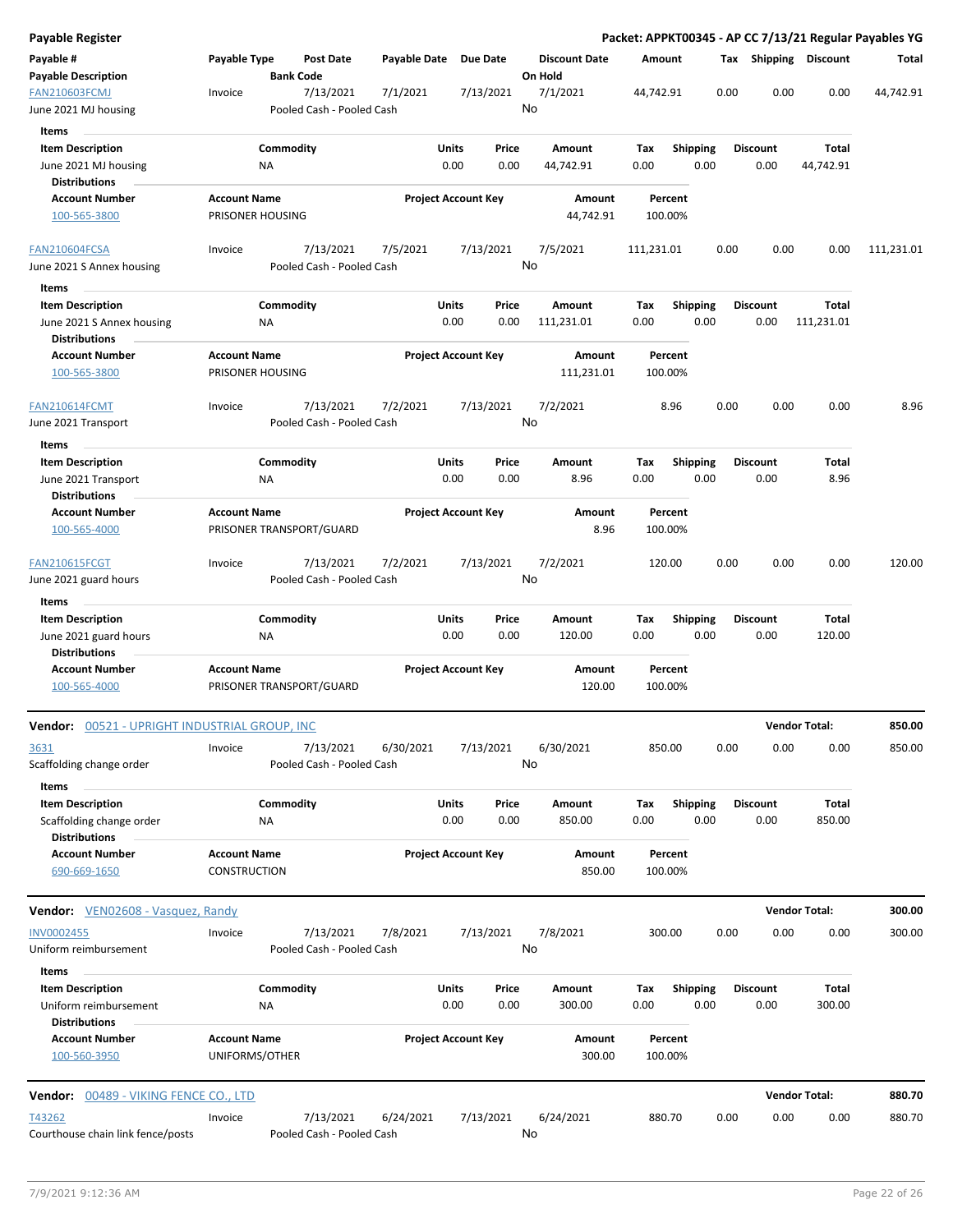| <b>Payable Register</b>                                   |                     |                           |                       |                            |           |                      |         |                 |                       | Packet: APPKT00345 - AP CC 7/13/21 Regular Payables YG |              |
|-----------------------------------------------------------|---------------------|---------------------------|-----------------------|----------------------------|-----------|----------------------|---------|-----------------|-----------------------|--------------------------------------------------------|--------------|
| Payable #                                                 | Payable Type        | <b>Post Date</b>          | Payable Date Due Date |                            |           | <b>Discount Date</b> | Amount  |                 | Tax Shipping Discount |                                                        | <b>Total</b> |
| <b>Payable Description</b>                                |                     | <b>Bank Code</b>          |                       |                            |           | On Hold              |         |                 |                       |                                                        |              |
| Items                                                     |                     |                           |                       |                            |           |                      |         |                 |                       |                                                        |              |
| <b>Item Description</b>                                   |                     | Commodity                 |                       | <b>Units</b>               | Price     | Amount               | Tax     | <b>Shipping</b> | <b>Discount</b>       | Total                                                  |              |
| Courthouse chain link fence/posts<br><b>Distributions</b> |                     | <b>NA</b>                 |                       | 0.00                       | 0.00      | 880.70               | 0.00    | 0.00            | 0.00                  | 880.70                                                 |              |
| <b>Account Number</b>                                     | <b>Account Name</b> |                           |                       | <b>Project Account Key</b> |           | Amount               | Percent |                 |                       |                                                        |              |
| 690-669-1650                                              | <b>CONSTRUCTION</b> |                           |                       |                            |           | 880.70               | 100.00% |                 |                       |                                                        |              |
| Vendor: 00104 - WEX BANK                                  |                     |                           |                       |                            |           |                      |         |                 |                       | <b>Vendor Total:</b>                                   | 303.02       |
| 72606975                                                  | Invoice             | 7/13/2021                 | 6/30/2021             |                            | 7/13/2021 | 6/30/2021            | 303.02  |                 | 0.00<br>0.00          | 0.00                                                   | 303.02       |
| June 2021 Sheriff auto gas/transport gas                  |                     | Pooled Cash - Pooled Cash |                       |                            | No        |                      |         |                 |                       |                                                        |              |
| Items                                                     |                     |                           |                       |                            |           |                      |         |                 |                       |                                                        |              |
| <b>Item Description</b>                                   |                     | Commodity                 |                       | Units                      | Price     | Amount               | Tax     | Shipping        | <b>Discount</b>       | Total                                                  |              |
| June 2021 Sheriff auto gas/transport gas                  |                     | <b>NA</b>                 |                       | 0.00                       | 0.00      | 303.02               | 0.00    | 0.00            | 0.00                  | 303.02                                                 |              |
| <b>Distributions</b>                                      |                     |                           |                       |                            |           |                      |         |                 |                       |                                                        |              |
| <b>Account Number</b>                                     | <b>Account Name</b> |                           |                       | <b>Project Account Key</b> |           | Amount               | Percent |                 |                       |                                                        |              |
| 100-560-3300                                              |                     | AUTO EXPENSE GAS & OIL    |                       |                            |           | 56.00                |         | 18.48%          |                       |                                                        |              |
| 100-560-4280                                              |                     | PRISONER TRANSPORT        |                       |                            |           | 247.02               |         | 81.52%          |                       |                                                        |              |
| Vendor: 00447 - WHITE SHED WATER SUPPLY CORP.             |                     |                           |                       |                            |           |                      |         |                 |                       | <b>Vendor Total:</b>                                   | 25.13        |
| <b>INV0002477</b>                                         | Invoice             | 7/13/2021                 | 6/28/2021             |                            | 7/13/2021 | 6/28/2021            | 25.13   |                 | 0.00<br>0.00          | 0.00                                                   | 25.13        |
| Lake Fannin water June 2021                               |                     | Pooled Cash - Pooled Cash |                       |                            | No        |                      |         |                 |                       |                                                        |              |
| Items                                                     |                     |                           |                       |                            |           |                      |         |                 |                       |                                                        |              |
| <b>Item Description</b>                                   |                     | Commodity                 |                       | <b>Units</b>               | Price     | Amount               | Tax     | <b>Shipping</b> | <b>Discount</b>       | Total                                                  |              |
| Lake Fannin water June 2021                               |                     | NA                        |                       | 0.00                       | 0.00      | 25.13                | 0.00    | 0.00            | 0.00                  | 25.13                                                  |              |
| <b>Distributions</b>                                      |                     |                           |                       |                            |           |                      |         |                 |                       |                                                        |              |
| <b>Account Number</b>                                     | <b>Account Name</b> |                           |                       | <b>Project Account Key</b> |           | Amount               | Percent |                 |                       |                                                        |              |
| 850-520-4420                                              | UTILITIES WATER     |                           |                       |                            |           | 25.13                | 100.00% |                 |                       |                                                        |              |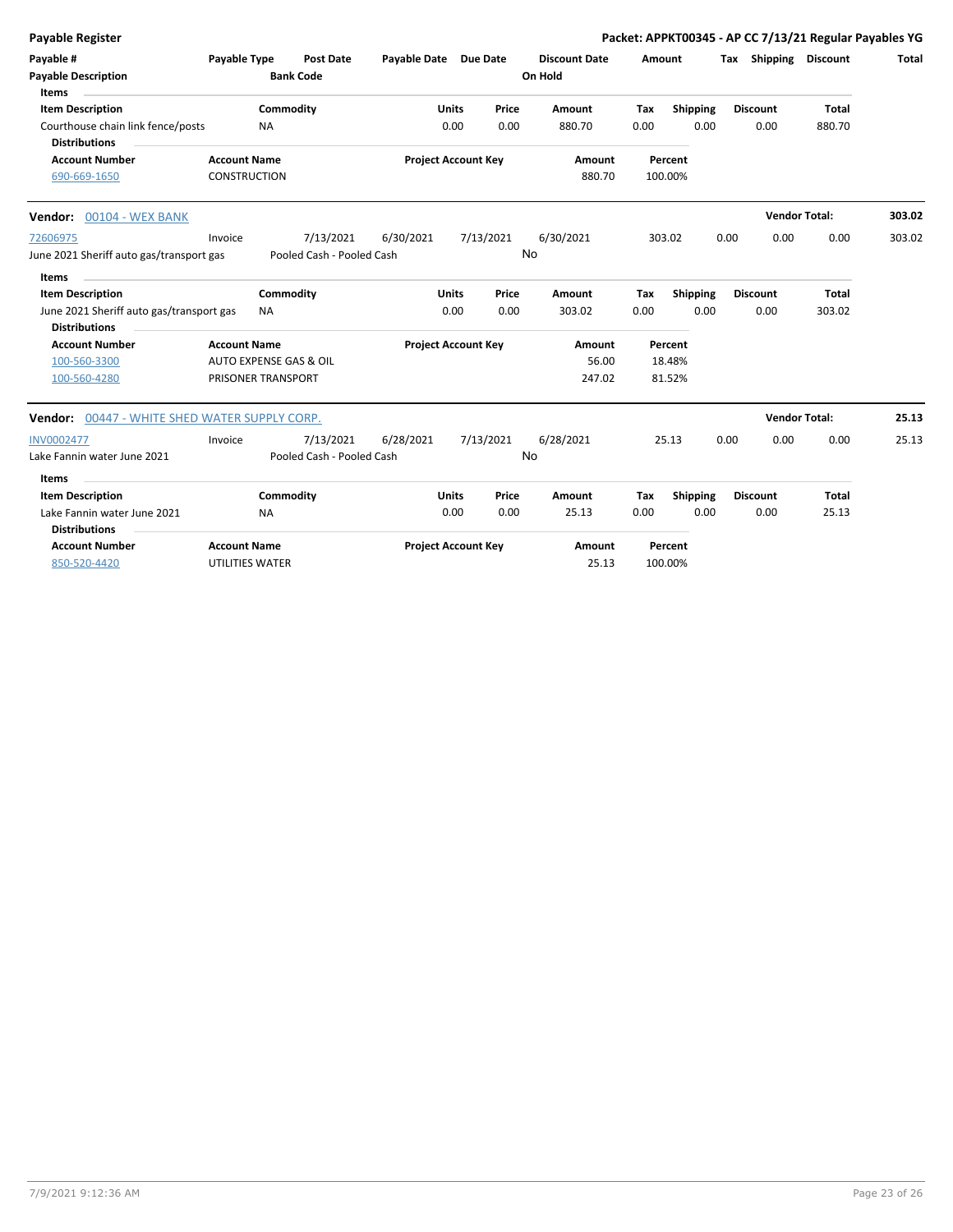## Payable Summary

| Type        | Count               | Gross      | Tax  | <b>Shipping</b> | <b>Discount</b> | Total      | <b>Manual Payment</b> | <b>Balance</b> |
|-------------|---------------------|------------|------|-----------------|-----------------|------------|-----------------------|----------------|
| Credit Memo |                     | $-160.56$  | 0.00 | 0.00            | 0.00            | $-160.56$  | 0.00                  | $-160.56$      |
| Invoice     | 135                 | 432.077.89 | 0.00 | 12.00           | 0.00            | 432,089.89 | 0.00                  | 432,089.89     |
|             | <b>Grand Total:</b> | 431.917.33 | 0.00 | 12.00           | 0.00            | 431.929.33 | 0.00                  | 431.929.33     |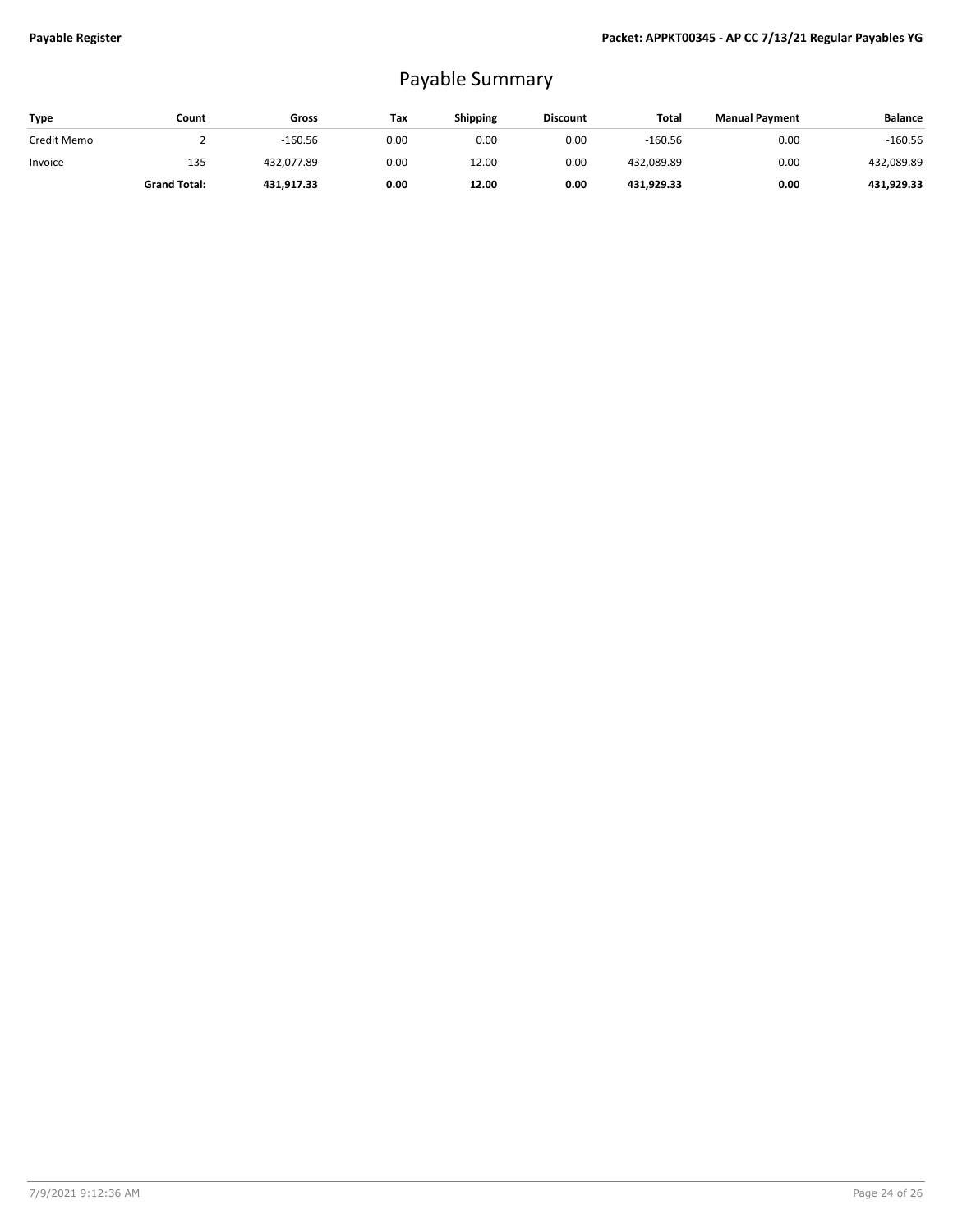### **Account Summary**

| Account        | Name                                   | Amount               |
|----------------|----------------------------------------|----------------------|
| 100-409-2060   | UNEMPLOYMENT EXPENSE                   | 2,383.00             |
| 100-410-3150   | <b>COPIER RENTAL</b>                   | 6.71                 |
| 100-475-3150   | <b>COPIER EXPENSE</b>                  | 3.84                 |
| 100-475-5910   | <b>ONLINE RESEARCH</b>                 | 372.37               |
| 100-499-3150   | <b>COPIER EXPENSE</b>                  | 7.31                 |
| 100-510-3150   | <b>COPIER RENTAL</b>                   | 96.73                |
| 100-510-4530   | <b>COMPUTER SOFTWARE</b>               | 6,577.50             |
| 100-511-4420   | UTILITIES WATER                        | 57.58                |
| 100-511-4430   | <b>TRASH PICK-UP SERVICE</b>           | 43.78                |
| 100-513-3150   | <b>COPIER RENTAL</b>                   | 14.67                |
| 100-513-4420   | UTILITIES WATER                        | 174.56               |
| 100-513-4430   | <b>TRASH PICKUP SERVICE</b>            | 87.56                |
| 100-515-4420   | UTILITIES WATER                        | 41.50                |
| 100-515-4502   | <b>LAWN MAINTENANCE</b>                | 60.00                |
| 100-516-4420   | UTILITIES WATER                        | 57.58                |
| 100-518-4420   | UTILITIES WATER                        | 197.67               |
| 100-518-4430   | <b>TRASH PICKUP SERVICE</b>            | 116.27               |
| 100-518-4700   | OFFICE SPACE LEASE                     | 2,350.00             |
| 100-551-5910   | <b>ONLINE RESEARCH</b>                 | 50.00                |
| 100-560-3110   | POSTAGE                                | 49.78                |
| 100-560-3300   | AUTO EXPENSE GAS & OIL                 | 8,112.17             |
| 100-560-3950   | UNIFORMS/OTHER                         | 300.00               |
| 100-560-4280   | <b>PRISONER TRANSPORT</b>              | 307.02               |
| 100-560-4420   | UTILITIES WATER                        | 302.17               |
| 100-560-4430   | SHERIFF TRASH PICKUP                   | 120.84               |
| 100-560-4540   | R & M AUTOMOBILES                      | 10,457.17            |
| 100-560-4800   | <b>BOND</b>                            | 102.50               |
| 100-565-3800   | PRISONER HOUSING                       | 155,973.92           |
| 100-565-4000   | PRISONER TRANSPORT/GUARD               | 128.96               |
| 100-575-3150   | <b>COPIER RENTAL</b>                   | 2.95                 |
| 100-590-3150   | <b>COPIER RENTAL</b>                   | 1.77                 |
| 100-640-4420   | UTILITIES WATER                        | 302.17               |
| 100-640-4430   | <b>TRASH PICK-UP</b>                   | 43.78                |
| 100-665-3150   | <b>COPIER RENTAL</b>                   | 27.05                |
| 100-665-4290   | IN/OUT CO.TRAVEL/TRAINING-4-H          | 329.11               |
|                |                                        | Total:<br>189,259.99 |
|                |                                        |                      |
| <b>Account</b> | Name                                   | Amount               |
| 210-621-3400   | <b>SHOP SUPPLIES</b>                   | 26.96                |
| 210-621-3440   | R&B MAT. ASPHALT/RD OIL                | 13,232.68            |
| 210-621-4430   | <b>TRASH PICKUP</b>                    | 70.00                |
| 210-621-4570   | R&M MACHINERY GAS & OIL                | 3,688.48             |
| 210-621-4580   | <b>R&amp;M MACHINERY PARTS</b>         | 1,759.62             |
|                |                                        | Total:<br>18,777.74  |
|                |                                        |                      |
| Account        | Name                                   | Amount               |
| 220-622-3410   | R&B MAT. ROCK & GRAVEL                 | 11,541.30            |
| 220-622-3440   | R&B MAT. ASPHALT/RD OIL                | 9,718.15             |
| 220-622-4410   | UTILITY GAS                            | 64.70                |
| 220-622-4570   | <b>R&amp;M MACHINERY GAS &amp; OIL</b> | 8,485.32             |
|                |                                        | Total:<br>29,809.47  |
| <b>Account</b> | Name                                   | Amount               |
| 230-623-3400   | <b>SHOP SUPPLIES</b>                   | 405.88               |
| 230-623-3410   | R&B MAT. ROCK & GRAVEL                 | 22,089.58            |
|                |                                        |                      |

230-623-3440 R&B MAT. ASPHALT/RD OIL 12,801.75